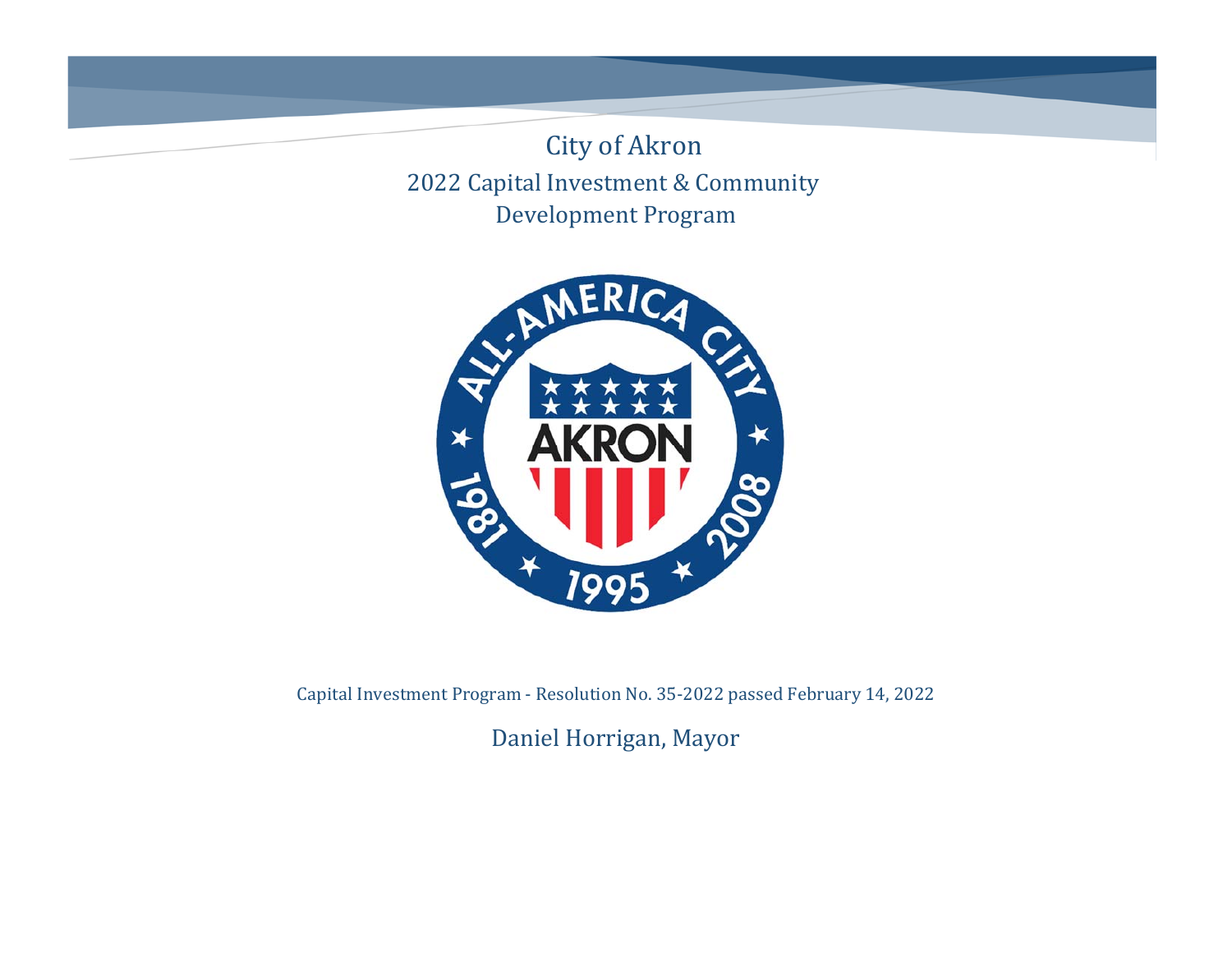## **2022 Capital Investment Program Table of Contents**

| <b>PROJECT</b>                                            | <b>PAGE</b>    | <b>PROJECT</b>                                       | <b>PAGE</b>    |
|-----------------------------------------------------------|----------------|------------------------------------------------------|----------------|
| <b>ECONOMIC DEVELOPMENT</b>                               | Δ              | <b>Community Services</b>                            | $\overline{7}$ |
| <b>Commercial/Industrial Development &amp; Support</b>    |                | <b>MISCELLANEOUS</b>                                 | 7              |
| Akron History Center                                      |                | <b>Equipment Replacement</b>                         | 7              |
| Ascot Parkway Improvements                                |                | Equipment Replacement Program - Public Works         |                |
| <b>Curated Storefront</b>                                 |                | Equipment Replacement Program - Police               |                |
| Demolition of 655 S Broadway                              |                | Fire Apparatus Replacement - Engine 7                | 7              |
| Greater Akron Chamber - Elevate Akron                     |                | Fire Apparatus Replacement - Ladder 9                | 8              |
| Rubber Bowl Redevelopment                                 |                | Specialty Unit Replacement                           | 8              |
| <b>Neighborhood Business District</b>                     |                | Fire                                                 | 8              |
| Great Streets - Facade                                    |                | Fire Gear Program                                    | 8              |
| Great Streets - Public Improvements                       | 5              | Fire/Police CAD System                               | 8              |
| <b>Small Business &amp; Neighborhood District Support</b> | 5              | <b>Fire Station Debt Service</b>                     | 8              |
| <b>BOUNCE Innovation Hub Expansion</b>                    | 5              | Management Software, Hardware, and Renewals - Fire   | 8              |
| Business Incentives Program - Capital Access Ecosystem    | 5              | Miscellaneous Fire/EMS Equipment Program             | 8              |
| Community Development Corporation Support                 | 5              | Vehicle Refurbishment                                | 8              |
| Rubber City Match Cash Grants                             | 5              | Vehicle Replacement - Fire                           | 8              |
| Minority Contractors Capital Access Program (M-CCAP)      | 5              | Other                                                | 8              |
| <b>HOUSING &amp; COMMUNITY SERVICES</b>                   |                | Administration (Capital)                             | 8              |
| Clearance, Land Assembly and Housing Dev.                 |                | Akron Financial System Upgrade                       | 9              |
| Acquisition/Relocation/Clearance                          | 5              | Debt Service                                         | 9              |
| CHDO/CDC Housing                                          | 5              | <b>Police</b>                                        | 9              |
| Demolition                                                | 6              | Academy and Training                                 | 9              |
| Habitat for Humanity                                      |                | Akron Safety Center                                  | 9              |
| <b>New Construction Financing</b>                         | h              | Axon Body Worn Camera Contracts                      | 9              |
| Program Implementation & Administration (CD)              | 6              | Axon Taser Contract                                  | 9              |
| Public Facilities and Improvements                        | 6              | <b>Community Relations Equiment - Police</b>         | 9              |
| <b>Neighborhood Revitalization &amp; Sustainability</b>   | 6              | Management Software, Hardware, and Renewals - Police | 9              |
| <b>Utility Plumbing Repairs</b>                           |                | Police Gear Replacement                              | 9              |
| <b>Other Housing</b>                                      | 6              | Police/Fire CAD                                      | 10             |
| <b>Fair Housing</b>                                       | 6              | Safety Forces Bonds                                  | 10             |
| <b>Homeless Prevention</b>                                | 6              | <b>Traffic</b>                                       | 10             |
| <b>Homeless Shelters</b>                                  | $\overline{7}$ | Downtown Wayfinding                                  | 10             |
| Minor Home Repair                                         | 7              | <b>Traffic Miscellaneous</b>                         | 10             |
| <b>Public Services</b>                                    | 7              | <b>Trees</b>                                         | 10             |
| AxessPointe Community Health Center                       | 7              | <b>Akron Tree Commission</b>                         | 10             |
| <b>Community Gardens</b>                                  | 7              | <b>AWR Tree Planting</b>                             | 10             |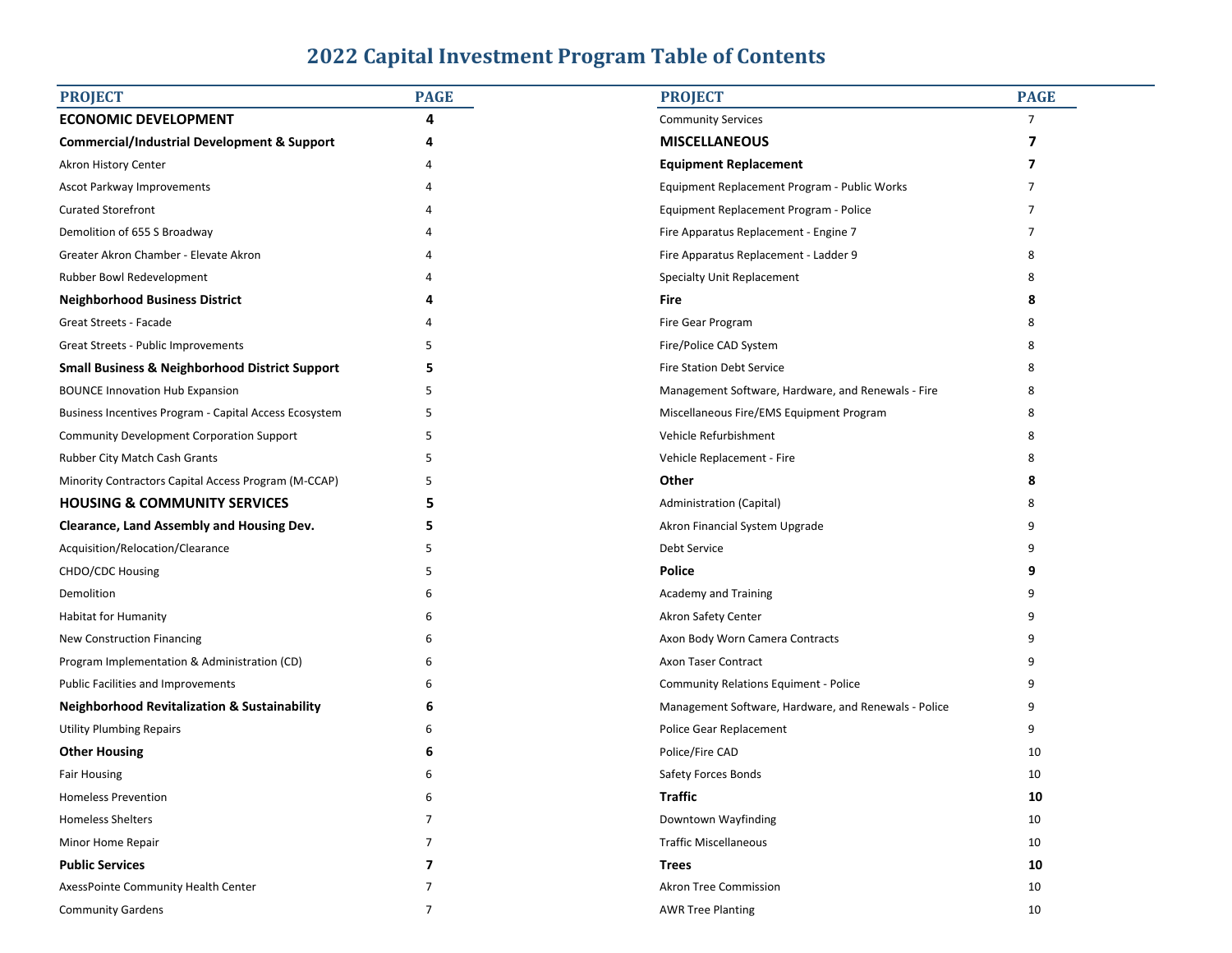| <b>PROJECT</b>                                               | <b>PAGE</b> | <b>PROJECT</b>                                                     | <b>PAGE</b> |
|--------------------------------------------------------------|-------------|--------------------------------------------------------------------|-------------|
| Citywide Tree Removal & Trimming                             | 10          | CVSR Merriman Valley Train Station                                 | 14          |
| Downtown Beautification                                      | 10          | Dan St. Police Training Bureau Facility Improvements               | 14          |
| <b>PARK &amp; RECREATION</b>                                 | 10          | Facility Improvement Program - Fire                                | 14          |
| Akron Parks Challenge                                        | 10          | Fire Station 12                                                    | 14          |
| <b>Court Resurfacing</b>                                     | 11          | Greystone Roof Replacement                                         | 14          |
| <b>Ed Davis Community Center</b>                             | 11          | Miscellaneous Facility Improvements - Public Service               | 14          |
| Firestone Park Splash Pad                                    | 11          | MSC Fire Alarm & Sprinklers                                        | 14          |
| Firestone Stadium Turf Fields                                | 11          | MSC Roof 1B Replacement                                            | 14          |
| Gorge Dam Removal                                            | 11          | <b>Municipal Building Roof</b>                                     | 15          |
| Gorge Dam Removal - Contaminated Sediments                   | 11          | Parking Deck Lighting Upgrades                                     | 15          |
| Hyre Park Restrooms                                          | 11          | Stubbs Justice Center Elevator Modernization - Employee & Prisoner | 15          |
| Innerbelt Removal                                            | 11          | Stubbs Justice Center Improvements                                 | 15          |
| Irrigation Upgrade and Misc. Repairs                         | 11          | <b>TRANSPORTATION</b>                                              | 15          |
| Joy Park                                                     | 11          | <b>Arterials/Collectors</b>                                        | 15          |
| Joy Park Walking Path                                        | 11          | Canton Road Market Street Intersection - PID 93433                 | 15          |
| KaBOOM! Playgrounds                                          | 12          | East Exchange Complete Street                                      | 15          |
| Lane Field Soccer Fields                                     | 12          | East Market Street Study                                           | 15          |
| Little Cuyahoga River Restoration and Lowhead Dam Removal    | 12          | Main Street Corridor Phase 2                                       | 16          |
| Miscellaneous Parks & Community Centers                      | 12          | Mull Avenue Improvements                                           | 16          |
| Rubber City Heritage Trail                                   | 12          | North Main Street Complete Streets                                 | 16          |
| Schneider Park Walking Path                                  | 12          | South Main Street over CSX                                         | 16          |
| Lock 3 Vision Plan                                           | 12          | SR 261 Dart Rand - PID 111012                                      | 16          |
| Park & Public Spaces                                         | 12          | Tallmadge Avenue Improvements                                      | 16          |
| Patterson Park Community Center                              | 12          | <b>Bridges</b>                                                     | 17          |
| Perkins Park Pool                                            | 12          | <b>Bowery Street Bridge</b>                                        | 17          |
| Reservoir Park Community Center                              | 13          | Goodyear Boulevard Bridge                                          | 17          |
| Reservoir Park Pool                                          | 13          | Stuber Street Bridge                                               | 17          |
| Summit Lake Vision Plan                                      | 13          | Waterloo Road Brewster Culvert Replacement                         | 17          |
| <b>PUBLIC FACILITIES</b>                                     | 13          | <b>Expressways</b>                                                 | 17          |
| Akron Centre Garage Concrete Repairs & Waterproofing Phase 1 | 13          | Akron Beltway & Princeton Bridge - PID 102329                      | 17          |
| Akron Fulton Airport General Consulting Services             | 13          | <b>Residential Streets</b>                                         | 17          |
| Airport FBO Hangar Roof Replacement                          | 13          | <b>Beardsley Street</b>                                            | 17          |
| Akron Fulton Airport Taxiway Lighting Ph. 2                  | 13          | Belleau Wood Drive Improvements                                    | 17          |
| Akron Fulton Airport Taxiway Ph. 1                           | 13          | Castle Boulevard Rail Crossing                                     | 18          |
| Canal Park Stadium                                           | 13          | <b>Traffic Calming Devices</b>                                     | 18          |
| Cascade Garage Concrete Repairs                              | 14          | High-Main and Broadway two-way Traffic Study                       | 18          |
| Cascade Elevator Modernization - Green                       | 14          | Merriman Valley Traffic Study                                      | 18          |
| Cascade Elevators Modernization - Orange                     | 14          | Oak Park Public Improvements                                       | 18          |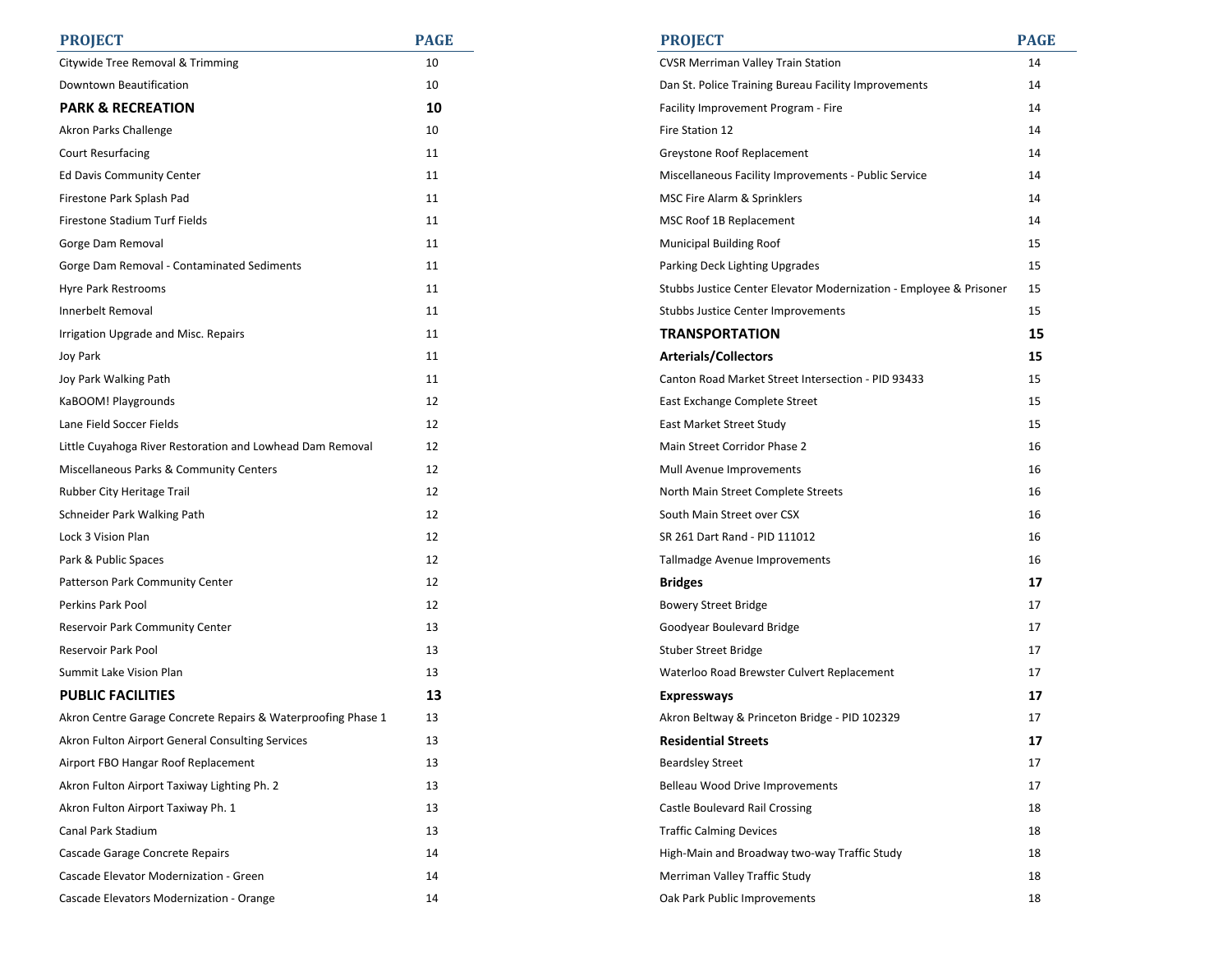| <b>PROJECT</b>                                                   | <b>PAGE</b> | <b>PROJECT</b>                                                 | <b>PAGE</b> |
|------------------------------------------------------------------|-------------|----------------------------------------------------------------|-------------|
| Study - Update School Travel Plan                                | 18          | High Service Pump Ball Valve & Limit-Torque Manual Valve       | 22          |
| The Residences at Good Park                                      | 18          | Replacement                                                    | 22          |
|                                                                  |             | Laboratory HVAC Upgrade Design                                 |             |
| <b>Resurfacing Program</b>                                       | 18          | Locker Room Improvements                                       | 22          |
| Annual Resurfacing Program - 2021 Carryover                      | 18          | Miscellaneous Plant Improvements 2022                          | 22          |
| Annual Resurfacing Program - 2022                                | 19          | Miscellaneous Safety Improvements 2022                         | 22          |
| Arlington Street Resurfacing                                     | 19          | Process Treatment Update Study (Long-Term Planning Initiative) | 22          |
| <b>Bicycle Network</b>                                           | 19          | Raw Water Intake Valve Replacement & Repair                    | 23          |
| Concrete Street Repair                                           | 19          | Water Plant Roof Replacements                                  | 23          |
| ODOT Resurfacing SR764 & SR241 - 102737                          | 19          | Water Plant Security Fence Improvements                        | 23          |
| Riverview et al Resurfacing                                      | 19          | Water Plant Vehicle & Equipment Replacement                    | 23          |
| Smith Rd Resurfacing                                             | 19          | Water Plant Water Main Upgrade                                 | 23          |
| SR 93 SR 162 Resurfacing - PID 102742                            | 20          | Watershed                                                      | 23          |
| Sidewalk Program                                                 | 20          | East Branch Dam Improvements                                   | 23          |
| Citywide Sidewalks                                               | 20          | Lake Rockwell Dam Assessment                                   | 23          |
| Portage Trail Extension Sidewalks                                | 20          | Lake Rockwell Reservoir Earthen Dike Repairs                   | 23          |
| <b>WATER AND SEWER</b>                                           | 20          | Mogadore Reservoir Dam Assessment                              | 23          |
| <b>Water Distribution</b>                                        | 20          | Miscellaneous Spillway Improvements 2023                       | 23          |
| <b>Archwood Pumping Station Improvements</b>                     | 20          | <b>Watershed Property Acquisition</b>                          | 24          |
| Brittain Road Reservoir Replacement Construction                 | 20          | <b>Combined Sewer Overflow (CSO)</b>                           | 24          |
| Facilities Demolition: Stockbridge Standpipe, Polk Reservoir     | 20          | Case Ave. Parking Lot                                          | 24          |
| Fixed Network Advanced Metering Infrastructure (AMI) System      | 20          | CMOM 5-Year Cycle                                              | 24          |
| Force Main Rehabilitation                                        | 20          | Combined Sewer Overflow Real Time Control                      | 24          |
| Home Avenue Utility Bridge over the Little Cuyahoga River        | 21          | CSO Program Management Team                                    | 24          |
| Lead Service Line Replacement Program 2022                       | 21          | <b>CSSF Disinfection Feasibility Study</b>                     | 24          |
| <b>NSSM Booster Station Replacement</b>                          | 21          | Cuyahoga Street Storage Facility Rehabilitation                | 24          |
| Pumping Station Continuous Pumping Evaluation                    | 21          | Duane Green Project (CSO Rack 3)                               | 24          |
| <b>Pumping Station Improvements Quayle</b>                       | 21          | Kelly Conveyance (CSO Rack 3)                                  | 24          |
| University of Akron 30" Water Main Rehabilitation - 2021         | 21          | Lower NSI Lining                                               | 24          |
| University of Akron Water Main Rehabilitation 2022               | 21          | Memorial Conveyance (CSO Rack 26)                              | 25          |
| Water Distribution Vehicle & Equipment Replacement               | 21          | Northside Interceptor Tunnel                                   | 25          |
| Water Main Replacement Program 2023                              | 21          | Ohio Canal Interceptor Tunnel                                  | 25          |
| Water Main Replacement Program 2022                              | 21          | Uhler Conveyance (CSO Rack 27 and 29)                          | 25          |
| Water Plant                                                      | 22          | <b>WRF BIOCEPT</b>                                             | 25          |
| Caustic Soda Day Tank & Metering Pump Upgrade                    | 22          | <b>Sanitary Sewers</b>                                         | 25          |
| Filter Building Drinking Water Treatment Facility Rehabilitation | 22          | Brittain Road Pump Station #2 Reconstruction                   | 25          |
| Filter Building Roof Replacement                                 | 22          | Flow Monitoring & Rain Gauges                                  | 25          |
| Fluoride & Hydrochloric Acid Feed System Replacement             | 22          | Force Main Replacement 2021                                    | 25          |
|                                                                  |             |                                                                |             |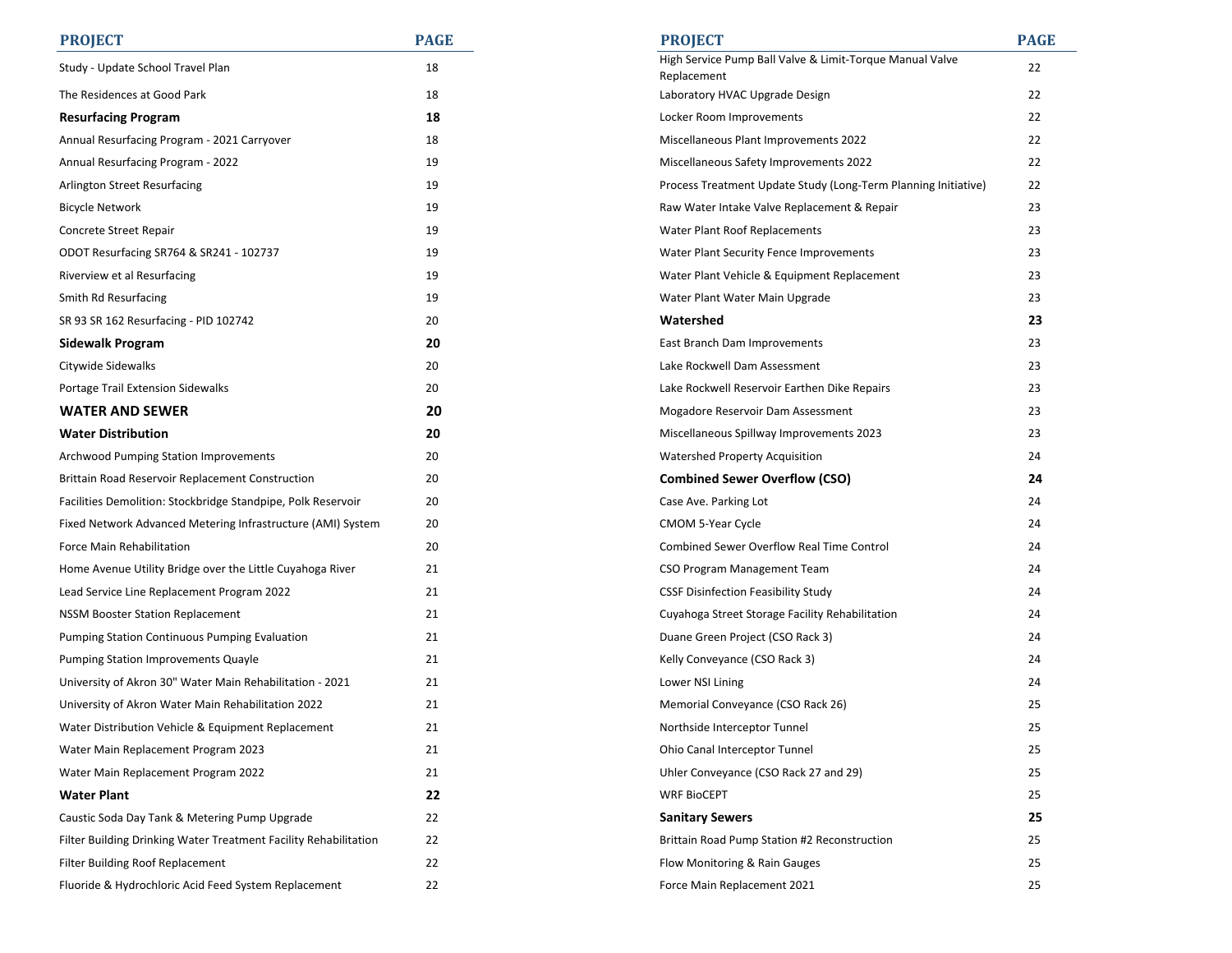| <b>PROJECT</b>                                           | <b>PAGE</b> |
|----------------------------------------------------------|-------------|
| Hawkins District Sewer Improvements                      | 26          |
| Miscellaneous Collection System Improvements             | 26          |
| Miscellaneous Sanitary Sewer Emergency Improvements      | 26          |
| Quaker Ridge Pump Station Reconstruction                 | 26          |
| Sand Run Road Slope                                      | 26          |
| Sanitary Sewer Reconstruction 2018 Large Diameter Lining | 26          |
| Sanitary Sewer Reconstruction 2018 Small Diameter Lining | 26          |
| Sanitary Sewer Reconstruction 2019 Large Diameter Lining | 26          |
| Sanitary Sewer Reconstruction 2019 Small Diameter Lining | 26          |
| Sanitary Sewer Reconstruction 2021 Large Diameter Lining | 27          |
| Sanitary Sewer Reconstruction 2021 Small Diameter Lining | 27          |
| Sanitary Sewer Reconstruction 2023 Lining                | 27          |
| Sanitary Sewer Reconstruction 2024 Lining                | 27          |
| Sevilla Trunk Sewer Reconstruction                       | 27          |
| Shoreline Pump Station Improvements                      | 27          |
| Sourek Road Pump Station                                 | 27          |
| Springfield Lake Trunk Sewer Lining                      | 27          |
| Tallmadge Master Meter Facility Reconstruction           | 28          |
| <b>Storm Water Systems</b>                               | 28          |
| <b>Brewster Creek NPS-IS</b>                             | 28          |
| Flood Prone Property Acquisition - FEMA                  | 28          |
| Miscellaneous Storm Sewer Improvements                   | 28          |
| <b>Water Reclamation Facility</b>                        | 28          |
| <b>Activated Electrical Improvements</b>                 | 28          |
| <b>Annual Plant Renewal</b>                              | 28          |
| <b>WRF Process Control System Improvements</b>           | 28          |
| WRF Headworks Improvements                               | 28          |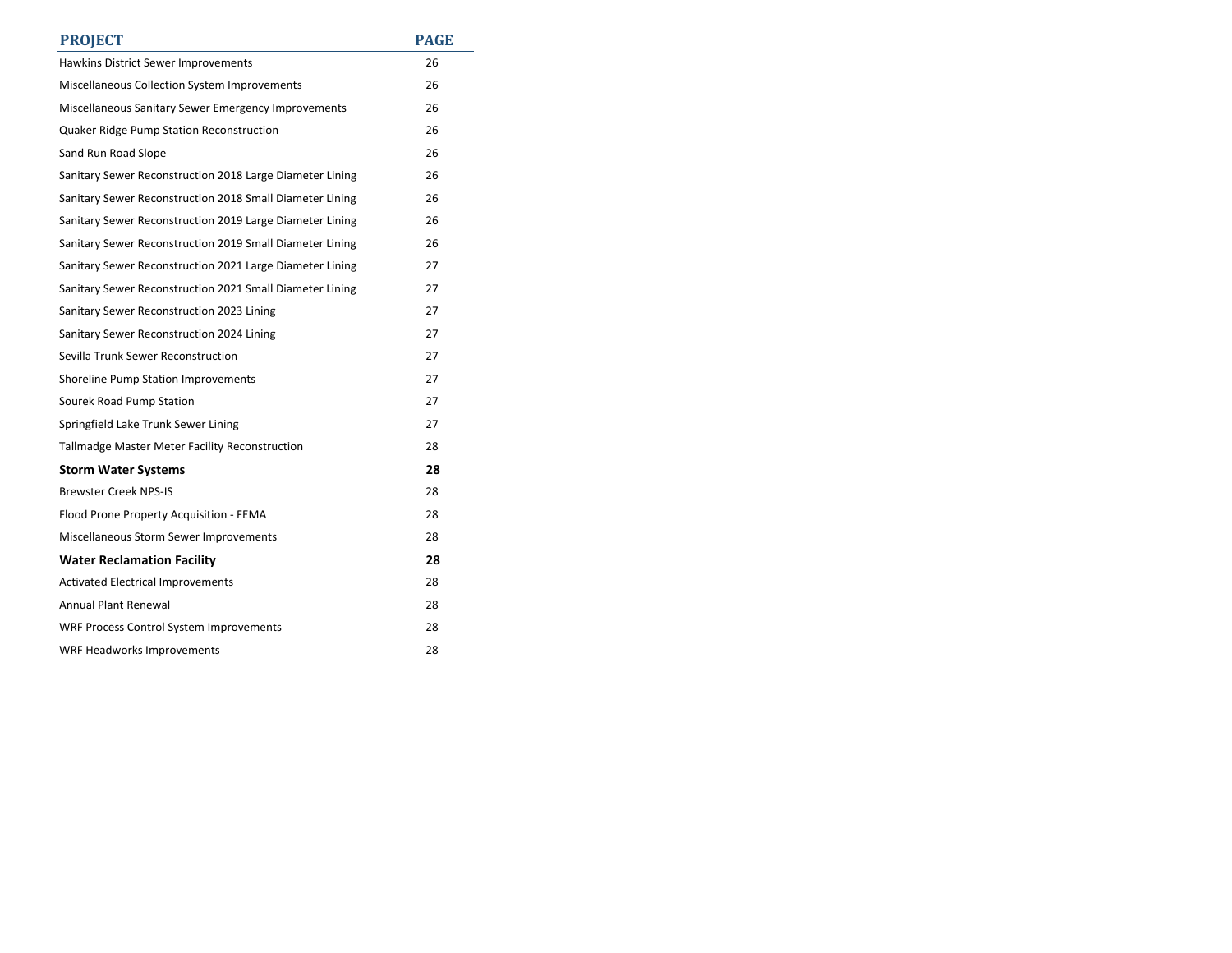## **2022 Capital Investment Program Fund Summary Revenue & Expenditure Summary**



| <b>2022 Funding Summary</b> | \$366,552,309 | 2022 Program Expenditures    | \$366,552,309 |
|-----------------------------|---------------|------------------------------|---------------|
| Local                       | \$111,556,516 | Economic Development         | \$11,751,766  |
| State                       | \$167,294,079 | Housing & Community Services | \$19,991,000  |
| Federal                     | \$74,032,364  | Miscellaneous                | \$50,944,500  |
| Regional                    | \$2,971,353   | Park & Recreation            | \$25,012,251  |
| Private                     | \$10,697,997  | <b>Public Facilities</b>     | \$17,487,480  |

| 2022 Program Expenditures    | \$366,552,309 |
|------------------------------|---------------|
| Economic Development         | \$11,751,766  |
| Housing & Community Services | \$19,991,000  |
| Miscellaneous                | \$50,944,500  |
| Park & Recreation            | \$25,012,251  |
| <b>Public Facilities</b>     | \$17,487,480  |
| Transportation               | \$93,580,609  |
| <b>Water And Sewer</b>       | \$147,784,703 |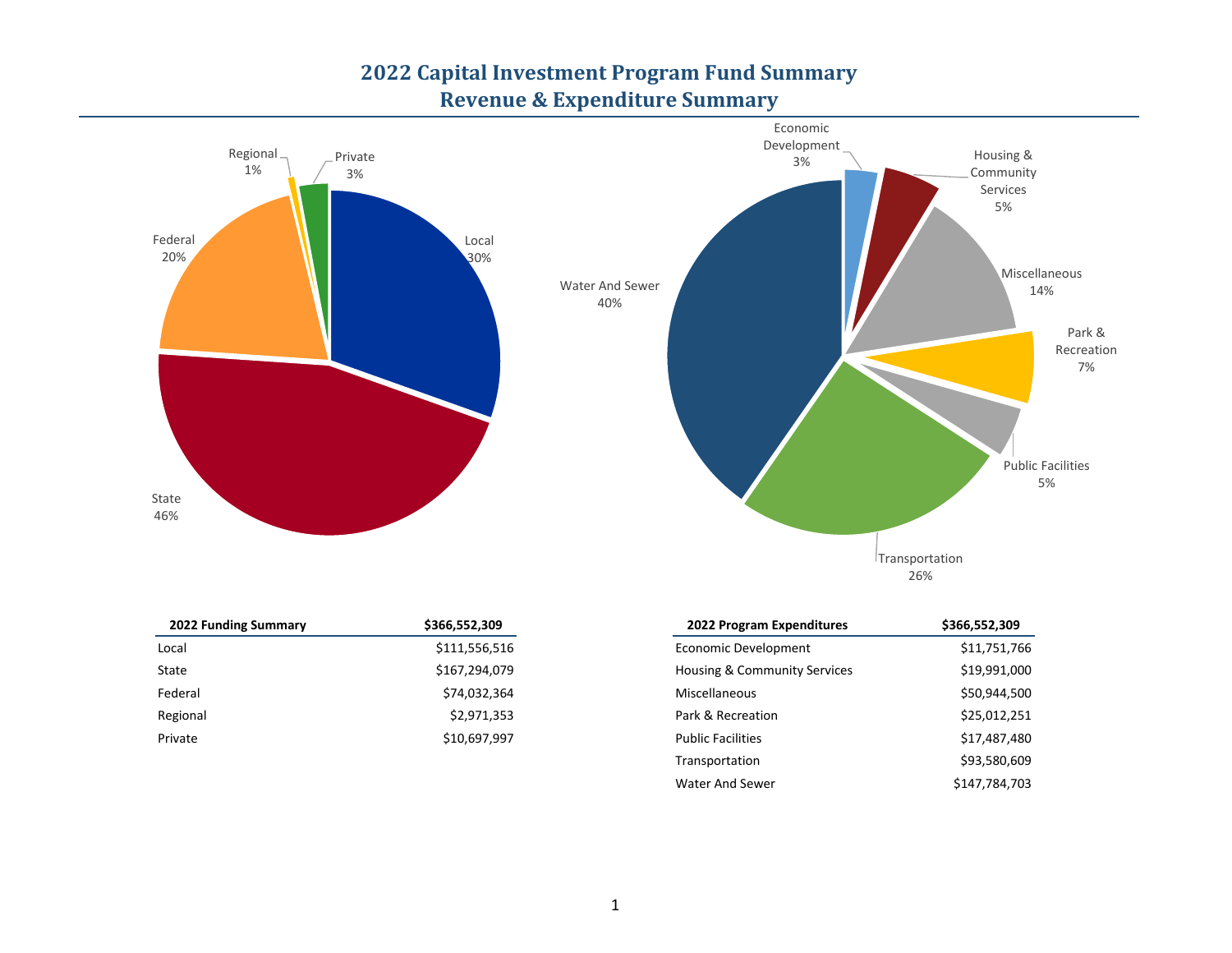# **2022 Capital Investment Program Fund Summary**

| <b>LOCAL</b>                                | <b>FUNDING SOURCE</b> | <b>2022 FUNDING</b> | <b>DESCRIPTION</b>                                                  |
|---------------------------------------------|-----------------------|---------------------|---------------------------------------------------------------------|
| Certificates of Participation               | COP                   | \$1,300,000         | Debt-like instrument representing series of lease payments.         |
| <b>General Obligation Debt</b>              | GO                    | \$13,875,335        | Debt Secured by City's full faith and credit.                       |
| Income Tax                                  | IT                    | \$63,864,737        | 27% of City's 2% Income Tax (Includes Issue 4 revenue).             |
| <b>Property Taxes</b>                       | PT                    | \$1,000,000         | Property tax revenues .41 millage.                                  |
| Sewer Capital Fund                          | SCF                   | \$19,172,140        | Sanitay sewer user fees used for capital projects.                  |
| <b>Street Lighting Assessments</b>          | <b>SLA</b>            | \$400,000           | Annual assessments levied for provision of street lighting.         |
| <b>Tax Increment Financing</b>              | <b>TIF</b>            | \$5,248,874         | Payments in lieu of property taxes on new developments.             |
| Water Capital Fund                          | <b>WCF</b>            | \$6,695,430         | Water user fees used for capital projects.                          |
|                                             |                       | \$111,556,516       |                                                                     |
|                                             |                       |                     |                                                                     |
| <b>STATE</b>                                | <b>FUNDING SOURCE</b> | 2022 FUNDING        | <b>DESCRIPTION</b>                                                  |
| Gas Tax                                     | <b>GAS</b>            | \$3,323,000         | Funds from the gasoline tax returned to the City.                   |
| <b>Ohio Department of Natural Resources</b> | <b>ODNR</b>           | \$549,885           | Agency promoting outdoor recreation.                                |
| Ohio Department of Transportation           | ODOT                  | \$51,016,354        | State transportation agency.                                        |
| <b>Ohio Public Works Commission</b>         | OPWC                  | \$13,634,367        | State bond issue and 1 cent gas tax for infrastructure improvement. |
| Ohio Water Development Authority            | <b>OWDA</b>           | \$1,428,700         | Funds qualified drinking water projects.                            |
| State of Ohio                               | <b>STATE</b>          | \$150,000           | Funds from the State of Ohio.                                       |
| Water Pollution Control Loan Fund           | <b>WPCLF</b>          | \$48,845,383        | Funds for wastewater treatment works projects.                      |
| Water Supply Revolving Loan Account         | <b>WSRLA</b>          | \$48,346,390        | Ohio EPA Water Supply Revolving Loan Account program.               |
|                                             |                       | \$167,294,079       |                                                                     |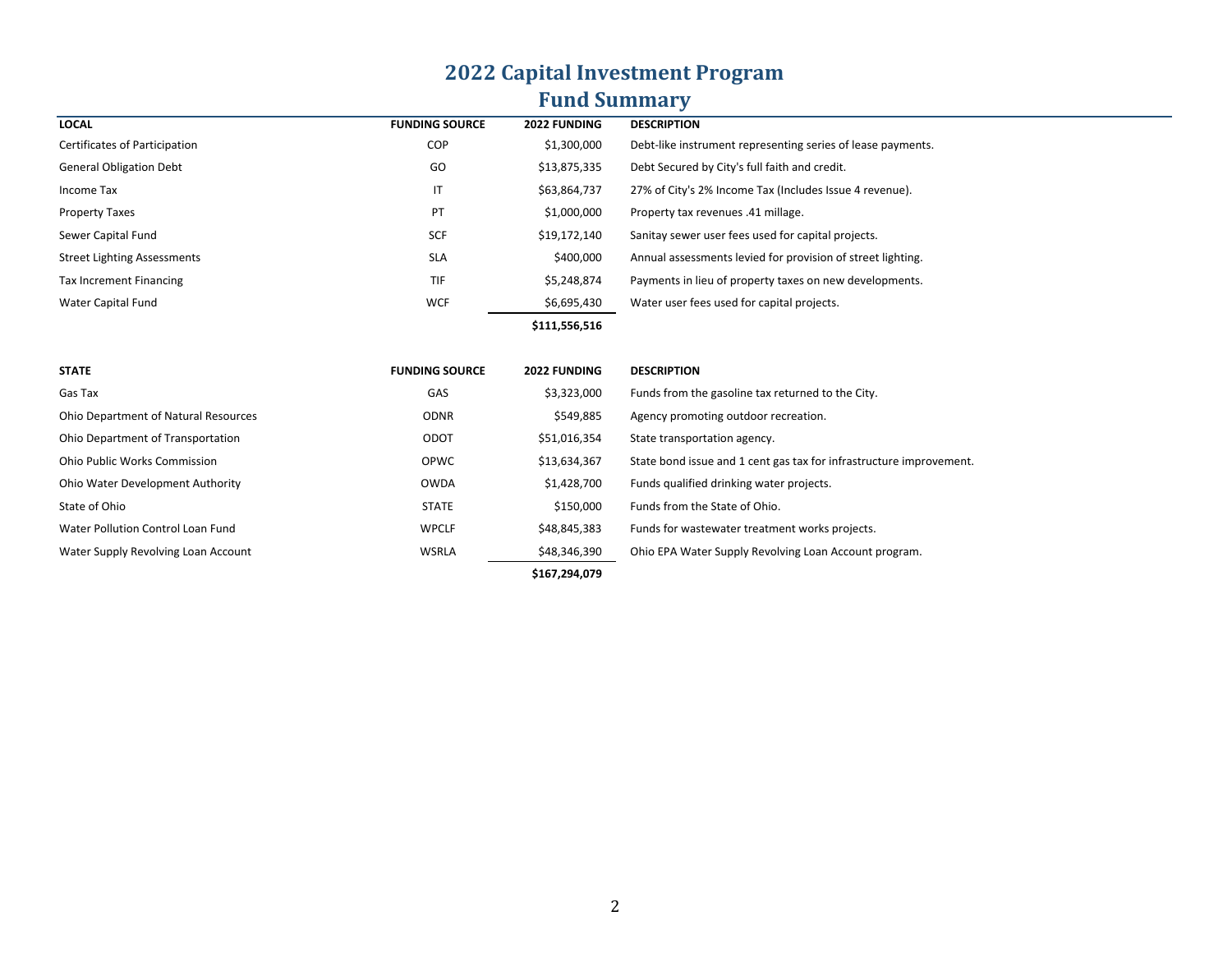| <b>FEDERAL</b>                                    | <b>FUNDING SOURCE</b> | 2022 FUNDING | <b>DESCRIPTION</b>                                                      |
|---------------------------------------------------|-----------------------|--------------|-------------------------------------------------------------------------|
| Akron Metropolitan Area Transportation Study      | <b>AMATS</b>          | \$800,000    | Federal Funds for metropolitan planning organizations.                  |
| American Rescue Plan Act - Local Award            | ARPA                  | \$38,629,651 | Funds from the American Rescue Plan Act of 2021.                        |
| American Rescue Plan Act - State Award            | ARPA - STATE          | \$5,000,000  | Funds from the State's portion of the American Rescue Plan Act of 2021. |
| <b>Community Development</b>                      | CD                    | \$14,491,000 | Community Development Block Grant, HOME funds from HUD.                 |
| <b>Economic Development Assistance</b>            | <b>EDA</b>            | \$2,481,413  | Federal Economic Development Assitance.                                 |
| <b>Environmental Protection Agency</b>            | EPA                   | \$1,978,700  | Funding for environmental improvements.                                 |
| <b>Federal Aviation Administration</b>            | FAA                   | \$1,080,000  | Federal aviation agency.                                                |
| Federal Emergency Management Agency               | <b>FEMA</b>           | \$1,000,000  | Fund to coordinate emergency response.                                  |
| National Heritage Area - The Ohio & Erie Canalway | NHA - OEC             | \$25,000     | Funds intended to encourge historic preservation.                       |
| Safety Funds                                      | SAFETY                | \$1,428,600  | Safety Funds.                                                           |
| <b>Surface Transportation Block Grant</b>         | <b>STBG</b>           | \$3,118,000  | Department of Transportation funding for transit or highways.           |
| U.S. Department of Transportation - TIGER         | <b>TIGER</b>          | \$4,000,000  | Transportation Investment Generating Economic Recovery funds.           |
|                                                   |                       | \$74,032,364 |                                                                         |
|                                                   |                       |              |                                                                         |
| <b>REGIONAL</b>                                   | <b>FUNDING SOURCE</b> | 2022 FUNDING | <b>DESCRIPTION</b>                                                      |
| City of Tallmadge                                 | TALLMADGE             | \$330,000    | Funds from the City of Tallmadge.                                       |
| Joint Economic Development District               | <b>JEDD</b>           | \$2,530,353  | Income tax in JEDD areas.                                               |
| Summit County Transportation Innovation District  | <b>TID</b>            | \$111,000    | Transportation Innovation District funds from Summit County.            |
|                                                   |                       | \$2,971,353  |                                                                         |
|                                                   |                       |              |                                                                         |
| <b>PRIVATE</b>                                    | <b>FUNDING SOURCE</b> | 2022 FUNDING | <b>DESCRIPTION</b>                                                      |
| Private                                           | PVT                   | \$6,370,000  | Various funding from private sector.                                    |
|                                                   |                       |              |                                                                         |
| <b>Special Assessments</b>                        | <b>SA</b>             | \$4,327,997  | Assessments levied for improvements adjacent to property.               |
|                                                   |                       | \$10,697,997 |                                                                         |

**GRAND TOTAL \$366,552,309**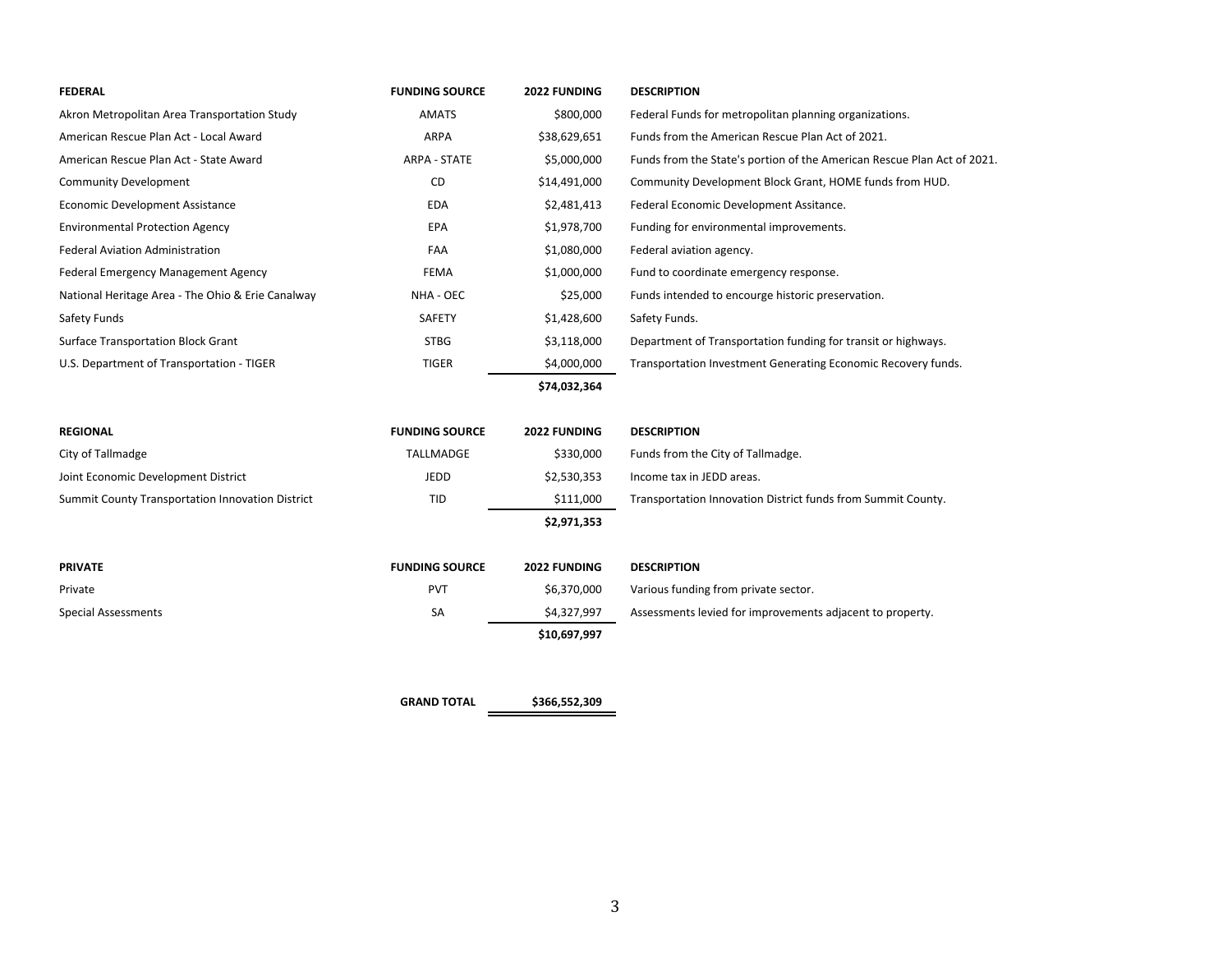### **2022 Capital Investment Program**

| <b>PROJECT</b>                                         | <b>FUNDING</b><br><b>SOURCE</b> | <b>RECOMMENDED</b> | <b>DESCRIPTION</b>                                                                                                 |
|--------------------------------------------------------|---------------------------------|--------------------|--------------------------------------------------------------------------------------------------------------------|
| <b>ECONOMIC DEVELOPMENT</b>                            |                                 | \$11,751,766       |                                                                                                                    |
| <b>Commercial/Industrial Development &amp; Support</b> |                                 | \$1,950,000        |                                                                                                                    |
|                                                        |                                 |                    |                                                                                                                    |
| Akron History Center                                   | <b>TOTAL</b>                    | \$225,000          | Creating a museum-quality Akron History Center with exhibits of Akron's 200-year history.                          |
|                                                        | GO                              | \$225,000          |                                                                                                                    |
| Ascot Parkway Improvements                             | <b>TOTAL</b>                    | \$120,000          | Improvements will include full depth asphalt pavement replacement, concrete curb & gutter as needed and inlet      |
|                                                        | OPWC                            | \$60,000           | replacement with standard No. 5's. Closeout charges.                                                               |
|                                                        | SA                              | \$60,000           |                                                                                                                    |
| <b>Business Enhancement Grant</b>                      | <b>TOTAL</b>                    | \$500,000          | Grant moneys to be offered to offset upfront costs of opening or expanding facilities that provide new employment  |
|                                                        | JEDD                            | \$500,000          | opportunities.                                                                                                     |
| <b>Curated Storefront</b>                              | <b>TOTAL</b>                    | \$45,000           | Curated Storefront activates storefronts by transforming an unoccupied street edge into vibrant art displays in an |
|                                                        | $\mathsf{I}\mathsf{T}$          | \$45,000           | effort to combat blight and create an engaging, safe and attractive environment.                                   |
| Demolition of 655 S Broadway                           | <b>TOTAL</b>                    | \$250,000          | Demolition of building at 655 S Broadway due to structural issues making it unsafe.                                |
|                                                        | JEDD                            | \$250,000          |                                                                                                                    |
| Greater Akron Chamber - Elevate Akron                  | <b>TOTAL</b>                    | \$160,000          | Annual contract with GAC for services that improve the economic well-being of the city.                            |
|                                                        | JEDD                            | \$160,000          |                                                                                                                    |
| Rubber Bowl Redevelopment                              | <b>TOTAL</b>                    | \$650,000          | Demolition of the Rubber Bowl.                                                                                     |
|                                                        | GO                              | \$650,000          |                                                                                                                    |
| <b>Neighborhood Business District</b>                  |                                 | \$800,000          |                                                                                                                    |
| Great Streets - Facade                                 | <b>TOTAL</b>                    | \$300,000          | Matching façade grants, loans, and other assistance to support businesses in designated Great Streets areas.       |
|                                                        | CD                              | \$300,000          |                                                                                                                    |
|                                                        |                                 |                    |                                                                                                                    |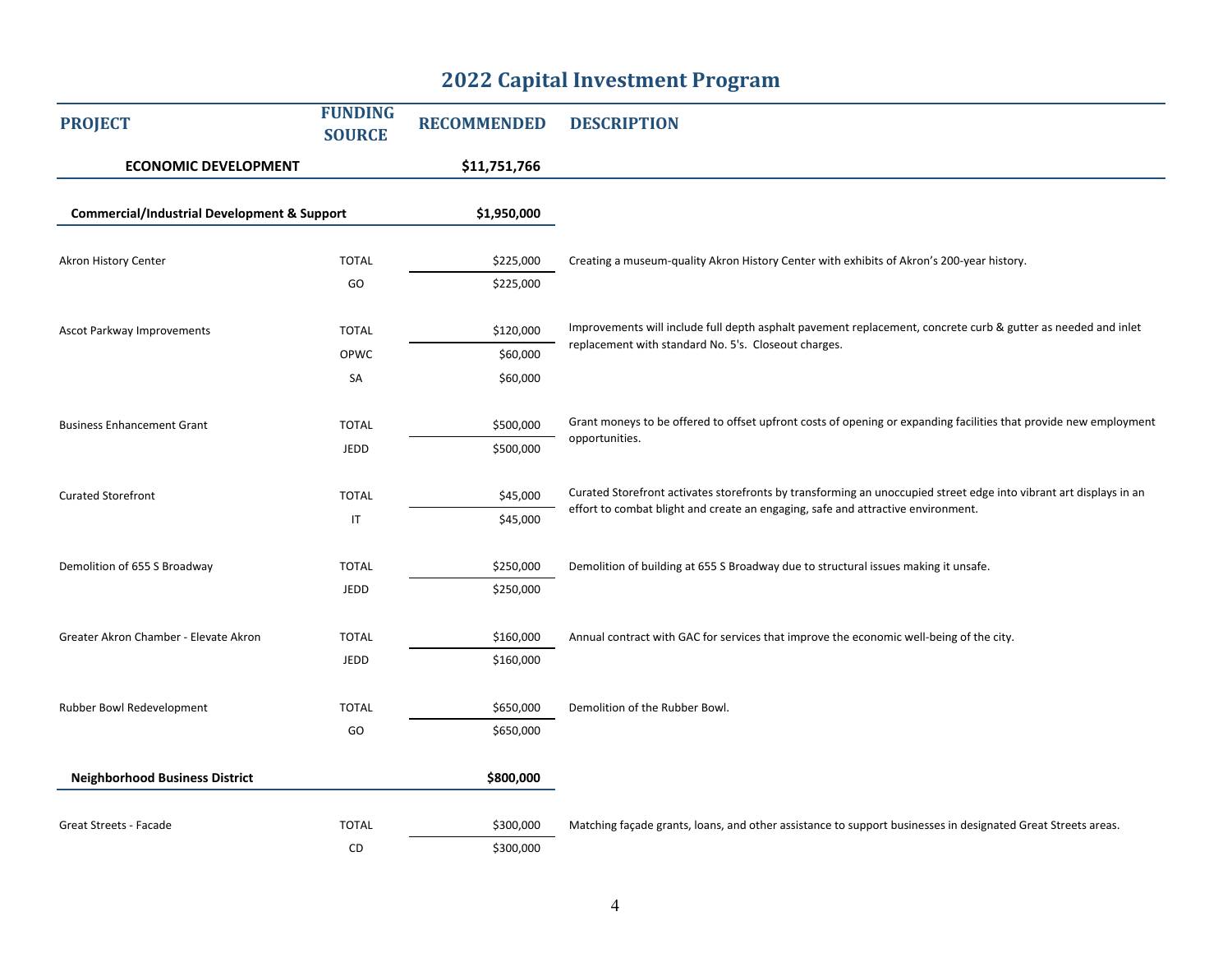| <b>PROJECT</b>                                          | <b>FUNDING</b><br><b>SOURCE</b> | <b>RECOMMENDED</b> | <b>DESCRIPTION</b>                                                                                                                                                                           |  |
|---------------------------------------------------------|---------------------------------|--------------------|----------------------------------------------------------------------------------------------------------------------------------------------------------------------------------------------|--|
| Great Streets - Public Improvements                     | <b>TOTAL</b>                    | \$500,000          | Great Streets - Public Improvements                                                                                                                                                          |  |
|                                                         | CD                              | \$500,000          |                                                                                                                                                                                              |  |
| <b>Small Business &amp; Neighborhood District</b>       |                                 | \$9,001,766        |                                                                                                                                                                                              |  |
| <b>BOUNCE Innovation Hub Expansion</b>                  | <b>TOTAL</b>                    | \$3,101,766        | Allocation of funds for improvements to the second floor.                                                                                                                                    |  |
|                                                         | JEDD                            | \$620,353          |                                                                                                                                                                                              |  |
|                                                         | <b>EDA</b>                      | \$2,481,413        |                                                                                                                                                                                              |  |
| Business Incentives Program - Capital Access            | <b>TOTAL</b>                    | \$3,000,000        | Financial incentives for small businesses. Includes 2020 CARES Act funds.                                                                                                                    |  |
| Ecosystem                                               | CD                              | \$3,000,000        |                                                                                                                                                                                              |  |
| <b>Community Development Corporation Support</b>        | <b>TOTAL</b>                    | \$2,300,000        | Support local community development organizations.                                                                                                                                           |  |
|                                                         | CD                              | \$300,000          |                                                                                                                                                                                              |  |
|                                                         | <b>ARPA</b>                     | \$2,000,000        |                                                                                                                                                                                              |  |
| Rubber City Match Cash Grants                           | <b>TOTAL</b>                    | \$200,000          | Cash Grants for the final winners of Rubber City Match.                                                                                                                                      |  |
|                                                         | $\sf IT$                        | \$100,000          |                                                                                                                                                                                              |  |
|                                                         | PVT                             | \$100,000          |                                                                                                                                                                                              |  |
| Minority Contractors Capital Access Program<br>(M-CCAP) | <b>TOTAL</b>                    | \$400,000          | Partner with the Urban League to provide procurement reform by providing technical assistance to businesses to<br>overcoming the negative impact of COVID-19. Includes 2020 CARES Act funds. |  |
|                                                         | CD                              | \$400,000          |                                                                                                                                                                                              |  |
| <b>HOUSING &amp; COMMUNITY SERVICES</b>                 |                                 | \$19,991,000       |                                                                                                                                                                                              |  |
| Clearance, Land Assembly and Housing I                  |                                 | \$9,125,000        |                                                                                                                                                                                              |  |
| Acquisition/Relocation/Clearance                        | <b>TOTAL</b>                    | \$250,000          | Acquisition, relocation, and clearance of dilapidated structures or vacant lots in neighborhood development and                                                                              |  |
|                                                         | ${\sf CD}$                      | \$250,000          | redevelopment areas, land assembly to assist non-profits, and neighborhood blight removal.                                                                                                   |  |
| CHDO/CDC Housing                                        | <b>TOTAL</b>                    | \$1,015,000        | Matching funds for non-profit community housing development organizations.                                                                                                                   |  |
|                                                         | CD                              | \$1,015,000        |                                                                                                                                                                                              |  |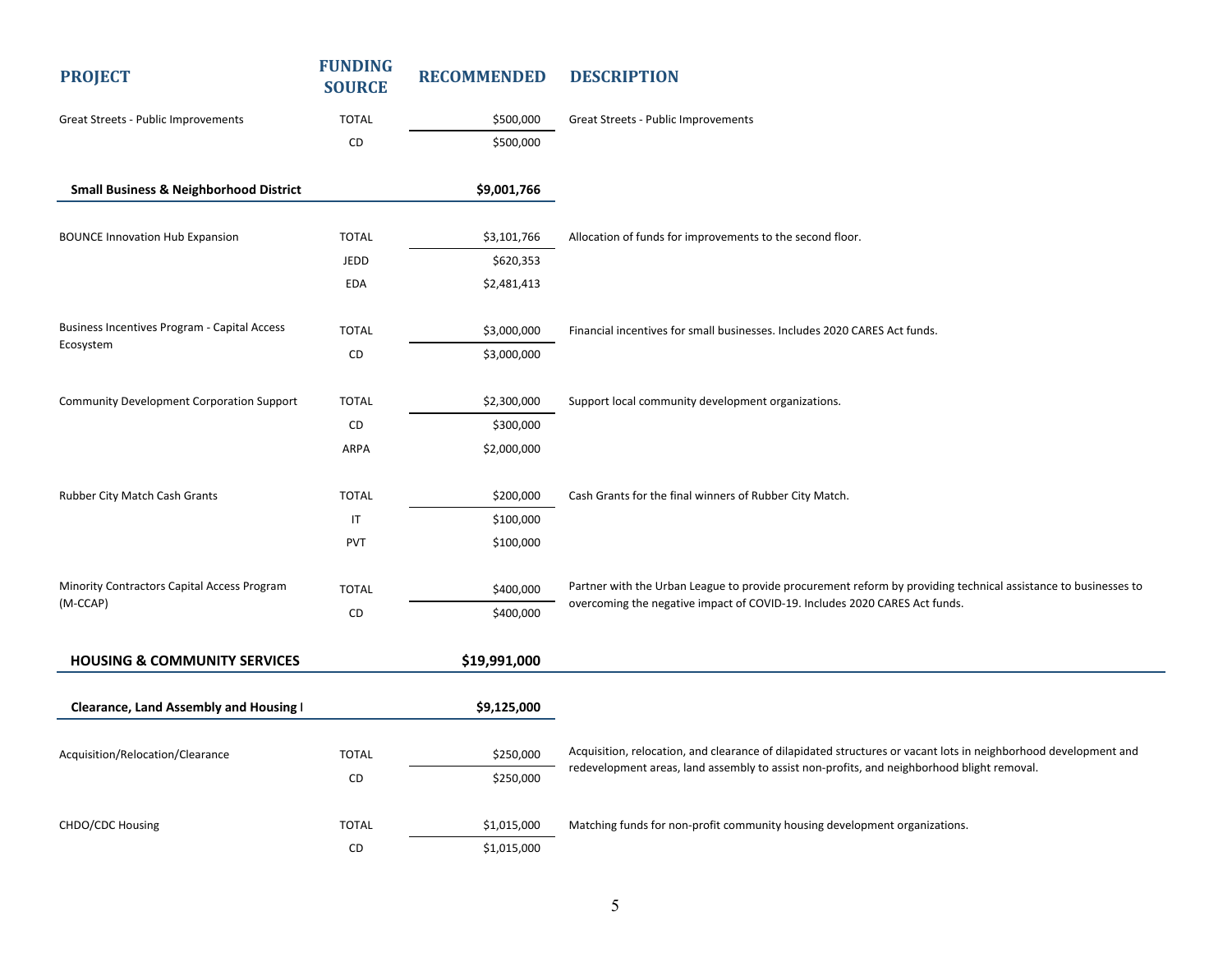| <b>PROJECT</b>                                    | <b>FUNDING</b><br><b>SOURCE</b> | <b>RECOMMENDED</b>         | <b>DESCRIPTION</b>                                                                                                                                                                          |
|---------------------------------------------------|---------------------------------|----------------------------|---------------------------------------------------------------------------------------------------------------------------------------------------------------------------------------------|
| Demolition                                        | <b>TOTAL</b>                    | \$400,000                  | Demolition of vacant, abandoned, and/or deteriorated housing and commercial buildings.                                                                                                      |
|                                                   | ARPA                            | \$400,000                  |                                                                                                                                                                                             |
| Habitat for Humanity                              | <b>TOTAL</b>                    | \$250,000                  | New housing construction for Habitat for Humanity.                                                                                                                                          |
|                                                   | CD                              | \$250,000                  |                                                                                                                                                                                             |
|                                                   | <b>TOTAL</b>                    |                            |                                                                                                                                                                                             |
| New Construction Financing                        | ARPA                            | \$5,000,000<br>\$5,000,000 | Provide gap financing for new housing construction in Akron neighborhoods.                                                                                                                  |
|                                                   |                                 |                            |                                                                                                                                                                                             |
| Program Implementation & Administration<br>(CD)   | <b>TOTAL</b>                    | \$1,960,000                | Annual Salaries, benefits, supplies, overhead for administration of projects funded with Community Development<br>Grant funds.                                                              |
|                                                   | CD                              | \$1,960,000                |                                                                                                                                                                                             |
| Public Facilities and Improvements                | <b>TOTAL</b>                    | \$250,000                  | Design and construction of public space improvements.                                                                                                                                       |
|                                                   | ARPA                            | \$250,000                  |                                                                                                                                                                                             |
| <b>Neighborhood Revitalization &amp; Sustaina</b> |                                 | \$4,700,000                |                                                                                                                                                                                             |
| Neighborhood Revitalization & Sustainability      | <b>TOTAL</b>                    | \$4,200,000                | Grants and loans for housing rehabilitation and/or lead paint abatement to owners of property.                                                                                              |
|                                                   | CD                              | \$1,200,000                |                                                                                                                                                                                             |
|                                                   | <b>ARPA</b>                     | \$3,000,000                |                                                                                                                                                                                             |
| <b>Utility Plumbing Repairs</b>                   | <b>TOTAL</b>                    | \$500,000                  | Funding will offer assistance to qualifying customers with minor plumbing problems and fixtures that may cause                                                                              |
|                                                   | ARPA                            | \$500,000                  | water waste and higher water bills.                                                                                                                                                         |
| <b>Other Housing</b>                              |                                 | \$4,516,000                |                                                                                                                                                                                             |
|                                                   |                                 |                            |                                                                                                                                                                                             |
| <b>Fair Housing</b>                               | <b>TOTAL</b>                    | \$70,000                   | Services that further fair housing activities in Akron including housing discrimination, complaint<br>processing, tenant/landlord services, homeownership counseling, and public education. |
|                                                   | CD                              | \$70,000                   |                                                                                                                                                                                             |
| <b>Homeless Prevention</b>                        | <b>TOTAL</b>                    | \$2,200,000                | Provisions for Homeless Prevention Program. Includes 2020 CARES Act funds.                                                                                                                  |
|                                                   | CD                              | \$2,200,000                |                                                                                                                                                                                             |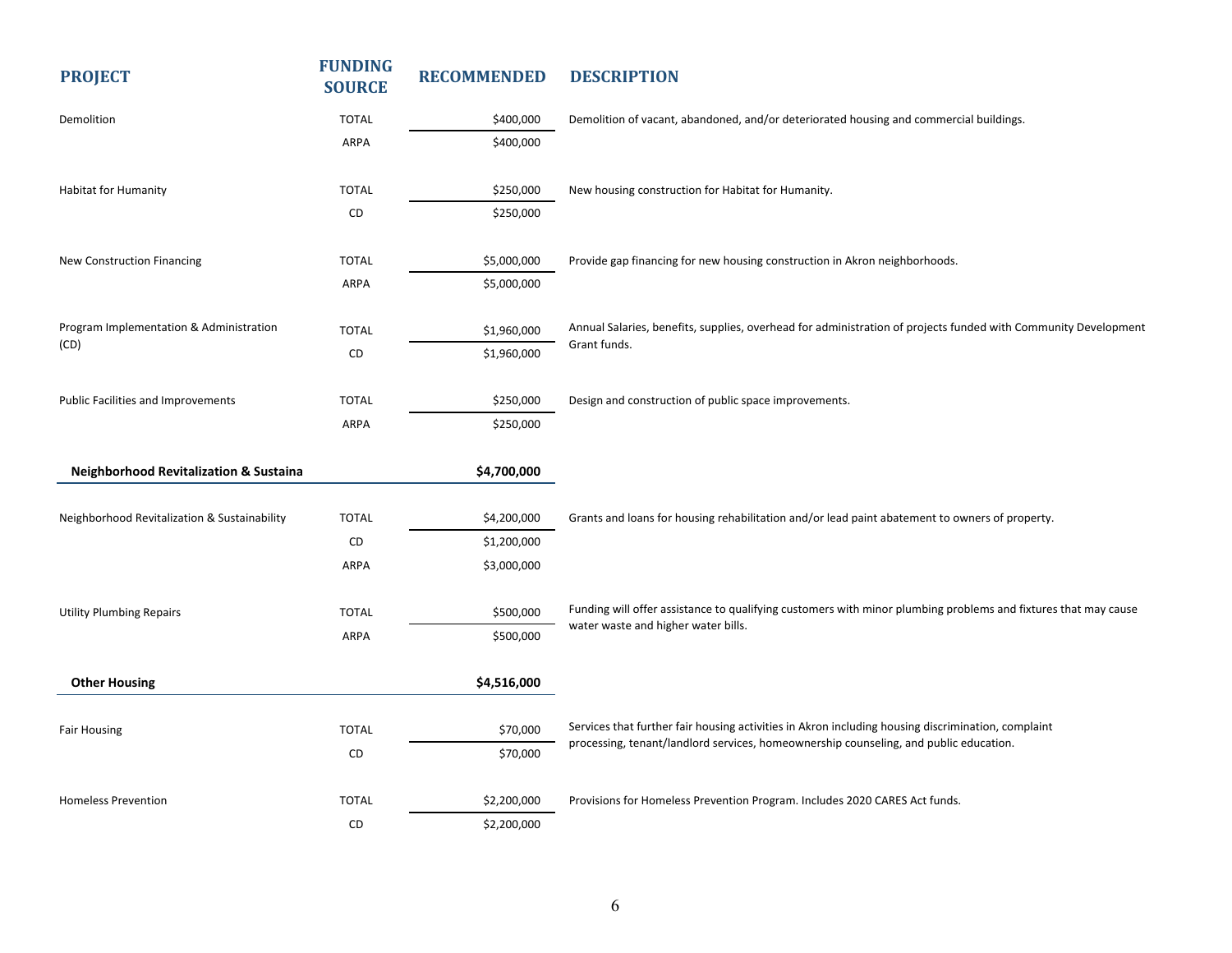| <b>PROJECT</b>                                  | <b>FUNDING</b><br><b>SOURCE</b> | <b>RECOMMENDED</b> | <b>DESCRIPTION</b>                                                                                                                                                                                    |
|-------------------------------------------------|---------------------------------|--------------------|-------------------------------------------------------------------------------------------------------------------------------------------------------------------------------------------------------|
| <b>Homeless Shelters</b>                        | <b>TOTAL</b>                    | \$1,846,000        | Support of homeless shelters. Includes 2020 CARES Act funds.                                                                                                                                          |
|                                                 | CD                              | \$1,846,000        |                                                                                                                                                                                                       |
|                                                 |                                 |                    |                                                                                                                                                                                                       |
| Minor Home Repair                               | <b>TOTAL</b>                    | \$400,000          | Emergency home repair for low income, elderly, and handicapped homeowners.                                                                                                                            |
|                                                 | CD                              | \$400,000          |                                                                                                                                                                                                       |
| <b>Public Services</b>                          |                                 | \$1,650,000        |                                                                                                                                                                                                       |
|                                                 |                                 |                    | Federally qualified health center serving residents of Akron. An FQHC is a not-for-profit corporation that delivers                                                                                   |
| AxessPointe Community Health Center             | <b>TOTAL</b>                    | \$1,200,000        | primary medical, dental and preventive health services in medically underserved areas.                                                                                                                |
|                                                 | ARPA                            | \$1,200,000        |                                                                                                                                                                                                       |
| <b>Community Gardens</b>                        | <b>TOTAL</b>                    | \$50,000           | Support of community gardens throughout the City.                                                                                                                                                     |
|                                                 | CD                              | \$50,000           |                                                                                                                                                                                                       |
|                                                 |                                 |                    |                                                                                                                                                                                                       |
| <b>Community Services</b>                       | <b>TOTAL</b>                    | \$400,000          | Public Services to primarily serve city of Akron residents. Programs include infant mortality, public safety and the<br>judicial system, financial employment centers, and information and referrals. |
|                                                 | CD                              | \$400,000          |                                                                                                                                                                                                       |
| <b>MISCELLANEOUS</b>                            |                                 | \$50,944,500       |                                                                                                                                                                                                       |
| <b>Equipment Replacement</b>                    |                                 | \$5,097,000        |                                                                                                                                                                                                       |
|                                                 |                                 |                    |                                                                                                                                                                                                       |
| Equipment Replacement Program - Public<br>Works | <b>TOTAL</b>                    | \$1,900,000        | Annual equipment replacement of obsolete or otherwise unusable stock for Public Works.                                                                                                                |
|                                                 | GO                              | \$400,000          |                                                                                                                                                                                                       |
|                                                 | $\sf IT$                        | \$1,500,000        |                                                                                                                                                                                                       |
| Equipment Replacement Program - Police          | <b>TOTAL</b>                    | \$1,672,000        | Annual equipment replacement of obsolete or otherwise unusable stock for Police Department.                                                                                                           |
|                                                 | GO                              | \$400,000          |                                                                                                                                                                                                       |
|                                                 | $\sf IT$                        | \$1,272,000        |                                                                                                                                                                                                       |
|                                                 |                                 |                    |                                                                                                                                                                                                       |
| Fire Apparatus Replacement - Engine 7           | <b>TOTAL</b>                    | \$525,000          | Replacement of fire engine #7.                                                                                                                                                                        |
|                                                 | $\mathsf{I}\mathsf{T}$          | \$525,000          |                                                                                                                                                                                                       |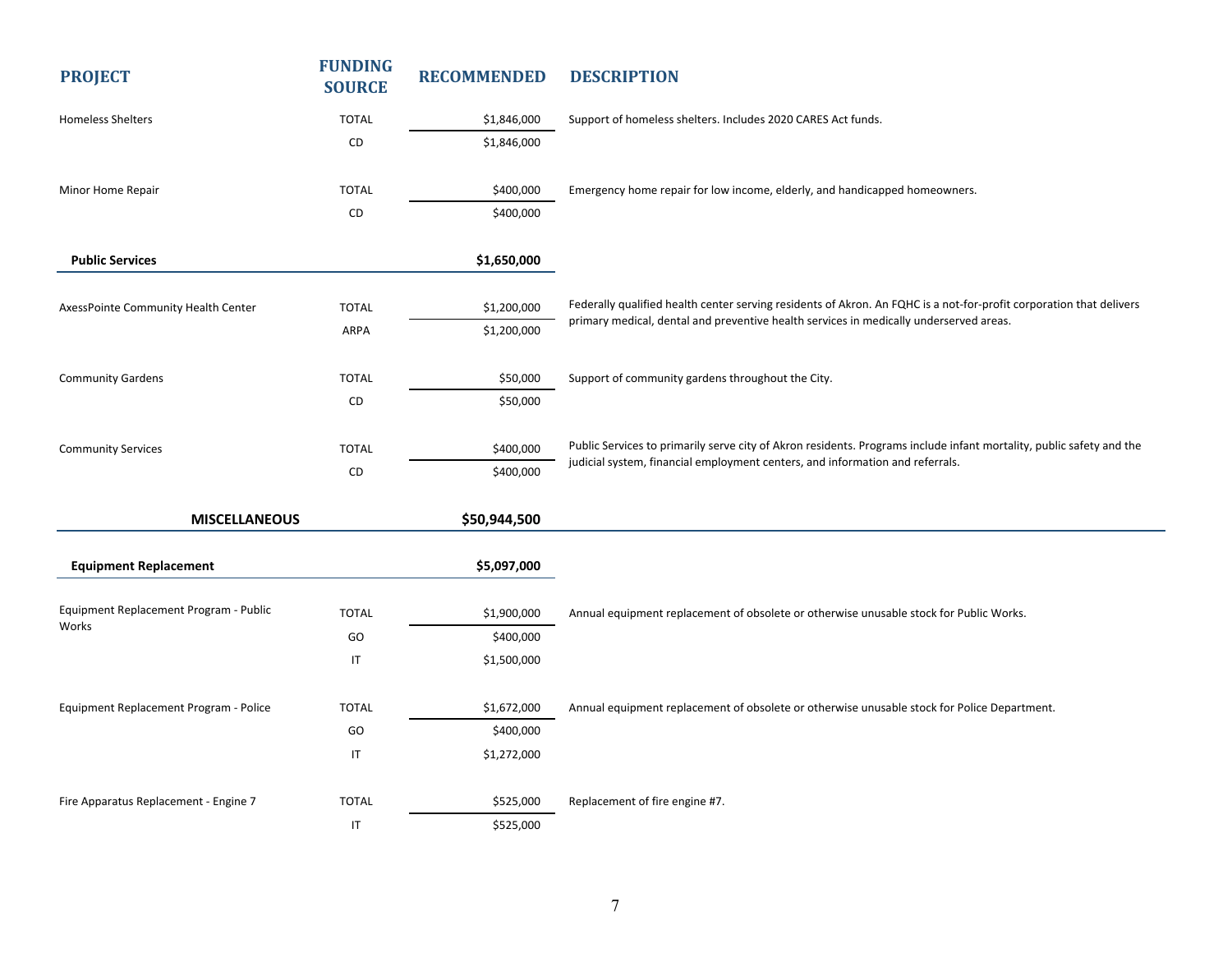| <b>PROJECT</b>                                        | <b>FUNDING</b><br><b>SOURCE</b> | <b>RECOMMENDED</b> | <b>DESCRIPTION</b>                                                                                            |
|-------------------------------------------------------|---------------------------------|--------------------|---------------------------------------------------------------------------------------------------------------|
| Fire Apparatus Replacement - Ladder 9                 | <b>TOTAL</b>                    | \$915,000          | Replacement of the front line ladder truck located at Station 9.                                              |
|                                                       | IT                              | \$915,000          |                                                                                                               |
| Specialty Unit Replacement                            | <b>TOTAL</b>                    | \$85,000           | Replacement of vehicle used by the Technical Rescue Operations Team (TROT) for emergency response and hauling |
|                                                       | $\sf IT$                        | \$85,000           | the TROT equipment trailer.                                                                                   |
| Fire                                                  |                                 | \$1,970,000        |                                                                                                               |
| Fire Gear Program                                     | <b>TOTAL</b>                    | \$150,000          | Annual program to provide for the replacement of structural fire protective clothing equipment.               |
|                                                       | IT                              | \$150,000          |                                                                                                               |
| Fire/Police CAD System                                | <b>TOTAL</b>                    | \$140,000          | Annual maintenance for Computer Aided Dispatch system.                                                        |
|                                                       | IT                              | \$140,000          |                                                                                                               |
| Fire Station Debt Service                             | <b>TOTAL</b>                    | \$1,055,000        | Debt service for construction of fire station 2 and 4.                                                        |
|                                                       | IT                              | \$1,055,000        |                                                                                                               |
| Management Software, Hardware, and<br>Renewals - Fire | <b>TOTAL</b>                    | \$50,000           | Funding of ongoing support and maintenance of critical software systems.                                      |
|                                                       | $\sf IT$                        | \$50,000           |                                                                                                               |
| Miscellaneous Fire/EMS Equipment Program              | <b>TOTAL</b>                    | \$75,000           | Annual purchase of replacement of tools, equipment, and service for fire and EMS operations.                  |
|                                                       | IT                              | \$75,000           |                                                                                                               |
| Vehicle Refurbishment                                 | <b>TOTAL</b>                    | \$100,000          | Annual program to refurbish vehicle bodies on mechanically sound for fire and EMS.                            |
|                                                       | GO                              | \$100,000          |                                                                                                               |
| Vehicle Replacement - Fire                            | <b>TOTAL</b>                    | \$400,000          | Annual equipment replacement of obsolete or otherwise unusable stock for Fire department.                     |
|                                                       | GO                              | \$400,000          |                                                                                                               |
| Other                                                 |                                 | \$40,704,500       |                                                                                                               |
| Administration (Capital)                              | <b>TOTAL</b>                    | \$575,000          | Annual salaries, benefits, supplied and overhead for the Capital Planning Division.                           |
|                                                       | IT                              | \$575,000          |                                                                                                               |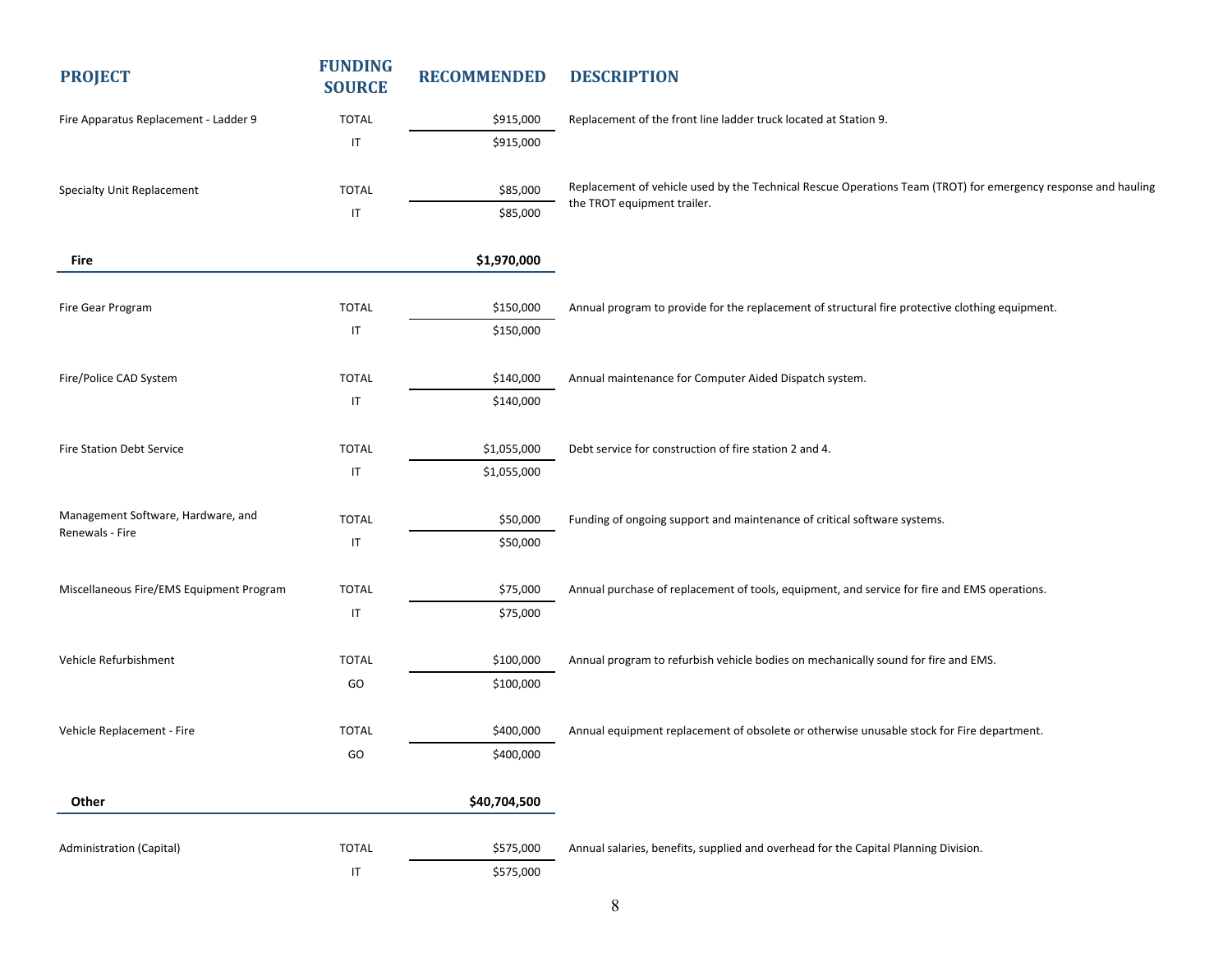| <b>PROJECT</b>                               | <b>FUNDING</b><br><b>SOURCE</b> | <b>RECOMMENDED</b> | <b>DESCRIPTION</b>                                                                                                                                   |
|----------------------------------------------|---------------------------------|--------------------|------------------------------------------------------------------------------------------------------------------------------------------------------|
| Akron Financial System Upgrade               | <b>TOTAL</b>                    | \$500,000          | IT software and hardware upgrades to the City's financial system.                                                                                    |
|                                              | GO                              | \$500,000          |                                                                                                                                                      |
| Debt Service                                 | <b>TOTAL</b>                    | \$39,629,500       | Annual service on general obligation debt for capital projects.                                                                                      |
|                                              | IT                              | \$34,279,500       |                                                                                                                                                      |
|                                              | <b>TIF</b>                      | \$3,350,000        |                                                                                                                                                      |
|                                              | JEDD                            | \$1,000,000        |                                                                                                                                                      |
|                                              | PT                              | \$1,000,000        |                                                                                                                                                      |
| <b>Police</b>                                |                                 | \$2,278,000        |                                                                                                                                                      |
| Academy and Training                         | <b>TOTAL</b>                    | \$650,000          | Funding for continued improvements to APD training facility and to cover costs of the APD Basic Academy and the                                      |
|                                              | IT                              | \$650,000          | Citizens Academy.                                                                                                                                    |
| Akron Safety Center                          | <b>TOTAL</b>                    | \$300,000          | Allocation for future design and development of plans for a new police station and dispatch center.                                                  |
|                                              | IT                              | \$300,000          |                                                                                                                                                      |
| Axon Body Worn Camera Contracts              | <b>TOTAL</b>                    | \$240,000          | Primary contract for BWC cameras, docking equipment, licenses, and evidence.com storage.                                                             |
|                                              | $\sf IT$                        | \$240,000          |                                                                                                                                                      |
| Axon Taser Contract                          | <b>TOTAL</b>                    | \$80,000           | Contract for latest CEW device technology to provide all Uniform officers Taser devices. Final year of 5-year contract.                              |
|                                              | $\mathsf{I}\mathsf{T}$          | \$80,000           |                                                                                                                                                      |
| <b>Community Relations Equiment - Police</b> | <b>TOTAL</b>                    | \$15,000           | Includes folding tables, tents, banners, table covers, and other items needed.                                                                       |
|                                              | $\sf IT$                        | \$15,000           |                                                                                                                                                      |
| Management Software, Hardware, and           | <b>TOTAL</b>                    | \$350,000          | Funding for ongoing support and maintenance of critical software systems including NetMotion, Grayshift, and                                         |
| Renewals - Police                            | IT                              | \$350,000          | LEFTA. New deployment of METR, Macquisition, E-cite, and other software systems critical to improving department<br>operations and customer service. |
| <b>Police Gear Replacement</b>               | <b>TOTAL</b>                    | \$143,000          | Replacement of specialized SWAT body armor and other equipment.                                                                                      |
|                                              | IT                              | \$143,000          |                                                                                                                                                      |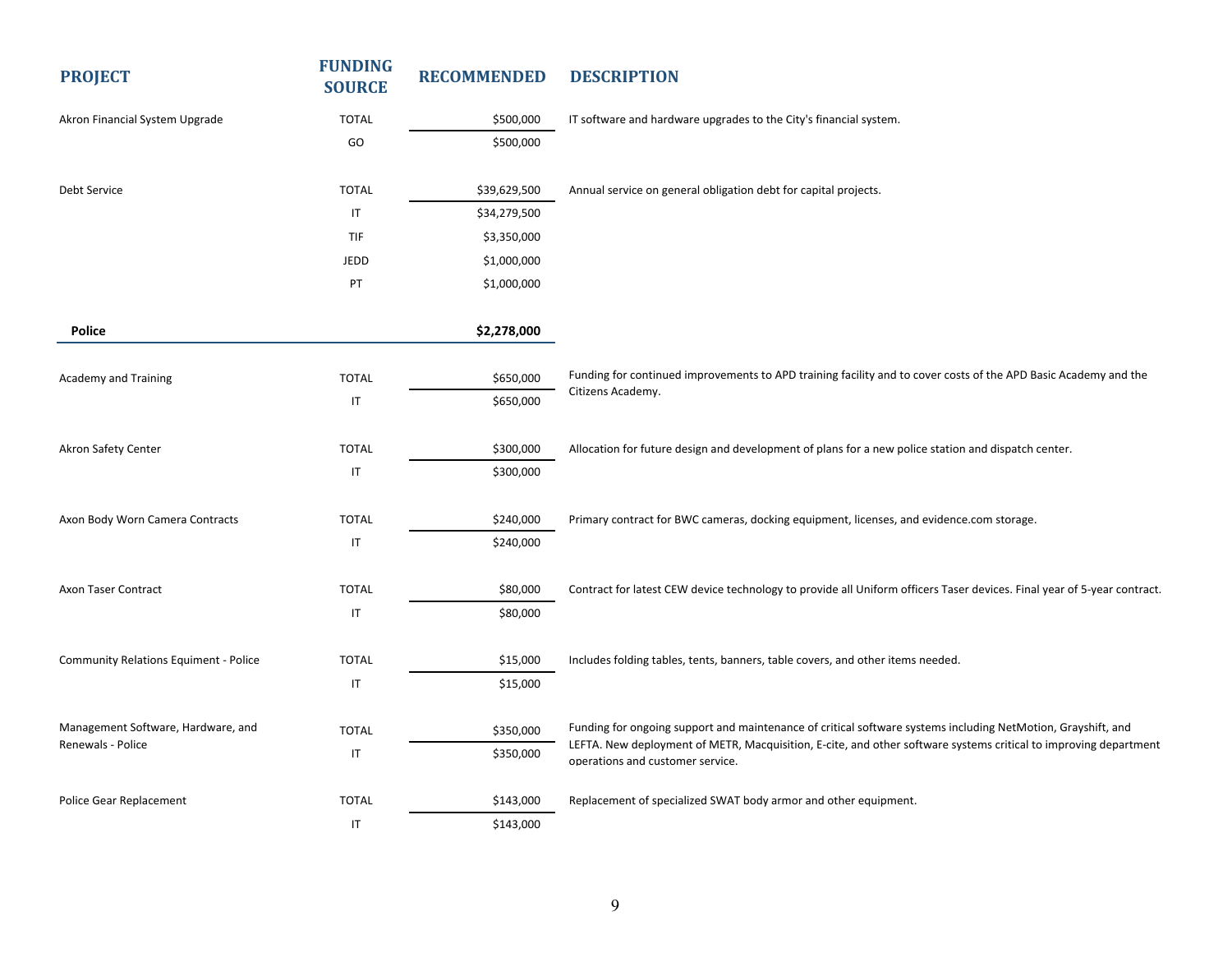| <b>PROJECT</b>                   | <b>FUNDING</b><br><b>SOURCE</b> | <b>RECOMMENDED</b> | <b>DESCRIPTION</b>                                                                                                                                                             |
|----------------------------------|---------------------------------|--------------------|--------------------------------------------------------------------------------------------------------------------------------------------------------------------------------|
| Police/Fire CAD                  | <b>TOTAL</b>                    | \$300,000          | Scheduled contract payment for CAD system. Multi-year contract with Summit County/Tyler Technologies.                                                                          |
|                                  | IT                              | \$300,000          |                                                                                                                                                                                |
| Safety Forces Bonds              | <b>TOTAL</b>                    | \$200,000          | Debt service for initial costs of Police/Fire CAD.                                                                                                                             |
|                                  | IT                              | \$200,000          |                                                                                                                                                                                |
| <b>Traffic</b>                   |                                 | \$300,000          |                                                                                                                                                                                |
| Downtown Wayfinding              | <b>TOTAL</b>                    | \$200,000          | This project will install downtown wayfinding signage over several years.                                                                                                      |
|                                  | NHA - OEC                       | \$25,000           | Ohio Erie Canal Grant                                                                                                                                                          |
|                                  | GO                              | \$175,000          |                                                                                                                                                                                |
| <b>Traffic Miscellaneous</b>     | <b>TOTAL</b>                    | \$100,000          | Replacement of traffic related devices and signals throughout the city.                                                                                                        |
|                                  | GO                              | \$100,000          |                                                                                                                                                                                |
| <b>Trees</b>                     |                                 | \$595,000          |                                                                                                                                                                                |
| <b>Akron Tree Commission</b>     | <b>TOTAL</b>                    | \$25,000           | Educating Akron residents on the value of enhancing the tree canopy and the importance of prudent tree                                                                         |
|                                  | IT                              | \$25,000           | management.                                                                                                                                                                    |
| <b>AWR Tree Planting</b>         | <b>TOTAL</b>                    | \$450,000          | Replacement of trees due to work being performed for the Akron Waterways Renewed (AWR) Program. This replaces                                                                  |
|                                  | SCF                             | \$450,000          | 2 trees for each tree removed on the various projects.                                                                                                                         |
| Citywide Tree Removal & Trimming | <b>TOTAL</b>                    | \$100,000          | Annual removal of dead, diseased, dying or construction related trees throughout the City. Annual trimming of street                                                           |
|                                  | $\sf IT$                        | \$100,000          | trees near street lights to enhance area lighting, provide clearance for vehicular traffic, and to mitigate structural<br>defects to maximize the lifespan of the street trees |
| Downtown Beautification          | <b>TOTAL</b>                    | \$20,000           | This work consists of planting and maintaining the flowering window boxes, hanging baskets, and plant beds at the                                                              |
|                                  | IT                              | \$20,000           | Municipal Building and Charles Goodyear Park.                                                                                                                                  |
| <b>PARK &amp; RECREATION</b>     |                                 | \$25,012,251       |                                                                                                                                                                                |
| Akron Parks Challenge            | <b>TOTAL</b>                    | \$475,000          | Design and construction of recommended park improvements identified by the Akron Parks Collaborative through                                                                   |
|                                  | GO                              | \$475,000          | the Akron Parks Challenge grant program.                                                                                                                                       |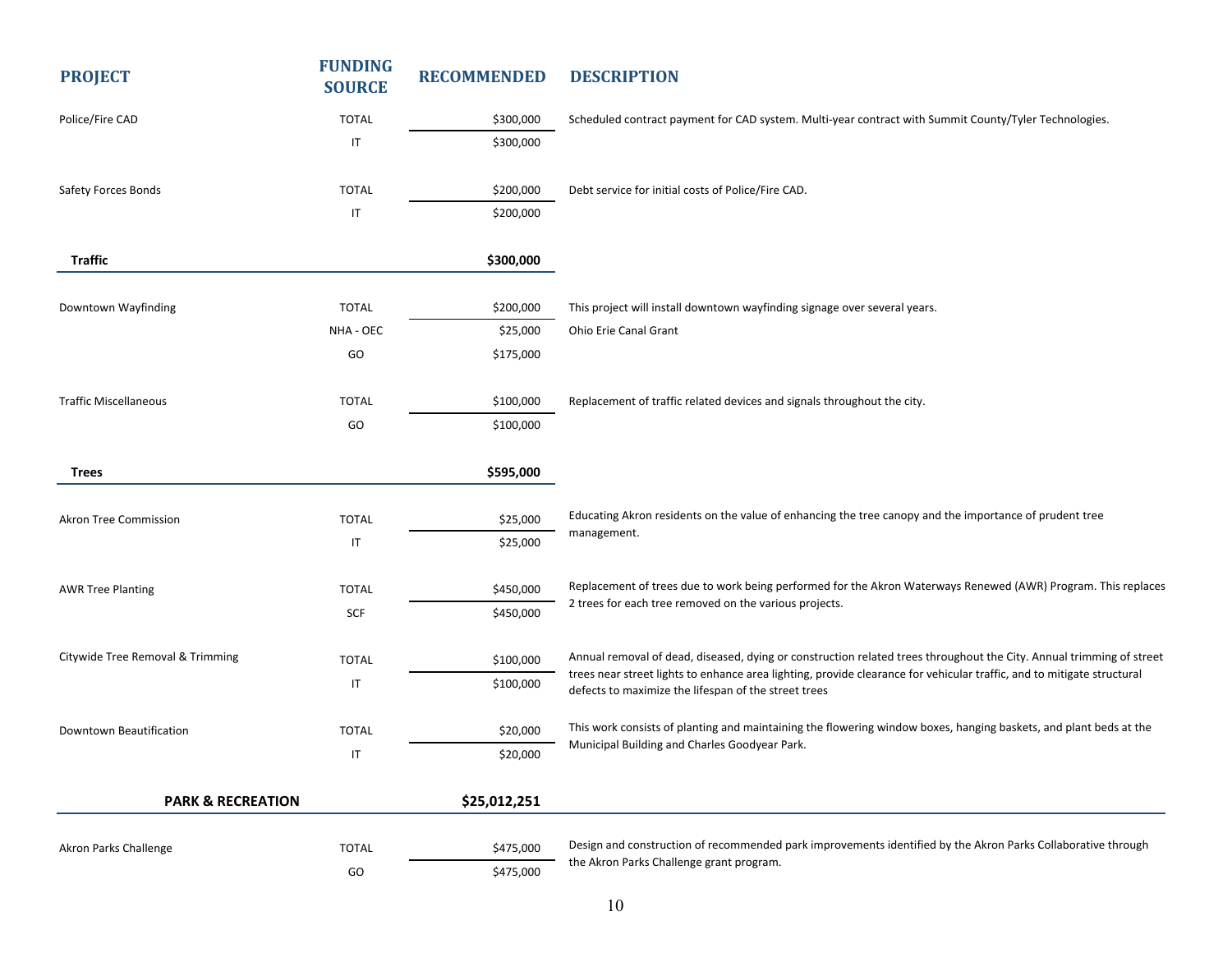| <b>PROJECT</b>                             | <b>FUNDING</b><br><b>SOURCE</b> | <b>RECOMMENDED</b> | <b>DESCRIPTION</b>                                                                                                 |
|--------------------------------------------|---------------------------------|--------------------|--------------------------------------------------------------------------------------------------------------------|
| <b>Court Resurfacing</b>                   | <b>TOTAL</b>                    | \$250,000          | Annual program to address basketball and tennis court resurfacing needs.                                           |
|                                            | $\sf IT$                        | \$250,000          |                                                                                                                    |
| Ed Davis Community Center                  | <b>TOTAL</b>                    | \$1,100,000        | Rehabilitation of the Ed Davis Community Center including expansion of gymnasium.                                  |
|                                            | ARPA                            | \$1,100,000        |                                                                                                                    |
| Firestone Park Splash Pad                  | <b>TOTAL</b>                    | \$250,000          | Design and construction of a splash pad at Firestone Park.                                                         |
|                                            | ARPA                            | \$250,000          |                                                                                                                    |
| Firestone Stadium Turf Fields              | <b>TOTAL</b>                    | \$1,000,000        | Installation of turf on the stadium & pony fields to increase usage and reduce maintenance costs. Includes         |
|                                            | GO                              | \$1,000,000        | renovations to stadium restrooms.                                                                                  |
| Gorge Dam Removal                          | <b>TOTAL</b>                    | \$1,429,700        | Great Lakes Restoration Initiative grant to pay for design of removal of the Gorge Dam and associated river        |
|                                            | EPA                             | \$1,429,700        | restoration. This grant is managed by the City of Akron.                                                           |
| Gorge Dam Removal - Contaminated Sediments | <b>TOTAL</b>                    | \$73,500           | USEPA is designing for removal of the Gorge Dam contaminated sediments. City of Akron is providing the local share |
|                                            | <b>ODNR</b>                     | \$73,500           | of this work by using ODNR funds.                                                                                  |
| Hyre Park Restrooms                        | <b>TOTAL</b>                    | \$50,000           | Renovations to the Hyre Park restrooms.                                                                            |
|                                            | GO                              | \$50,000           |                                                                                                                    |
| Innerbelt Removal                          | <b>TOTAL</b>                    | \$500,000          | Removal of unused pavement along decommissioned section of SR59.                                                   |
|                                            | GO                              | \$500,000          |                                                                                                                    |
| Irrigation Upgrade and Misc. Repairs       | <b>TOTAL</b>                    | \$40,000           | Upgrade and repair existing irrigation systems throughout the City.                                                |
|                                            | GO                              | \$40,000           |                                                                                                                    |
| Joy Park                                   | <b>TOTAL</b>                    | \$75,000           | Rehabilitation of play areas at Joy Park.                                                                          |
|                                            | ARPA                            | \$75,000           |                                                                                                                    |
| Joy Park Walking Path                      | <b>TOTAL</b>                    | \$160,400          | Construction of a walking path around Joy Park.                                                                    |
|                                            | ARPA                            | \$160,400          |                                                                                                                    |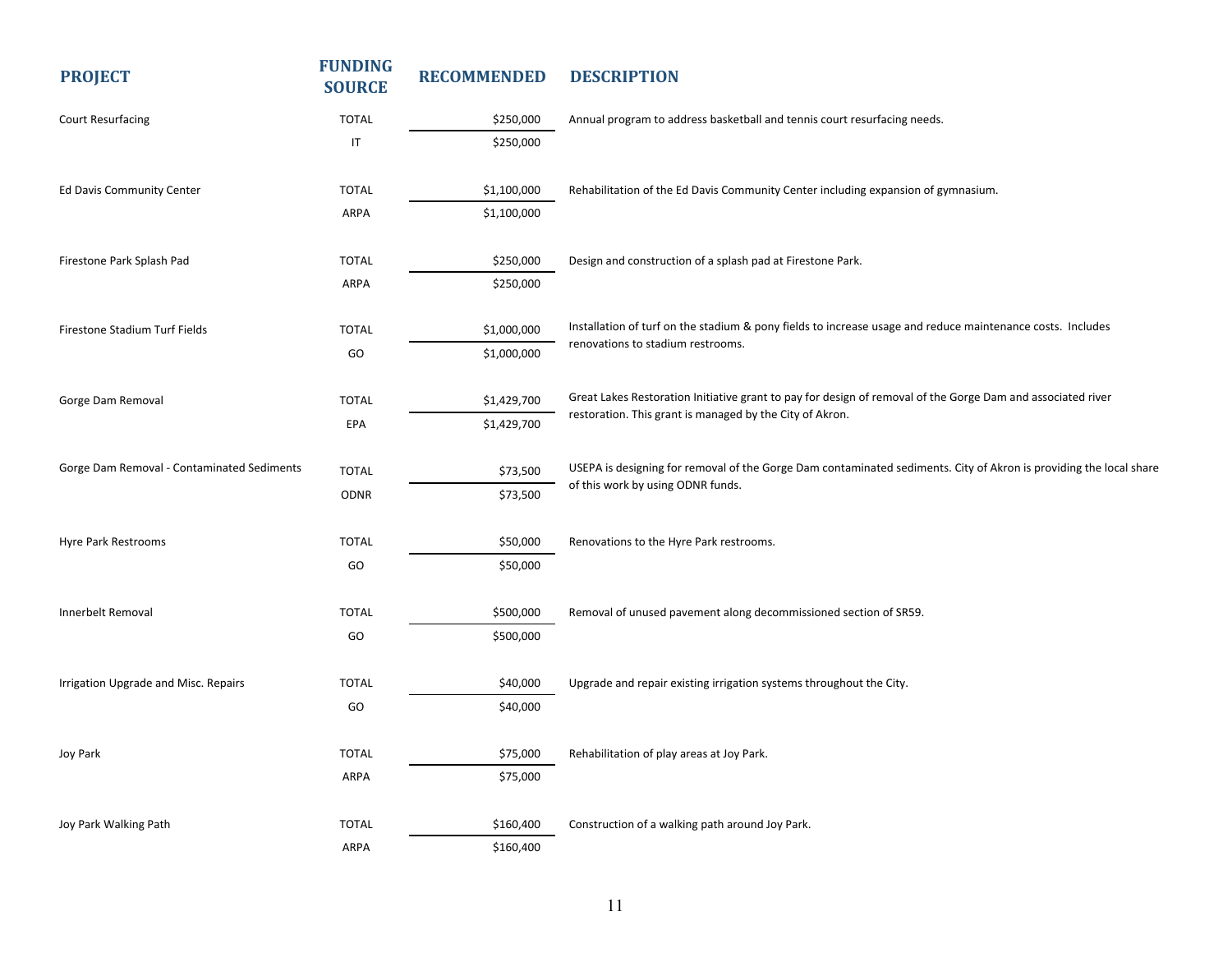| <b>PROJECT</b>                                | <b>FUNDING</b><br><b>SOURCE</b> | <b>RECOMMENDED</b> | <b>DESCRIPTION</b>                                                                                                                |
|-----------------------------------------------|---------------------------------|--------------------|-----------------------------------------------------------------------------------------------------------------------------------|
| KaBOOM! Playgrounds                           | <b>TOTAL</b>                    | \$200,000          | Partnership with KaBOOM! For the construction of an inclusive playground. Site to be determined. This will be a multi             |
|                                               | GO                              | \$100,000          | year program.                                                                                                                     |
|                                               | PVT                             | \$100,000          |                                                                                                                                   |
| Lane Field Soccer Fields                      | <b>TOTAL</b>                    | \$25,000           | Conversion of two baseball fields into soccer fields. Closeout costs.                                                             |
|                                               | GO                              | \$25,000           |                                                                                                                                   |
| Little Cuyahoga River Restoration and Lowhead | <b>TOTAL</b>                    | \$549,000          | The proposed project would restore floodplains areas, remove three lowhead dams to address channelization in the                  |
| Dam Removal                                   | EPA                             | \$549,000          | river, and improve fish habitat.                                                                                                  |
| Miscellaneous Parks & Community Centers       | <b>TOTAL</b>                    | \$500,000          | Small capital improvements at various parks and community centers. Includes upgrades to existing outdated                         |
|                                               | GO                              | \$250,000          | equipment and facilities improvements at various community centers.                                                               |
|                                               | $\sf IT$                        | \$250,000          |                                                                                                                                   |
| Rubber City Heritage Trail                    | <b>TOTAL</b>                    | \$250,000          | Phase 1 design of the multi-use recreational trail that will utilize the 6-mile rail corridor formerly used by the rubber         |
|                                               | GO                              | \$250,000          | companies. Improvements would include trail and pedestrian bridge. Phase 1 Limits run from Kelly Avenue to E.<br>Exchange Street. |
| Schneider Park Walking Path                   | <b>TOTAL</b>                    | \$160,400          | Construction of a walking path around Schneider Park.                                                                             |
|                                               | GO                              | \$160,400          |                                                                                                                                   |
| Lock 3 Vision Plan                            | <b>TOTAL</b>                    | \$4,000,000        | Redevelopment of Lock 3 in accordance with OLIN master plan prepared with Akron Civic Commons.                                    |
|                                               | ARPA                            | \$2,000,000        |                                                                                                                                   |
|                                               | PVT                             | \$2,000,000        |                                                                                                                                   |
| Park & Public Spaces                          | <b>TOTAL</b>                    | \$50,000           | Installation of additional security cameras at city parks, community centers, and Great Streets.                                  |
|                                               | ARPA                            | \$50,000           |                                                                                                                                   |
| Patterson Park Community Center               | <b>TOTAL</b>                    | \$2,551,667        | Reconstruction of the Patterson Park Community Center.                                                                            |
|                                               | ARPA                            | \$2,551,667        |                                                                                                                                   |
| Perkins Park Pool                             | <b>TOTAL</b>                    | \$2,500,000        | Reconstruction of Perkins Pool and rehabilitation of bathhouse.                                                                   |
|                                               | ARPA                            | \$2,500,000        |                                                                                                                                   |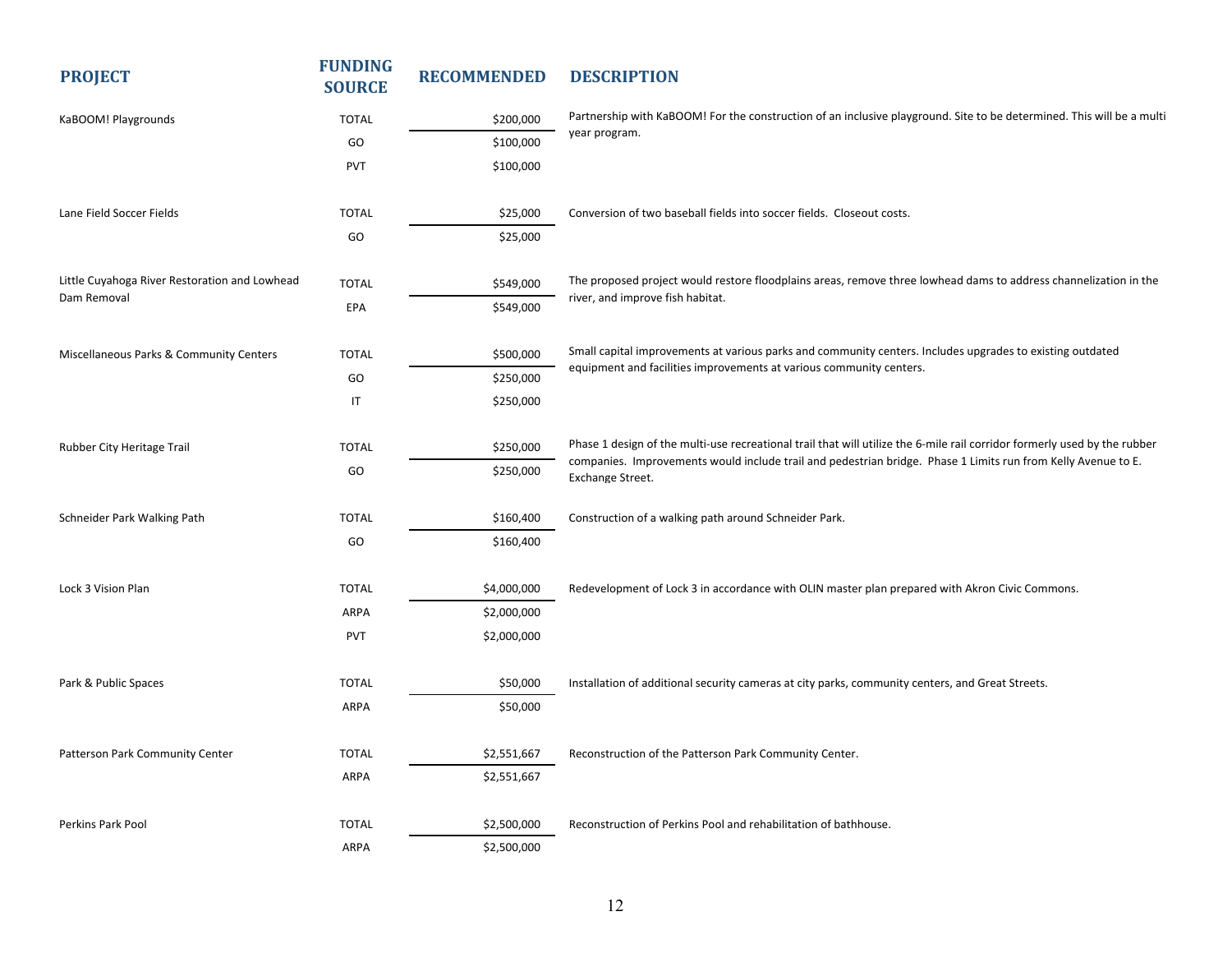| <b>PROJECT</b>                                                  | <b>FUNDING</b><br><b>SOURCE</b> | <b>RECOMMENDED</b> | <b>DESCRIPTION</b>                                                                                                     |
|-----------------------------------------------------------------|---------------------------------|--------------------|------------------------------------------------------------------------------------------------------------------------|
| Reservoir Park Community Center                                 | <b>TOTAL</b>                    | \$2,322,584        | Rehabilitation of the Reservoir Park Community Center including building expansion.                                    |
|                                                                 | ARPA                            | \$2,322,584        |                                                                                                                        |
|                                                                 |                                 |                    |                                                                                                                        |
| <b>Reservoir Park Pool</b>                                      | <b>TOTAL</b>                    | \$2,500,000        | Reconstruction of Reservoir Pool and rehabilitation of bathhouse.                                                      |
|                                                                 | ARPA                            | \$2,500,000        |                                                                                                                        |
| Summit Lake Vision Plan                                         | <b>TOTAL</b>                    | \$4,000,000        | This project includes improvements as part of the Reimagining the Civic Commons in accordance with the Summit          |
|                                                                 | ARPA                            | \$2,000,000        | Lake Vision Plan. Focus will be on loop trail and north shore activity area.                                           |
|                                                                 | PVT                             | \$2,000,000        |                                                                                                                        |
| <b>PUBLIC FACILITIES</b>                                        |                                 | \$17,487,480       |                                                                                                                        |
|                                                                 |                                 |                    |                                                                                                                        |
| Akron Centre Garage Concrete Repairs &<br>Waterproofing Phase 1 | <b>TOTAL</b>                    | \$250,000          | Improvements to include concrete repairs, waterproofing and expansion joint replacement.                               |
|                                                                 | GO                              | \$250,000          |                                                                                                                        |
| Akron Fulton Airport General Consulting<br>Services             | <b>TOTAL</b>                    | \$165,000          | General consulting services to cover land releases, land leases, grant submissions, and general consulting services at |
|                                                                 | TIF                             | \$165,000          | the airport                                                                                                            |
|                                                                 |                                 |                    |                                                                                                                        |
| Airport FBO Hangar Roof Replacement                             | <b>TOTAL</b>                    | \$160,000          | Re-roof of the hangar portion of the FBO building with new insulation and TOP roof membrane including new gutters.     |
|                                                                 | TIF                             | \$160,000          |                                                                                                                        |
| Akron Fulton Airport Taxiway Lighting Ph. 2                     | <b>TOTAL</b>                    | \$1,200,000        | New LED taxiway lighting and signage of Taxiway P upgraded to FAA standards.                                           |
|                                                                 | TIF                             | \$60,000           |                                                                                                                        |
|                                                                 | ODOT                            | \$60,000           |                                                                                                                        |
|                                                                 | FAA                             | \$1,080,000        |                                                                                                                        |
| Akron Fulton Airport Taxiway Ph. 1                              | <b>TOTAL</b>                    | \$57,480           | Construction and inspection of Taxiway Lighting Ph. 1.                                                                 |
|                                                                 | TIF                             | \$2,874            |                                                                                                                        |
|                                                                 | ODOT                            | \$54,606           |                                                                                                                        |
|                                                                 |                                 |                    |                                                                                                                        |
| Canal Park Stadium                                              | <b>TOTAL</b>                    | \$1,300,000        | Carryover for the seats and waterproofing.                                                                             |
|                                                                 | COP                             | \$1,300,000        |                                                                                                                        |
|                                                                 |                                 |                    |                                                                                                                        |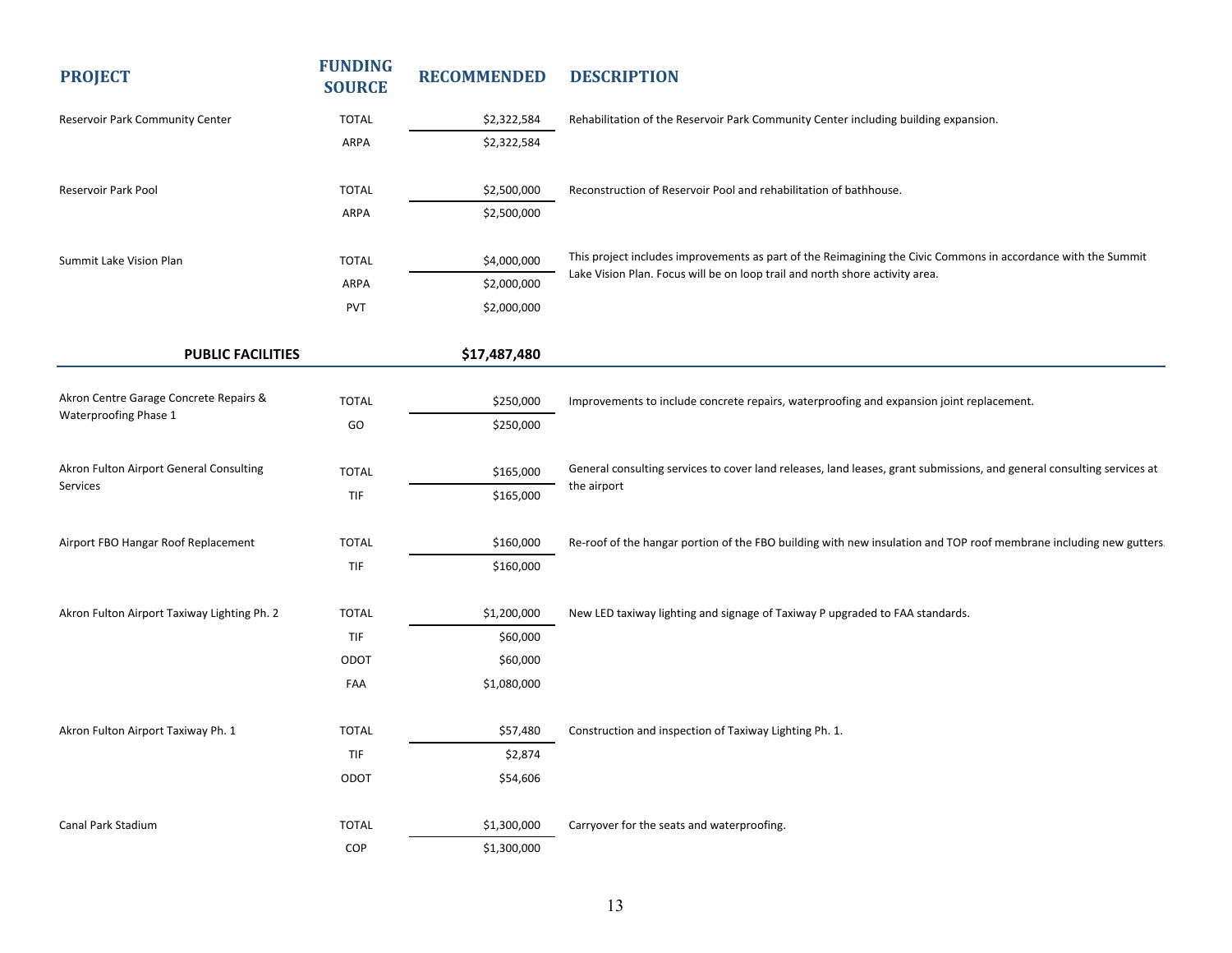| <b>PROJECT</b>                                          | <b>FUNDING</b><br><b>SOURCE</b> | <b>RECOMMENDED</b> | <b>DESCRIPTION</b>                                                                                               |
|---------------------------------------------------------|---------------------------------|--------------------|------------------------------------------------------------------------------------------------------------------|
| Cascade Garage Concrete and Structural<br>Repairs       | <b>TOTAL</b>                    | \$1,000,000        | This project consists of performing concrete repairs to the floors of the parking garage.                        |
|                                                         | GO                              | \$1,000,000        |                                                                                                                  |
|                                                         |                                 |                    |                                                                                                                  |
| Cascade Elevator Modernization - Green                  | <b>TOTAL</b>                    | \$50,000           | Modernize two green elevators in the cascade parking deck.                                                       |
|                                                         | GO                              | \$50,000           |                                                                                                                  |
| Cascade Elevators Modernization - Orange                | <b>TOTAL</b>                    | \$50,000           | Modernize two orange elevators in the cascade parking deck.                                                      |
|                                                         | GO                              | \$50,000           |                                                                                                                  |
| <b>CVSR Merriman Valley Train Station</b>               | <b>TOTAL</b>                    | \$350,000          | Cuyahoga Valley Scenic Railroad train station. Train station to boost economic growth within the Merriman Valley |
|                                                         | CD                              | \$350,000          | Great Streets Business District.                                                                                 |
|                                                         |                                 |                    |                                                                                                                  |
| Dan St. Police Training Bureau Facility<br>Improvements | <b>TOTAL</b>                    | \$400,000          | Building improvements of Dan St. Police Training Bureau Facility.                                                |
|                                                         | IT                              | \$400,000          |                                                                                                                  |
| Facility Improvement Program - Fire                     | <b>TOTAL</b>                    | \$250,000          | Annual program to proactively determine major improvements required of older fire stations not scheduled for     |
|                                                         | GO                              | \$250,000          | replacement.                                                                                                     |
|                                                         |                                 |                    |                                                                                                                  |
| Fire Station 12                                         | <b>TOTAL</b>                    | 10,575,000         | Allocation for future design and development of plans for Fire Station 12.                                       |
|                                                         | IT                              | 10,575,000         |                                                                                                                  |
| Greystone Roof Replacement                              | <b>TOTAL</b>                    | \$500,000          | Design and construction of the roof replacement at the Greystone.                                                |
|                                                         | GO                              | \$500,000          |                                                                                                                  |
|                                                         |                                 |                    |                                                                                                                  |
| Miscellaneous Facility Improvements - Public            | <b>TOTAL</b>                    | \$250,000          | Miscellaneous improvements to public buildings and structures including security upgrades, generators, lighting  |
| Service                                                 | GO                              | \$250,000          | upgrades, HVAC upgrades, roof repairs and door upgrades.                                                         |
|                                                         |                                 |                    |                                                                                                                  |
| MSC Fire Alarm & Sprinklers                             | <b>TOTAL</b>                    | \$50,000           | Design of fire suppression for Building 1 & 1A, 1B garages, Buildings 2 & 3.                                     |
|                                                         | IT                              | \$50,000           |                                                                                                                  |
| MSC Roof 1B Replacement                                 | <b>TOTAL</b>                    | \$130,000          | Remove and replace roof over garage 1B addition at the Municipal Service Center                                  |
|                                                         | GO                              | \$130,000          |                                                                                                                  |
|                                                         |                                 |                    |                                                                                                                  |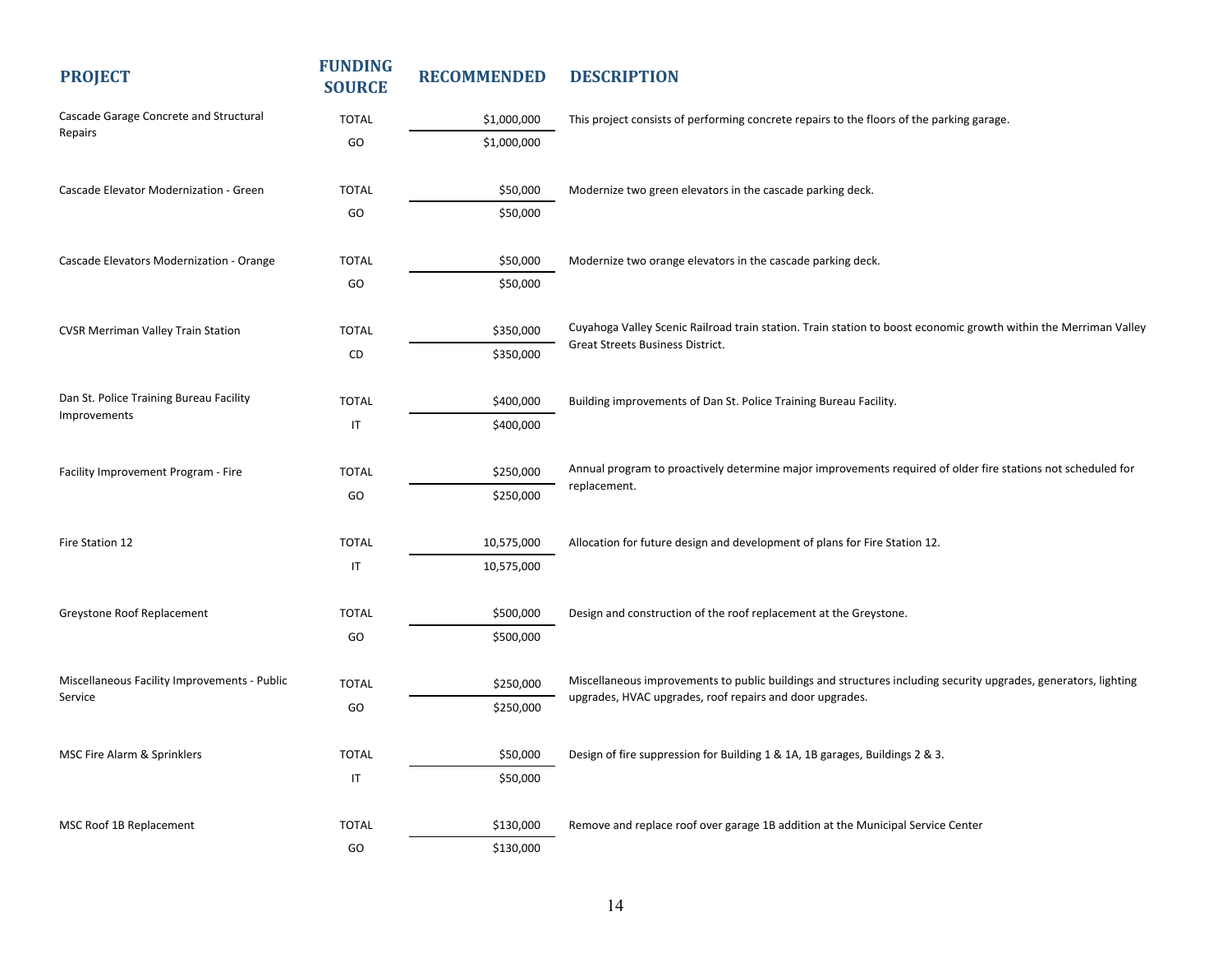| <b>PROJECT</b>                                 | <b>FUNDING</b><br><b>SOURCE</b> | <b>RECOMMENDED</b> | <b>DESCRIPTION</b>                                                                                                  |
|------------------------------------------------|---------------------------------|--------------------|---------------------------------------------------------------------------------------------------------------------|
| Municipal Building Roof                        | <b>TOTAL</b>                    | \$300,000          | Replace existing roofing system.                                                                                    |
|                                                | GO                              | \$300,000          |                                                                                                                     |
| Parking Deck Lighting Upgrades                 | <b>TOTAL</b>                    | \$200,000          | Parking Deck Lighting Upgrades.                                                                                     |
|                                                | GO                              | \$200,000          |                                                                                                                     |
| Stubbs Justice Center Elevator Modernization - | <b>TOTAL</b>                    | \$200,000          | Modernization of the employee and prisoner elevators.                                                               |
| Employee & Prisoner                            | GO                              | \$200,000          |                                                                                                                     |
| Stubbs Justice Center Improvements             | <b>TOTAL</b>                    | \$50,000           | Minor repairs and replacement of office equipment for Stubbs Building.                                              |
|                                                | $\mathsf{I}\mathsf{T}$          | \$50,000           |                                                                                                                     |
| <b>TRANSPORTATION</b>                          |                                 | \$93,580,609       |                                                                                                                     |
| <b>Arterials/Collectors</b>                    |                                 | \$17,728,846       |                                                                                                                     |
| Canton Road Market Street Intersection - PID   | <b>TOTAL</b>                    | \$200,000          | Closing costs of the construction of a roundabout at the Canton Road / E. Market Street intersection.               |
| 93433                                          | OPWC                            | \$40,000           |                                                                                                                     |
|                                                | SAFETY                          | \$160,000          |                                                                                                                     |
| East Exchange Complete Street                  | <b>TOTAL</b>                    | \$4,334,000        | Complete roadway reconstruction, signal and utility improvements along with bike lanes being added along the limits |
|                                                | SCF                             | \$410,000          | of Broadway Street to Fountain Street. Other improvements include signal interconnect and street lights and         |
|                                                | <b>WCF</b>                      | \$269,000          | improvements related to the University of Akron.                                                                    |
|                                                | OPWC                            | \$1,387,000        |                                                                                                                     |
|                                                | <b>STBG</b>                     | \$2,268,000        |                                                                                                                     |
| East Market Street Study                       | <b>TOTAL</b>                    | \$75,000           | Study to determine corridor needs with Complete Streets intent.                                                     |
|                                                | GO                              | \$75,000           |                                                                                                                     |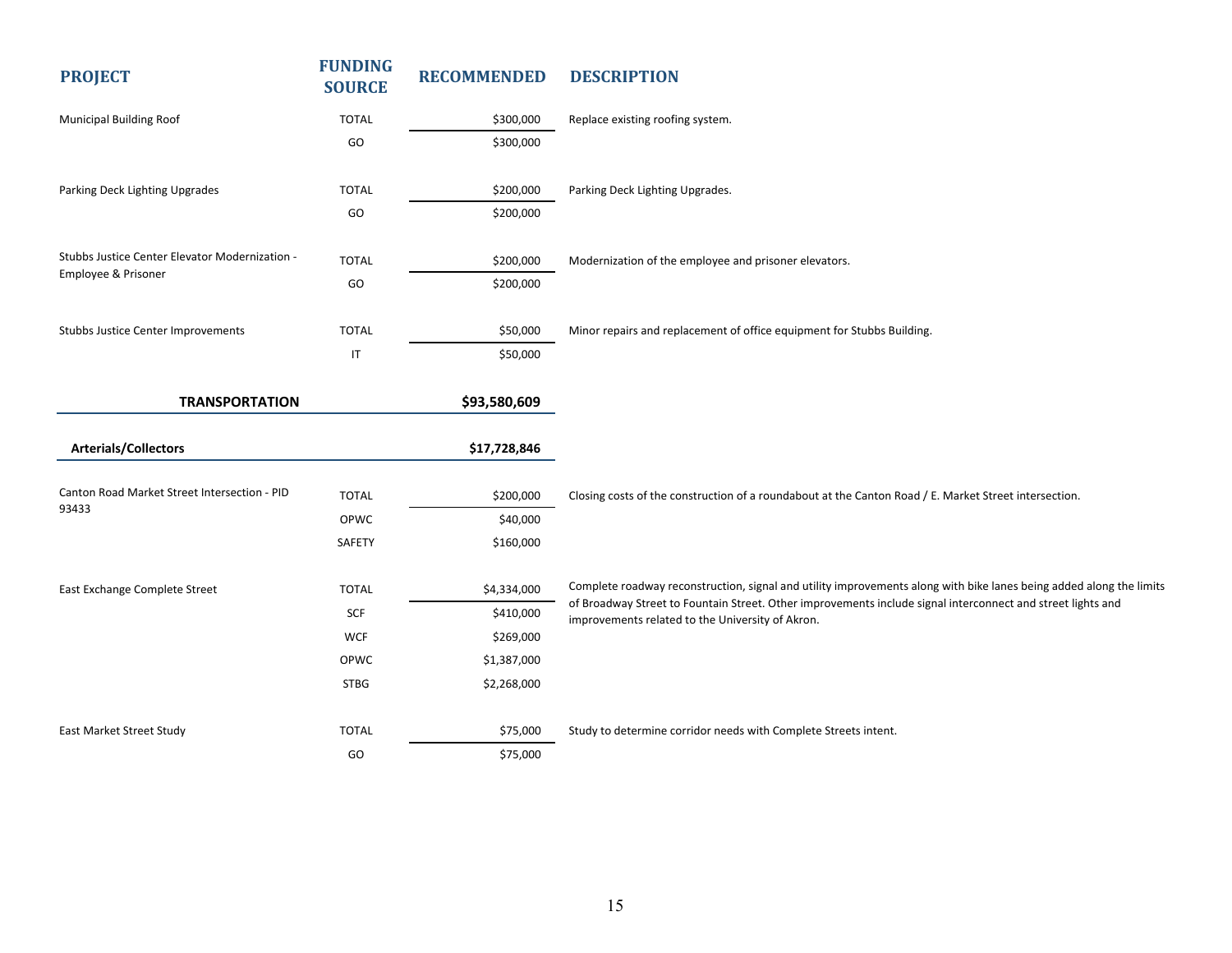| <b>PROJECT</b>                     | <b>FUNDING</b><br><b>SOURCE</b> | <b>RECOMMENDED</b> | <b>DESCRIPTION</b>                                                                                                                                                                                                                               |
|------------------------------------|---------------------------------|--------------------|--------------------------------------------------------------------------------------------------------------------------------------------------------------------------------------------------------------------------------------------------|
| Main Street Corridor Phase 2       | <b>TOTAL</b>                    | \$6,950,000        | Continuation of complete streets treatment of Main Street from Mill Street to SR59.                                                                                                                                                              |
|                                    | SCF                             | \$200,000          |                                                                                                                                                                                                                                                  |
|                                    | <b>SLA</b>                      | \$400,000          |                                                                                                                                                                                                                                                  |
|                                    | OPWC                            | \$189,000          |                                                                                                                                                                                                                                                  |
|                                    | <b>TIGER</b>                    | \$4,000,000        |                                                                                                                                                                                                                                                  |
|                                    | <b>TID</b>                      | \$111,000          |                                                                                                                                                                                                                                                  |
|                                    | <b>PVT</b>                      | \$2,050,000        |                                                                                                                                                                                                                                                  |
| Mull Avenue Improvements           | <b>TOTAL</b>                    | \$3,897,847        | Full improvements along Mull Avenue (S. Hawkins - Schneider Park Drive). Includes full depth reconstruction with                                                                                                                                 |
|                                    | GO                              | \$1,500,000        | new brick pavements, concrete curbs, sidewalks, and pedestrian level lighting. The traffic circle at Hawkins & Mull will<br>be converted to function as a roundabout with new street markings and street signs. The sanitary sewer will be lined |
|                                    | SCF                             | \$289,840          | using the CIPP method.                                                                                                                                                                                                                           |
|                                    | <b>WCF</b>                      | \$301,650          |                                                                                                                                                                                                                                                  |
|                                    | OPWC                            | \$1,607,602        |                                                                                                                                                                                                                                                  |
|                                    | SA                              | \$198,755          |                                                                                                                                                                                                                                                  |
| North Main Street Complete Streets | <b>TOTAL</b>                    | \$350,000          | Design a complete streets approach to increase safety and provide a more useful corridor.                                                                                                                                                        |
|                                    | GO                              | \$350,000          |                                                                                                                                                                                                                                                  |
| South Main Street over CSX         | <b>TOTAL</b>                    | \$50,000           | A study to determine maintenance needs and repairs that will be required in the upcoming years. The data provided                                                                                                                                |
|                                    | GO                              | \$50,000           | will result in better federal funding applications.                                                                                                                                                                                              |
| SR 261 Dart Rand - PID 111012      | <b>TOTAL</b>                    | \$1,661,999        | Signal upgrades/replacements along SUM SR 261 at Rand Ave and Dart Ave. Includes back plates, new signal timings,                                                                                                                                |
|                                    | GO                              | \$75,047           | new pedestrian buttons and signals.                                                                                                                                                                                                              |
|                                    | ODOT                            | \$432,652          |                                                                                                                                                                                                                                                  |
|                                    | <b>SAFETY</b>                   | \$1,154,300        |                                                                                                                                                                                                                                                  |
| Tallmadge Avenue Improvements      | <b>TOTAL</b>                    | \$210,000          | Full improvements and signalization. Also includes realignment of Dayton Street. Close-outs.                                                                                                                                                     |
|                                    | OPWC                            | \$60,000           |                                                                                                                                                                                                                                                  |
|                                    | <b>STBG</b>                     | \$150,000          |                                                                                                                                                                                                                                                  |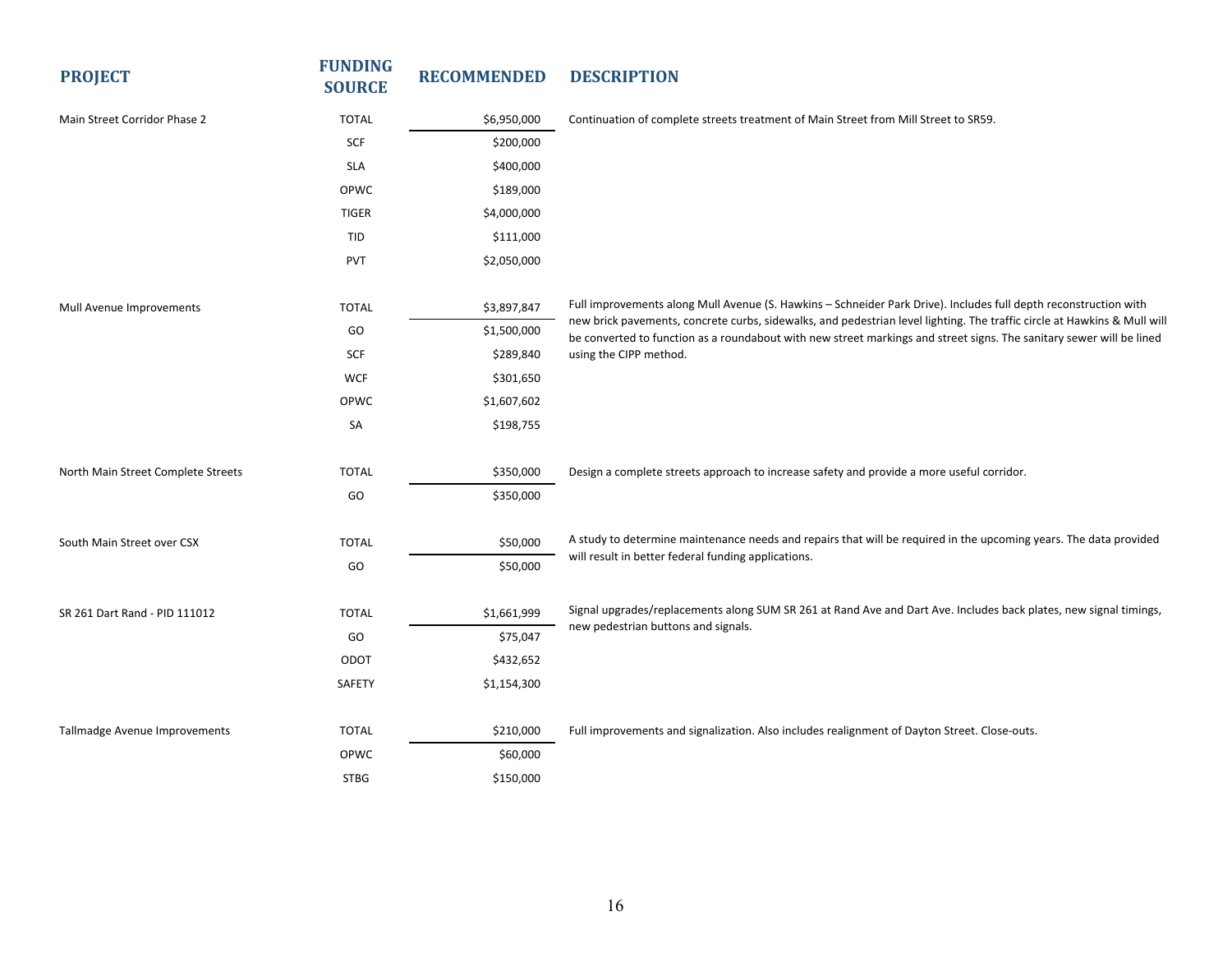| <b>PROJECT</b>                                | <b>FUNDING</b><br><b>SOURCE</b> | <b>RECOMMENDED</b> | <b>DESCRIPTION</b>                                                                                                                                                                                                                 |
|-----------------------------------------------|---------------------------------|--------------------|------------------------------------------------------------------------------------------------------------------------------------------------------------------------------------------------------------------------------------|
| <b>Bridges</b>                                |                                 | \$4,653,802        |                                                                                                                                                                                                                                    |
| <b>Bowery Street Bridge</b>                   | <b>TOTAL</b>                    | \$300,000          | Bridge repairs as described in the study performed in 2021 and included in the BR application. Improvements include:                                                                                                               |
|                                               | GO                              | \$300,000          | partial deck replacement, abutment reconstruction, replacement of drainage system, and other patching of sidewalk,<br>curb, etc. Bike lanes will be included as an easy connection from the towpath to the Main Street cycle track |
| Goodyear Boulevard Bridge                     | <b>TOTAL</b>                    | \$2,987,000        | Bridge replacement.                                                                                                                                                                                                                |
|                                               | OPWC                            | \$987,000          |                                                                                                                                                                                                                                    |
|                                               | ODOT                            | \$2,000,000        |                                                                                                                                                                                                                                    |
| <b>Stuber Street Bridge</b>                   | <b>TOTAL</b>                    | \$65,000           | Bridge replacement - close out construction                                                                                                                                                                                        |
|                                               | OPWC                            | \$65,000           |                                                                                                                                                                                                                                    |
| Waterloo Road Brewster Culvert Replacement    | <b>TOTAL</b>                    | \$1,301,802        | Replacement of two elliptical pipes under Waterloo Road with a Conspan tunnel. Improvements include asphalt                                                                                                                        |
|                                               | GO                              | \$639,188          | pavement, concrete pavement, concrete curb, aprons, sidewalk and utility relocation.                                                                                                                                               |
|                                               | SCF                             | \$110,000          |                                                                                                                                                                                                                                    |
|                                               | <b>WCF</b>                      | \$35,000           |                                                                                                                                                                                                                                    |
|                                               | OPWC                            | \$500,000          |                                                                                                                                                                                                                                    |
|                                               | SA                              | \$17,614           |                                                                                                                                                                                                                                    |
| <b>Expressways</b>                            |                                 | \$45,003,000       |                                                                                                                                                                                                                                    |
| Akron Beltway & Princeton Bridge - PID 102329 | <b>TOTAL</b>                    | \$45,003,000       | ODOT resurfacing project and bridge repairs. This project includes a number of smaller projects that encompass the                                                                                                                 |
|                                               | GO                              | \$3,000            | City's Beltway expressway system, including rehab of numerous bridges. The Princeton Street bridge will also include<br>a number of aesthetic treatments.                                                                          |
|                                               | ODOT                            | \$45,000,000       |                                                                                                                                                                                                                                    |
| <b>Residential Streets</b>                    |                                 | \$3,516,000        |                                                                                                                                                                                                                                    |
| <b>Beardsley Street</b>                       | <b>TOTAL</b>                    | \$280,000          | Replacement of curb and sidewalk, and resurfacing along the new High School.                                                                                                                                                       |
|                                               | IT                              | \$261,000          |                                                                                                                                                                                                                                    |
|                                               | SA                              | \$19,000           |                                                                                                                                                                                                                                    |
| Belleau Wood Drive Improvements               | <b>TOTAL</b>                    | \$40,000           | Design for replacement of deteriorated concrete pavement with asphalt pavement, and concrete curb and gutter.                                                                                                                      |
|                                               | GO                              | \$40,000           | Existing pavement was installed over an unstable subbase.                                                                                                                                                                          |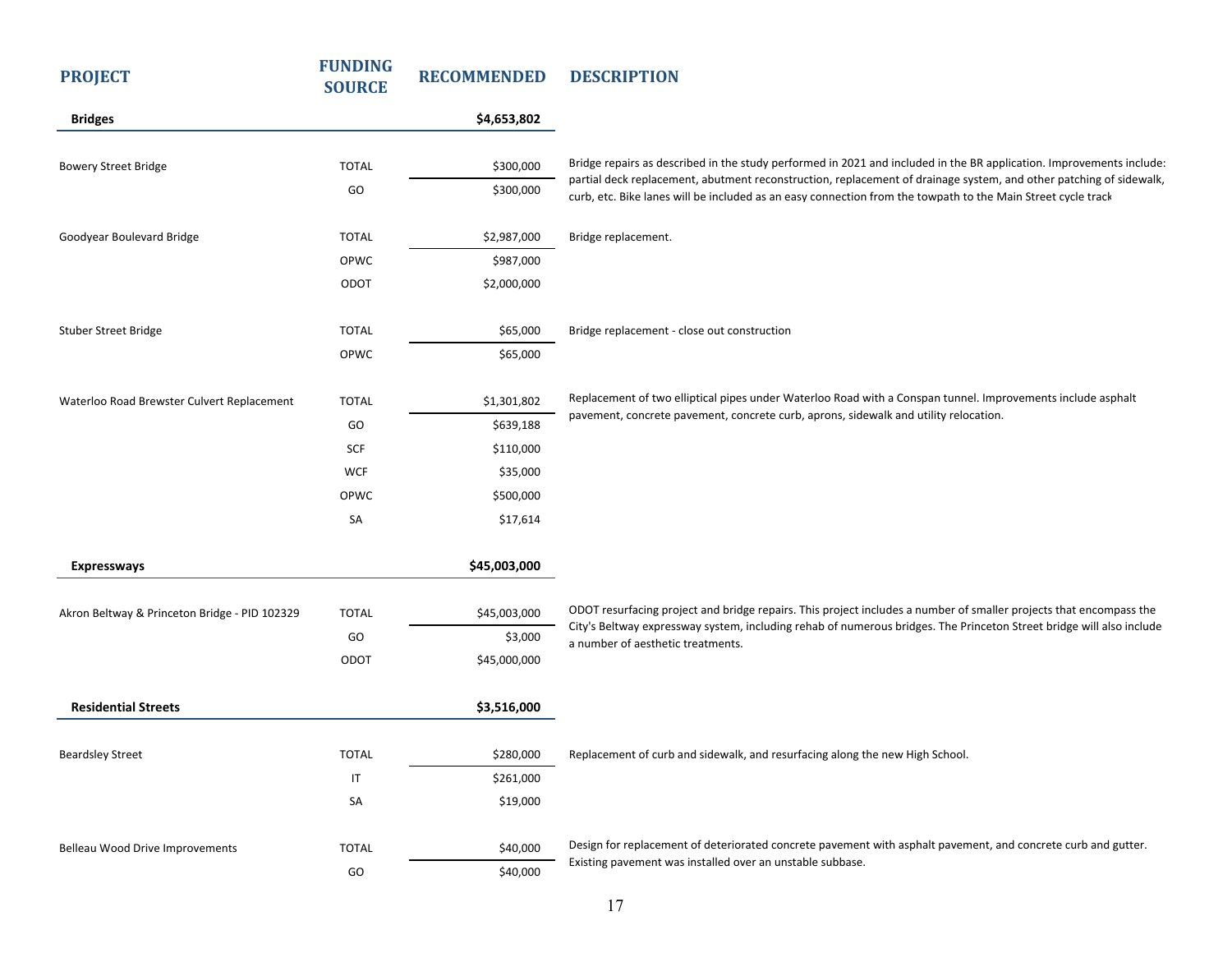| <b>PROJECT</b>                               | <b>FUNDING</b><br><b>SOURCE</b> | <b>RECOMMENDED</b> | <b>DESCRIPTION</b>                                                                                                     |
|----------------------------------------------|---------------------------------|--------------------|------------------------------------------------------------------------------------------------------------------------|
| Castle Boulevard Rail Crossing               | <b>TOTAL</b>                    | \$127,000          | The addition of a traffic signal at Castle and Winhurst for Railroad crossing control. Preemption for rail. There is a |
|                                              | GO                              | \$12,700           | safety problem at this intersection. Vehicles stop on tracks often.                                                    |
|                                              | <b>SAFETY</b>                   | \$114,300          |                                                                                                                        |
|                                              |                                 |                    |                                                                                                                        |
| <b>Traffic Calming Devices</b>               | <b>TOTAL</b>                    | \$200,000          | Various speed enforcement methods.                                                                                     |
|                                              | GO                              | \$200,000          |                                                                                                                        |
| High-Main and Broadway two-way Traffic Study | <b>TOTAL</b>                    | \$100,000          | Study to determine the feasibility of changing High-Main and Broadway from one-way streets to two-way.                 |
|                                              | GO                              | \$100,000          |                                                                                                                        |
|                                              |                                 |                    |                                                                                                                        |
| Merriman Valley Traffic Study                | <b>TOTAL</b>                    | \$50,000           | Merriman Valley traffic study to improve safety.                                                                       |
|                                              | GO                              | \$50,000           |                                                                                                                        |
| Oak Park Public Improvements                 | <b>TOTAL</b>                    | \$75,000           | Construction of water connections, sewer, road installation, sidewalk, utilities, and improvements to support the      |
|                                              | GO                              | \$75,000           | construction of new housing in the Oak Park neighborhood.                                                              |
| Study - Update School Travel Plan            | <b>TOTAL</b>                    | \$50,000           | Update the School Travel Plan. Plan includes improvements to Safety for pedestrians along routes to schools.           |
|                                              | GO                              | \$50,000           | Improvements eligible for federal funding.                                                                             |
|                                              |                                 |                    |                                                                                                                        |
| The Residences at Good Park                  | <b>TOTAL</b>                    | \$2,594,000        | Full improvements of streets and supporting utilities for the residential development by Alpha Phi Alpha.              |
|                                              | GO                              | \$50,000           |                                                                                                                        |
|                                              | SCF                             | \$396,000          |                                                                                                                        |
|                                              | <b>WCF</b>                      | \$637,000          |                                                                                                                        |
|                                              | TIF                             | \$1,511,000        |                                                                                                                        |
| <b>Resurfacing Program</b>                   |                                 | \$21,918,961       |                                                                                                                        |
|                                              |                                 |                    | 2021 Carryover of the annual resurfacing program. Includes arterial and collector, microsurfacing, partial depth       |
| Annual Resurfacing Program - 2021 Carryover  | <b>TOTAL</b>                    | \$7,132,922        | resurfacing, preventive maintenance, residential resurfacing, and unimproved street resurfacing.                       |
|                                              | $\mathsf{I}$                    | \$4,439,297        |                                                                                                                        |
|                                              | GAS                             | \$1,285,000        |                                                                                                                        |
|                                              | SA                              | \$1,408,625        |                                                                                                                        |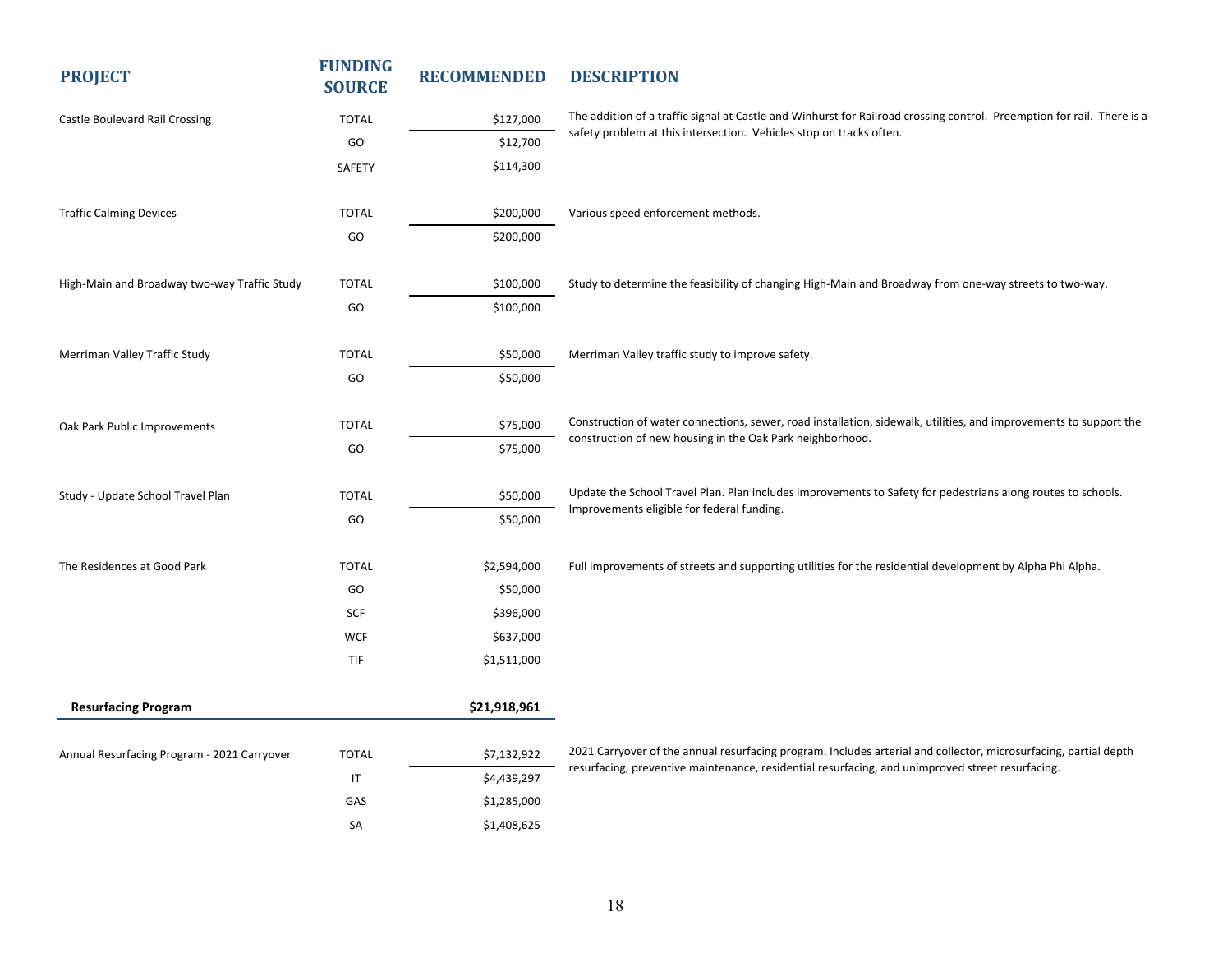| <b>PROJECT</b>                          | <b>FUNDING</b><br><b>SOURCE</b> | <b>RECOMMENDED</b> | <b>DESCRIPTION</b>                                                                                                                                                                       |
|-----------------------------------------|---------------------------------|--------------------|------------------------------------------------------------------------------------------------------------------------------------------------------------------------------------------|
| Annual Resurfacing Program - 2022       | <b>TOTAL</b>                    | \$5,417,874        | Annual resurfacing program. Includes arterial and collector, microsurfacing, partial depth resurfacing, preventive                                                                       |
|                                         | $\sf IT$                        | \$2,429,686        | maintenance, residential resurfacing, and unimproved street resurfacing.                                                                                                                 |
|                                         | GAS                             | \$1,500,000        |                                                                                                                                                                                          |
|                                         | SA                              | \$1,488,188        |                                                                                                                                                                                          |
| Arlington Street Resurfacing            | <b>TOTAL</b>                    | \$1,550,025        | Resurfacing project of 3.5 miles of roadway on Arlington Street from Ericsson Avenue to Munson Street.                                                                                   |
|                                         | IT                              | \$410,025          | Improvements include asphalt resurfacing, lead water service replacement, retrofitting curb ramps, adjusting utility<br>castings and applying new pavement markings for traffic control. |
|                                         | <b>AMATS</b>                    | \$800,000          |                                                                                                                                                                                          |
|                                         | SA                              | \$250,000          |                                                                                                                                                                                          |
|                                         | <b>WCF</b>                      | \$90,000           |                                                                                                                                                                                          |
| <b>Bicycle Network</b>                  | <b>TOTAL</b>                    | \$50,000           | Development of a bicycle network as recommended in the Copenhagenize plan. Intended to be a 20-year                                                                                      |
|                                         | GAS                             | \$50,000           | implementation plan.                                                                                                                                                                     |
| Concrete Street Repair                  | <b>TOTAL</b>                    | \$1,500,000        | Rehabilitate existing brick and concrete pavement with spot repairs and partial replacements to create a more                                                                            |
|                                         | GAS                             | \$488,000          | uniform surface and extend the useful life of the pavement.                                                                                                                              |
|                                         | OPWC                            | \$750,000          |                                                                                                                                                                                          |
|                                         | SA                              | \$262,000          |                                                                                                                                                                                          |
| ODOT Resurfacing SR764 & SR241 - 102737 | <b>TOTAL</b>                    | \$2,110,000        | ODOT Resurfacing 2022 PID 102737 Resurfacing of SR 764 (Wilbeth Road and Triplett) between I77 and Seiberling,                                                                           |
|                                         | IT                              | \$122,800          | and SR 241 (Massillon Road and George Washington Blvd) between the limits of Oakes and Triplett Boulevard.                                                                               |
|                                         | ODOT                            | \$1,687,200        |                                                                                                                                                                                          |
|                                         | SA                              | \$300,000          |                                                                                                                                                                                          |
| Riverview et al Resurfacing             | <b>TOTAL</b>                    | \$1,420,000        | Department of Transportation funding to resurface Riverview Road and the intersecting streets.                                                                                           |
|                                         | <b>STBG</b>                     | \$700,000          |                                                                                                                                                                                          |
|                                         | $\mathsf{I}\mathsf{T}$          | \$640,000          |                                                                                                                                                                                          |
|                                         | SA                              | \$80,000           |                                                                                                                                                                                          |
| Smith Rd Resurfacing                    | <b>TOTAL</b>                    | \$38,140           | City share of ODOT resurfacing project on Smith Road.                                                                                                                                    |
|                                         | $\sf IT$                        | \$38,140           |                                                                                                                                                                                          |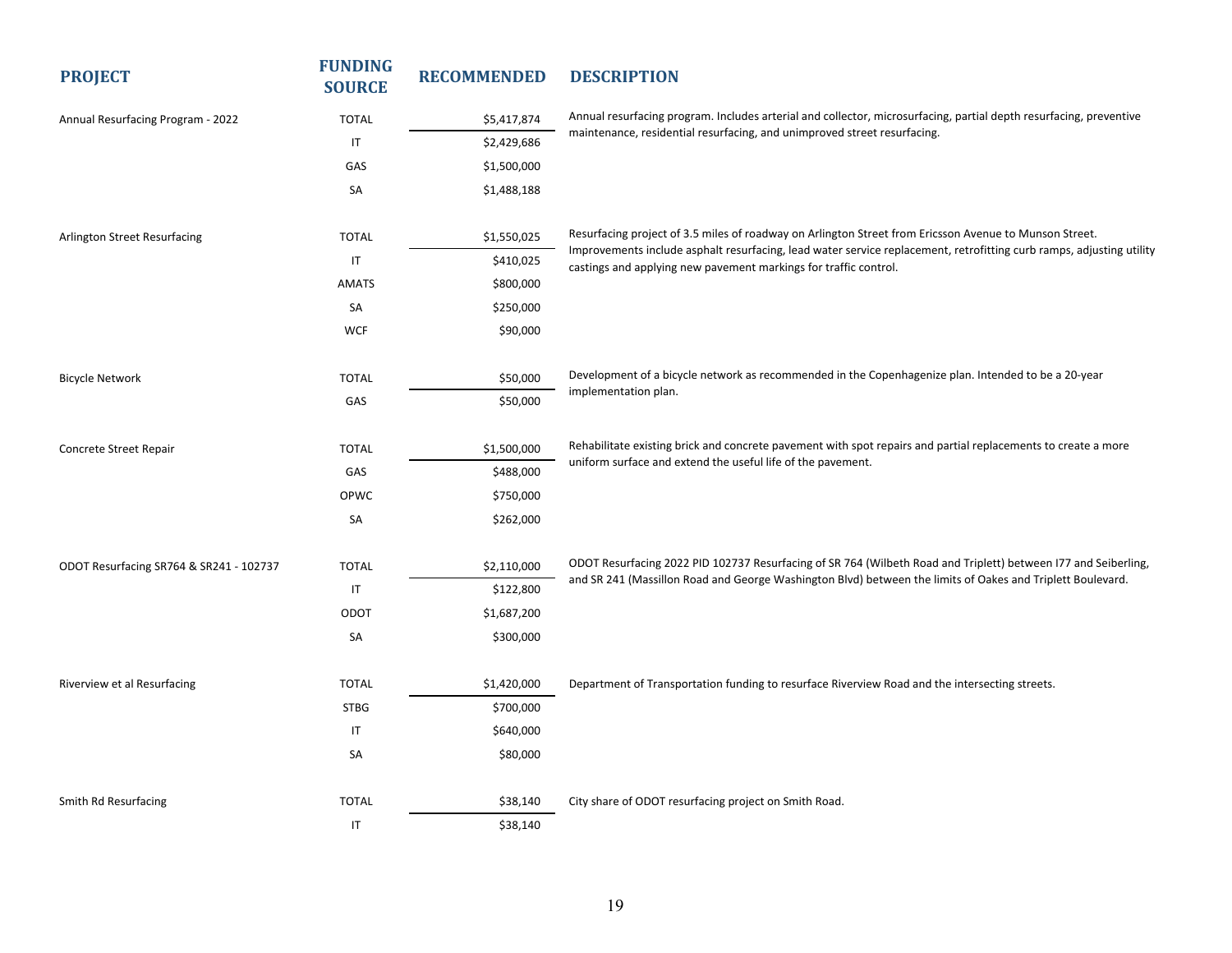| <b>PROJECT</b>                                                 | <b>FUNDING</b><br><b>SOURCE</b> | <b>RECOMMENDED</b> | <b>DESCRIPTION</b>                                                                                                                                                                                                                                                                                                         |
|----------------------------------------------------------------|---------------------------------|--------------------|----------------------------------------------------------------------------------------------------------------------------------------------------------------------------------------------------------------------------------------------------------------------------------------------------------------------------|
| SR 93 SR 162 Resurfacing - PID 102742                          | <b>TOTAL</b>                    | \$2,700,000        | ODOT Resurfacing Program.                                                                                                                                                                                                                                                                                                  |
|                                                                | IT                              | \$759,289          |                                                                                                                                                                                                                                                                                                                            |
|                                                                | <b>ODOT</b>                     | \$1,781,896        |                                                                                                                                                                                                                                                                                                                            |
|                                                                | SA                              | \$158,815          |                                                                                                                                                                                                                                                                                                                            |
| <b>Sidewalk Program</b>                                        |                                 | \$760,000          |                                                                                                                                                                                                                                                                                                                            |
| Citywide Sidewalks                                             | <b>TOTAL</b>                    | \$685,000          | Repair of sidewalks requested by property owners. Includes \$50,000 to improve ADA access to city parks and                                                                                                                                                                                                                |
|                                                                | GO                              | \$600,000          | community centers.                                                                                                                                                                                                                                                                                                         |
|                                                                | SA                              | \$85,000           |                                                                                                                                                                                                                                                                                                                            |
| Portage Trail Extension Sidewalks                              | <b>TOTAL</b>                    | \$75,000           | Design for new sidewalk on Portage Trail Extension.                                                                                                                                                                                                                                                                        |
|                                                                | GO                              | \$75,000           |                                                                                                                                                                                                                                                                                                                            |
| <b>WATER AND SEWER</b>                                         |                                 | \$147,784,703      |                                                                                                                                                                                                                                                                                                                            |
| <b>Water Distribution</b>                                      |                                 | \$68,662,090       |                                                                                                                                                                                                                                                                                                                            |
| <b>Archwood Pumping Station Improvements</b>                   | <b>TOTAL</b>                    | \$158,050          | Update pumping station and add second pump. Full electrical upgrade. Replace doors, roof. Add backup generator.                                                                                                                                                                                                            |
|                                                                | WSRLA                           | \$158,050          | Reconfigure incoming piping for both pumps to feed high service.                                                                                                                                                                                                                                                           |
| Brittain Road Reservoir Replacement                            | <b>TOTAL</b>                    | \$20,000,000       | Replacement of main water reservoir to increase the service pressure and volume of emergency storage in the                                                                                                                                                                                                                |
| Construction                                                   | WSRLA                           | \$20,000,000       | distribution system and improve water quality.                                                                                                                                                                                                                                                                             |
| Facilities Demolition: Stockbridge Standpipe,                  | <b>TOTAL</b>                    | \$1,000,000        | Demolition of facilities at Stockbridge Standpipe and Polk Reservoir.                                                                                                                                                                                                                                                      |
| Polk Reservoir                                                 | <b>OWDA</b>                     | \$1,000,000        |                                                                                                                                                                                                                                                                                                                            |
| Fixed Network Advanced Metering<br>Infrastructure (AMI) System | <b>TOTAL</b>                    | \$20,000,000       | Install and implement of a fully integrated and managed system including a Fixed Network Advanced Metering                                                                                                                                                                                                                 |
|                                                                | WSRLA                           | \$20,000,000       | Infrastructure (AMI) System and the installation of approx. 85,000 5/8" through 12" water meters, Customer Notes<br>Information System and mobile workforce computing.                                                                                                                                                     |
| Force Main Rehabilitation                                      | <b>TOTAL</b>                    | \$191,000          | Rehabilitate the Force Mains to improve reliability of operation, especially during emergencies by lining the original                                                                                                                                                                                                     |
|                                                                | WSRLA                           | \$191,000          | 1912 and 1920 steel force mains beneath the railroad embankment at Jessie Smith Park, Majors Lane in Kent,<br>replacing two original gate valves (30" and 42") with butterfly valves behind Kent Roosevelt High School and installing<br>new mag meters near the Plant for improved efficiency of the Plant flow readings. |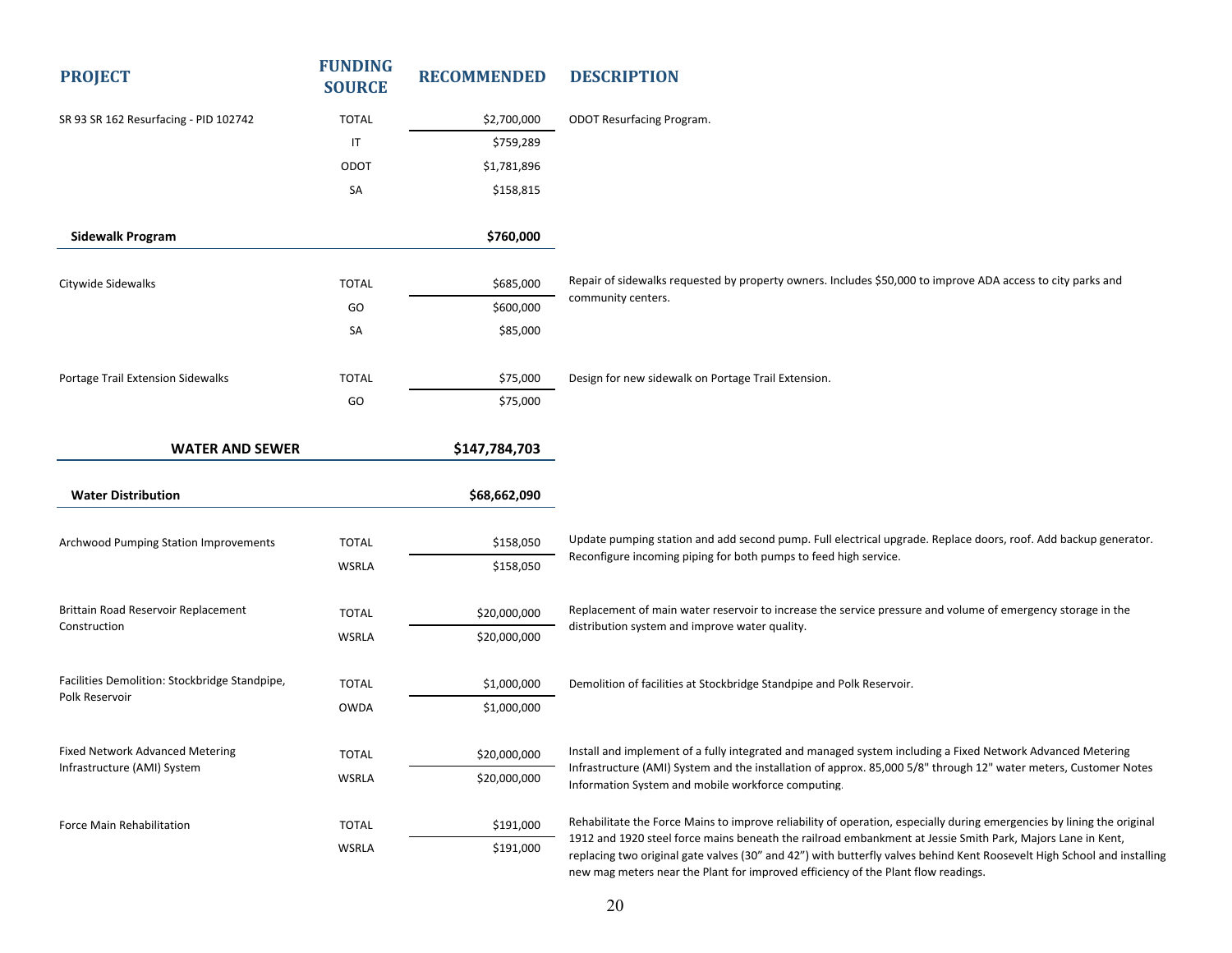| <b>PROJECT</b>                                              | <b>FUNDING</b><br><b>SOURCE</b> | <b>RECOMMENDED</b> | <b>DESCRIPTION</b>                                                                                                                                                                                                                    |
|-------------------------------------------------------------|---------------------------------|--------------------|---------------------------------------------------------------------------------------------------------------------------------------------------------------------------------------------------------------------------------------|
| Home Avenue Utility Bridge over the Little                  | <b>TOTAL</b>                    | \$317,400          | Design and construction of a utility bridge over the Little Cuyahoga River near the intersection of Home Avenue and                                                                                                                   |
| Cuyahoga River                                              | <b>WCF</b>                      | \$317,400          | North Arlington Street to support a 12" water main and 2 large communication fiber optic cables.                                                                                                                                      |
| Lead Service Line Replacement Program 2022                  | <b>TOTAL</b>                    | \$10,000,000       | Annually reoccurring replacement of lead service lines between the water main and customer's property line, and                                                                                                                       |
|                                                             | OPWC                            | \$2,500,000        | reduce the number of homes served through lead services.                                                                                                                                                                              |
|                                                             | <b>ARPA - STATE</b>             | \$5,000,000        |                                                                                                                                                                                                                                       |
|                                                             | <b>WSRLA</b>                    | \$2,500,000        |                                                                                                                                                                                                                                       |
| <b>NSSM Booster Station Replacement</b>                     | <b>TOTAL</b>                    | \$1,557,990        | This project will replace the exsisting 4.3 MGD NSSM booster station to upgrade to current standards, sized to better                                                                                                                 |
|                                                             | WSRLA                           | \$1,557,990        | serve present and future water demand, increase capacity and efficiency, and including adding VFD's.                                                                                                                                  |
| <b>Pumping Station Continuous Pumping</b><br>Evaluation     | <b>TOTAL</b>                    | \$120,000          | Evaluation to determine the feasibility of operating existing pump stations as booster stations without the need for<br>additional high service water storage tanks.                                                                  |
|                                                             | <b>WSRLA</b>                    | \$120,000          |                                                                                                                                                                                                                                       |
| <b>Pumping Station Improvements Quayle</b>                  | <b>TOTAL</b>                    | \$130,650          | Based on the condition assessment performed as part of the asset management plan, it is recommended that Quayle<br>Pumping Station MCC is replaced.                                                                                   |
|                                                             | <b>WSRLA</b>                    | \$130,650          |                                                                                                                                                                                                                                       |
| University of Akron 30" Water Main<br>Rehabilitation - 2021 | <b>TOTAL</b>                    | \$770,000          | This project will rehabilitate the 30" water main in the former E. Buchtel Avenue on the University of Akron Campus<br>which serves as a major transmission main to downtown Akron and supplies water to multiple University of Akron |
|                                                             | ARPA                            | \$770,000          | Campus buildings.                                                                                                                                                                                                                     |
| University of Akron Water Main Rehabilitation<br>2022       | <b>TOTAL</b>                    | \$1,976,000        | This project will rehabilitate existing water mains on the University of Akron campus which serves as a major<br>transmission main to downtown Akron and supplies water to multiple University of Akron campus buildings. This        |
|                                                             | <b>WCF</b>                      | \$1,976,000        | project will precede the University of Akron's plans to excavate and redesign campus pathways and landscaping.                                                                                                                        |
| Water Distribution Vehicle & Equipment                      | <b>TOTAL</b>                    | \$500,000          | Annually reoccurring purchase of replacement motor vehicles, machinery, and equipment as necessary to support                                                                                                                         |
| Replacement                                                 | <b>WCF</b>                      | \$500,000          | the Distribution System.                                                                                                                                                                                                              |
| Water Main Replacement Program 2023                         | <b>TOTAL</b>                    | \$10,000,000       | Annually recurring replacement of chronically-breaking and deteriorating water mains to reinforce the water system                                                                                                                    |
|                                                             | <b>ARPA</b>                     | \$10,000,000       | and to improve system reliability of operation, increase pressure flow, and improve water quality.                                                                                                                                    |
| Water Main Replacement Program 2022                         | <b>TOTAL</b>                    | \$1,941,000        | Annually recurring replacement of chronically-breaking and deteriorating water mains to reinforce the water system                                                                                                                    |
|                                                             | OPWC                            | \$970,500          | and to improve system reliability of operation, increase pressure and flow, and improve water quality.                                                                                                                                |
|                                                             | <b>WSRLA</b>                    | \$970,500          |                                                                                                                                                                                                                                       |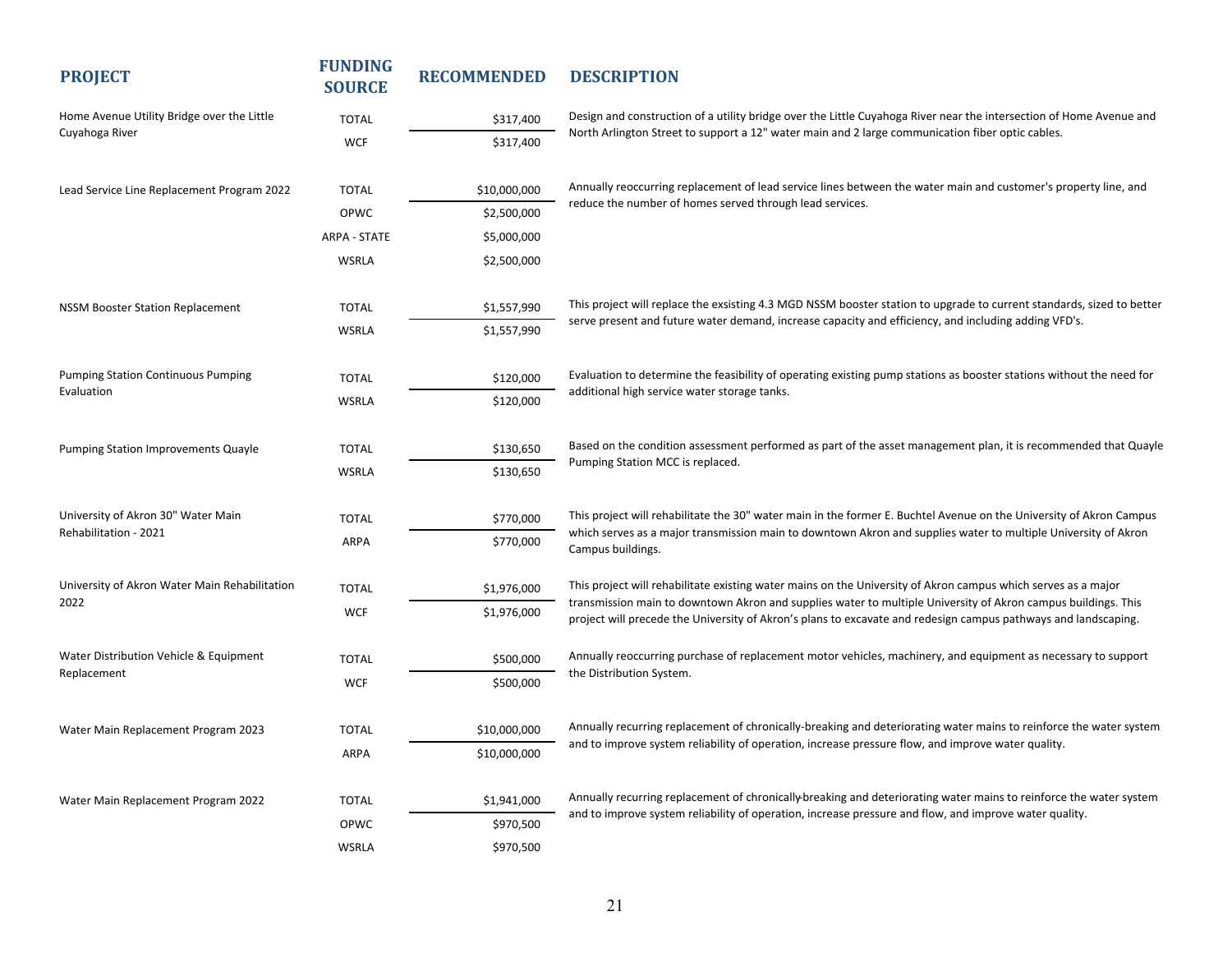| <b>PROJECT</b>                                                    | <b>FUNDING</b><br><b>SOURCE</b> | <b>RECOMMENDED</b> | <b>DESCRIPTION</b>                                                                                                                                                                             |
|-------------------------------------------------------------------|---------------------------------|--------------------|------------------------------------------------------------------------------------------------------------------------------------------------------------------------------------------------|
| <b>Water Plant</b>                                                |                                 | \$4,731,065        |                                                                                                                                                                                                |
| Caustic Soda Day Tank & Metering Pump<br>Upgrade                  | <b>TOTAL</b>                    | \$585,300          | This project shall replace the existing caustic soda feed system due to age & ongoing maintenance consisting of bulk                                                                           |
|                                                                   | <b>WSRLA</b>                    | \$585,300          | tanks (2), day tanks (2), transfer pumps (2), metering pumps (4), & associated feed lines, conduits, fittings,<br>connections, & supports.                                                     |
| Filter Building Drinking Water Treatment                          | <b>TOTAL</b>                    | \$456,000          | Structural rehabilitation in the Filter Building which has components greater than 100 years old, improving, safety,                                                                           |
| <b>Facility Rehabilitation</b>                                    | <b>WSRLA</b>                    | \$456,000          | reliability, & water quality insuring continued drinking water supply and excellent water quality.                                                                                             |
| Filter Building Roof Replacement                                  | <b>TOTAL</b>                    | \$600,000          | Replace existing Filter Building roof including gutters, downspouts, fascia, and vent caps.                                                                                                    |
|                                                                   | <b>WCF</b>                      | \$600,000          |                                                                                                                                                                                                |
| Fluoride & Hydrochloric Acid Feed System                          | <b>TOTAL</b>                    | \$84,300           | Upgrade design of the fluoride and hydrochloric acid feed systems due to age and maintenance issues consisting of<br>bulk tanks(2), day tanks (3), transfer pumps (4), and metering pumps (3). |
| Replacement                                                       | WSRLA                           | \$84,300           |                                                                                                                                                                                                |
| High Service Pump Ball Valve & Limit-Torque                       | <b>TOTAL</b>                    | \$564,000          | Replace or rebuild six (6) 30-inch Pratt Ball Valves and Limit-Torque Manual Valves on the High Service Pump                                                                                   |
| Manual Valve Replacement                                          | <b>WSRLA</b>                    | \$564,000          | Discharge Header.                                                                                                                                                                              |
| Laboratory HVAC Upgrade Design                                    | <b>TOTAL</b>                    | \$43,215           | Upgrade the existing HVAC system inside the lab.                                                                                                                                               |
|                                                                   | <b>WCF</b>                      | \$43,215           |                                                                                                                                                                                                |
| Locker Room Improvements                                          | <b>TOTAL</b>                    | \$348,650          | Improvements to the existing locker room facilities at the Water Plant to include new men's and women's locker                                                                                 |
|                                                                   | <b>WCF</b>                      | \$348,650          | rooms in the VFD Building.                                                                                                                                                                     |
| Miscellaneous Plant Improvements 2022                             | <b>TOTAL</b>                    | \$300,000          | Annually reoccurring miscellaneous improvements as necessary to support Water Supply operations.                                                                                               |
|                                                                   | <b>WCF</b>                      | \$300,000          |                                                                                                                                                                                                |
| Miscellaneous Safety Improvements 2022                            | <b>TOTAL</b>                    | \$100,000          | Annually reoccurring miscellaneous safety improvements as necessary to support Water Supply Bureau operations.                                                                                 |
|                                                                   | <b>WCF</b>                      | \$100,000          |                                                                                                                                                                                                |
| Process Treatment Update Study (Long-Term<br>Planning Initiative) | <b>TOTAL</b>                    | \$539,900          | Development of conceptual alternatives for the future water supply to the City of Akron. Evaluates future treatment                                                                            |
|                                                                   | <b>WSRLA</b>                    | \$539,900          | process facilities and alternative water supply approaches.                                                                                                                                    |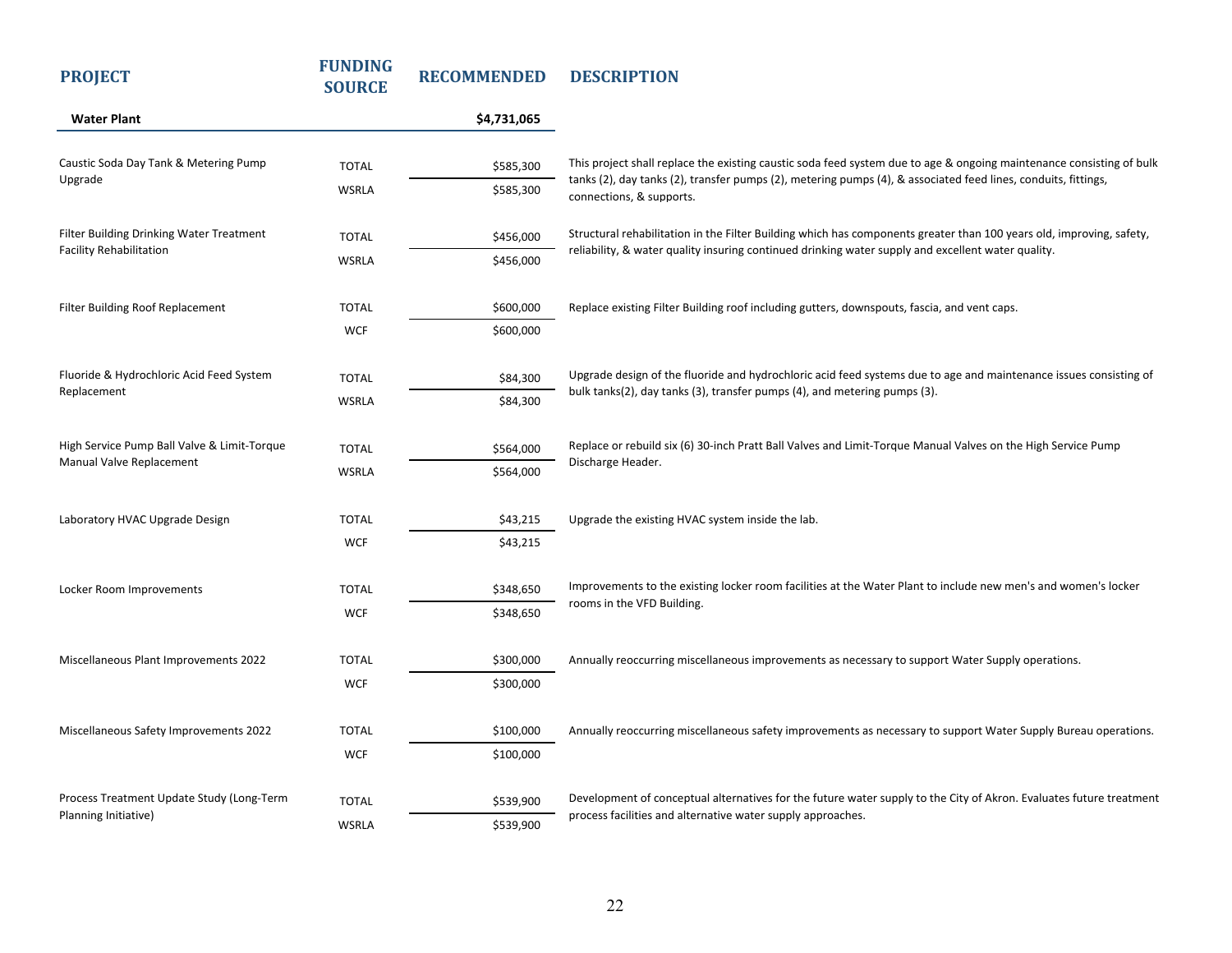| <b>PROJECT</b>                               | <b>FUNDING</b><br><b>SOURCE</b> | <b>RECOMMENDED</b> | <b>DESCRIPTION</b>                                                                                                                                                                                                                            |
|----------------------------------------------|---------------------------------|--------------------|-----------------------------------------------------------------------------------------------------------------------------------------------------------------------------------------------------------------------------------------------|
| Raw Water Intake Valve Replacement & Repair  | <b>TOTAL</b>                    | \$315,900          | This project shall one 48 inch valve in a vault on the 48 inch raw water conduit and repair the anchoring system for                                                                                                                          |
|                                              | WSRLA                           | \$315,900          | the 60 inch valve on the 72" raw water intake.                                                                                                                                                                                                |
| Water Plant Roof Replacements                | <b>TOTAL</b>                    | \$121,000          | Replace existing roof on the Caustic/Fluoride/Garage Building. Repair stone coping.                                                                                                                                                           |
|                                              | <b>WCF</b>                      | \$121,000          |                                                                                                                                                                                                                                               |
|                                              |                                 |                    |                                                                                                                                                                                                                                               |
| Water Plant Security Fence Improvements      | <b>TOTAL</b>                    | \$200,000          | Replace the existing security fence along the frontage abutting Ravenna Road. Reconfigure fence near the East drive                                                                                                                           |
|                                              | <b>WCF</b>                      | \$200,000          | for easier truck access.                                                                                                                                                                                                                      |
|                                              |                                 |                    |                                                                                                                                                                                                                                               |
| Water Plant Vehicle & Equipment Replacement  | <b>TOTAL</b>                    | \$300,000          | Annual purchase of motor vehicles, equipment, and machinery to support Water Supply operations.                                                                                                                                               |
|                                              | <b>WCF</b>                      | \$300,000          |                                                                                                                                                                                                                                               |
| Water Plant Water Main Upgrade               | <b>TOTAL</b>                    | \$172,800          | Upgrade the existing Water Plant distribution line that provides drinking water to the Water Plant and feeds various                                                                                                                          |
|                                              | <b>WSRLA</b>                    | \$172,800          | chemical feed processes by tying into the North Summit Supply Main with a 12-inch water main and looping the<br>Water Plant system.                                                                                                           |
|                                              |                                 |                    |                                                                                                                                                                                                                                               |
| Watershed                                    |                                 | \$1,461,600        |                                                                                                                                                                                                                                               |
|                                              |                                 |                    |                                                                                                                                                                                                                                               |
| East Branch Dam Improvements                 | <b>TOTAL</b>                    | \$174,900          | Improvements at the East Branch Dam location to maintain structural integrity of the dam structures per Master<br>Plan. Complete drainage improvements at the foot of the dam in order to effectively move water off of the dam and           |
|                                              | <b>OWDA</b>                     | \$174,900          | maintain its integrity.                                                                                                                                                                                                                       |
|                                              |                                 |                    |                                                                                                                                                                                                                                               |
| Lake Rockwell Dam Assessment                 | <b>TOTAL</b>                    | \$426,300          | This study will assess Lake Rockwell Dam focusing on deterioration and structual integrity of the spillway system,<br>leakage & condition of the 60" diameter intake, modification of Dike #6 to design flood level, properly functioning toe |
|                                              | <b>ODNR</b>                     | \$277,095          | drain system.                                                                                                                                                                                                                                 |
|                                              | <b>WCF</b>                      | \$149,205          |                                                                                                                                                                                                                                               |
| Lake Rockwell Reservoir Earthen Dike Repairs | <b>TOTAL</b>                    | \$213,800          | Repairs to the Lake Rockwell earthen dikes and access road to re-establish the original crest elevations as deemed                                                                                                                            |
|                                              | <b>OWDA</b>                     | \$213,800          | necessary by the ODNR inspection reports.                                                                                                                                                                                                     |
|                                              |                                 |                    |                                                                                                                                                                                                                                               |
| Mogadore Reservoir Dam Assessment            | <b>TOTAL</b>                    | \$306,600          | This study will assess Mogadore Reservoirl Dam focusing on deterioration and structual integrity of the spillway                                                                                                                              |
|                                              | <b>ODNR</b>                     | \$199,290          | system, investigation of outlet erosion control structure & lake drain blow-off, & properly functioning toe drain<br>system.                                                                                                                  |
|                                              | <b>WCF</b>                      | \$107,310          |                                                                                                                                                                                                                                               |
|                                              |                                 |                    |                                                                                                                                                                                                                                               |
| Miscellaneous Spillway Improvements 2023     | <b>TOTAL</b>                    | \$40,000           | Improvements at the various dam locations to maintain structural integrity of the dam structures.                                                                                                                                             |
|                                              | OWDA                            | \$40,000           |                                                                                                                                                                                                                                               |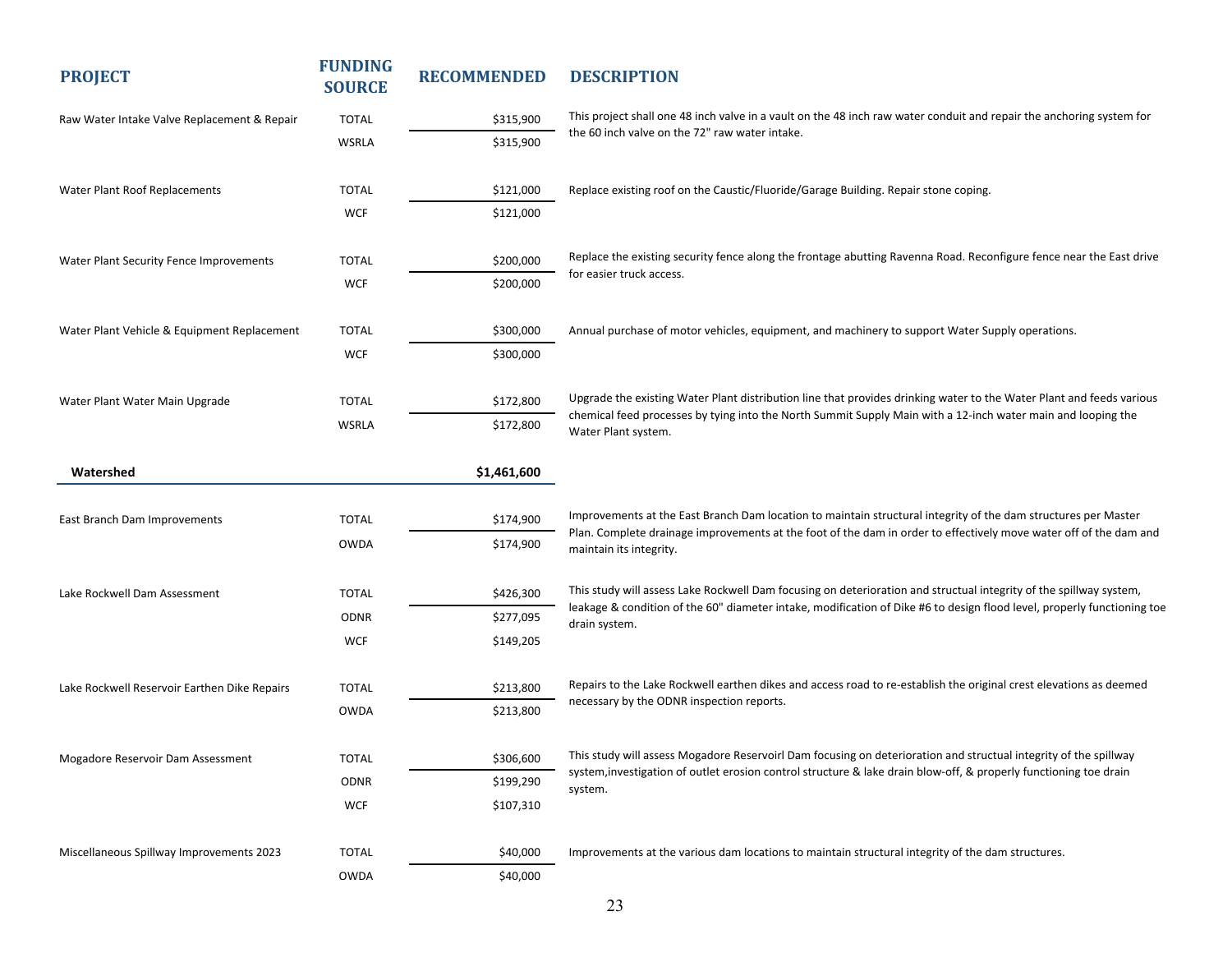| <b>PROJECT</b>                                  | <b>FUNDING</b><br><b>SOURCE</b> | <b>RECOMMENDED</b> | <b>DESCRIPTION</b>                                                                                                                                                                                                                       |
|-------------------------------------------------|---------------------------------|--------------------|------------------------------------------------------------------------------------------------------------------------------------------------------------------------------------------------------------------------------------------|
| Watershed Property Acquisition                  | <b>TOTAL</b>                    | \$300,000          | Purchase of Watershed property as deemed necessary to support the Watershed Control Program.                                                                                                                                             |
|                                                 | <b>WCF</b>                      | \$300,000          |                                                                                                                                                                                                                                          |
| <b>Combined Sewer Overflow (CSO)</b>            |                                 | \$35,056,683       |                                                                                                                                                                                                                                          |
| Case Ave. Parking Lot                           | <b>TOTAL</b>                    | \$708,300          | Improve the parking lot at Case Avenue and Market Street.                                                                                                                                                                                |
|                                                 | SCF                             | \$708,300          |                                                                                                                                                                                                                                          |
| CMOM 5-Year Cycle                               | <b>TOTAL</b>                    | \$4,500,000        | Implementation of the CMOM Program including, but not limited to, aggregate cleaning and inspection of the sewer<br>system every 5 years, identification of as-needed projects through sanitary sewer overflow (SSO) root cause analysis |
|                                                 | SCF                             | \$4,500,000        | to help prevent SSOs in the system based on main line blockages, and acute defect repairs                                                                                                                                                |
| Combined Sewer Overflow Real Time Control       | <b>TOTAL</b>                    | \$125,000          | Implementation of a real time control system to monitor and control wet weather storage in the sewer system,                                                                                                                             |
|                                                 | SCF                             | \$125,000          | storage basins, OCIT, and WRF.                                                                                                                                                                                                           |
| CSO Program Management Team                     | <b>TOTAL</b>                    | \$3,000,000        | Funding for program management services necessary for Akron Waterways Renewed.                                                                                                                                                           |
|                                                 | SCF                             | \$3,000,000        |                                                                                                                                                                                                                                          |
| <b>CSSF Disinfection Feasibility Study</b>      | <b>TOTAL</b>                    | \$50,000           | Study to determine the feasibility of adding additional treatment to the Cuyahoga Street Storage Facility (CSSF) basin                                                                                                                   |
|                                                 | SCF                             | \$50,000           | in an effort to meet EPA requirements for the Consent Decree.                                                                                                                                                                            |
| Cuyahoga Street Storage Facility Rehabilitation | <b>TOTAL</b>                    | \$1,386,000        | Repairs and improvements to Cuyahoga Street Storage Facility including stream restoration at the outfall.                                                                                                                                |
|                                                 | <b>WPCLF</b>                    | \$1,386,000        |                                                                                                                                                                                                                                          |
| Duane Green Project (CSO Rack 3)                | <b>TOTAL</b>                    | \$100,000          | Construction of green infrastructure at three sites to control combined sewer overflows. Close-out costs.                                                                                                                                |
|                                                 | <b>WPCLF</b>                    | \$100,000          |                                                                                                                                                                                                                                          |
| Kelly Conveyance (CSO Rack 3)                   | <b>TOTAL</b>                    | \$30,000           | Upsized Rack 3 underflow pipe to control combined sewer overflows. Close-out.                                                                                                                                                            |
|                                                 | <b>WPCLF</b>                    | \$30,000           |                                                                                                                                                                                                                                          |
| Lower NSI Lining                                | <b>TOTAL</b>                    | \$1,542,500        | Design and construction to line the lower Northside Interceptor Sewer along Peck Road from Main Street to the Little                                                                                                                     |
|                                                 | <b>WPCLF</b>                    | \$1,542,500        | Cuyahoga River.                                                                                                                                                                                                                          |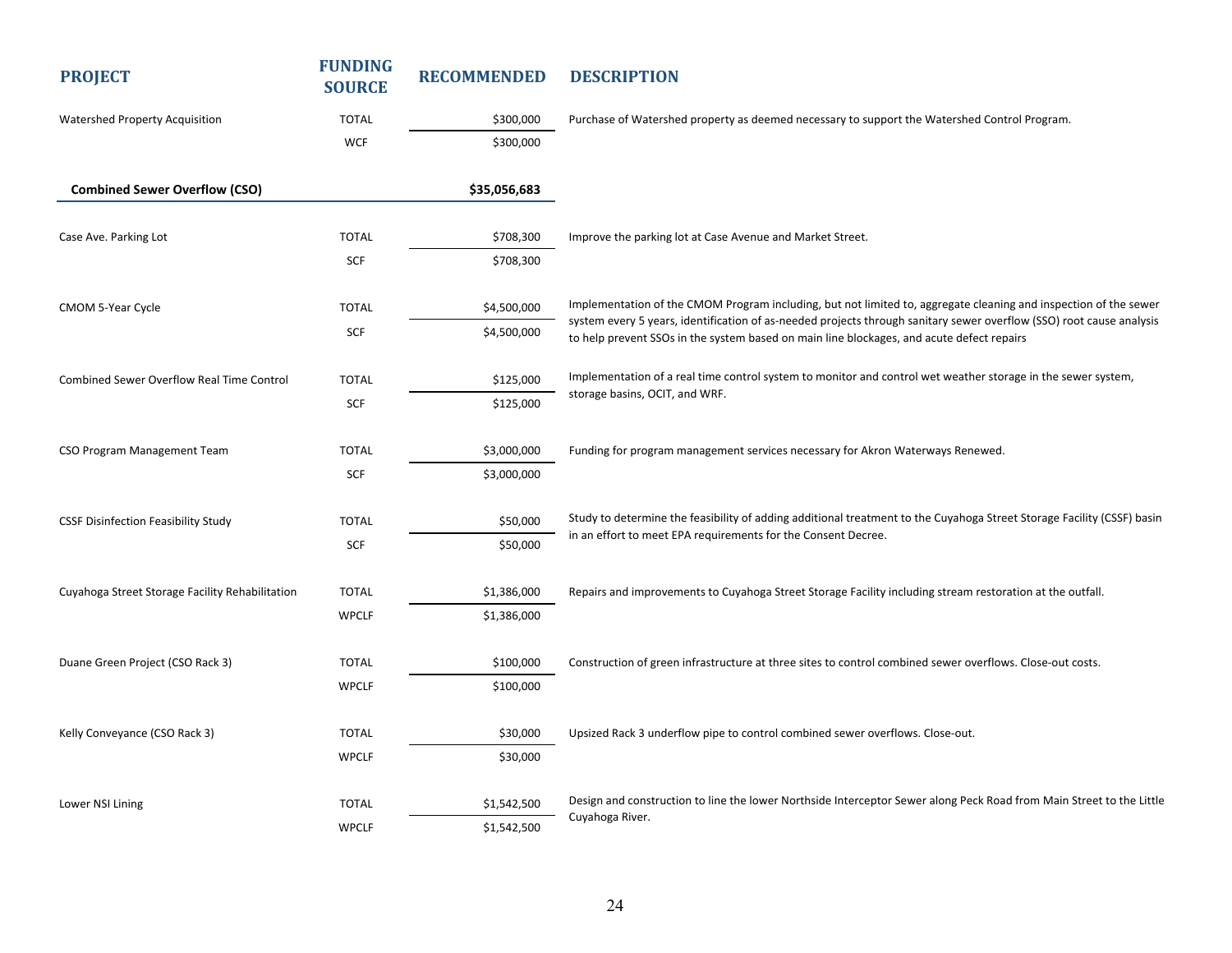| <b>PROJECT</b>                               | <b>FUNDING</b><br><b>SOURCE</b> | <b>RECOMMENDED</b> | <b>DESCRIPTION</b>                                                                                                                     |
|----------------------------------------------|---------------------------------|--------------------|----------------------------------------------------------------------------------------------------------------------------------------|
| Memorial Conveyance (CSO Rack 26)            | <b>TOTAL</b>                    | \$2,170,000        | To meet CSO Consent Decree requirements in the CSO Rack 26 service area, the underflow pipe will be upsized to                         |
|                                              | SCF                             | \$40,000           | convey more flow and eliminate combined sewer overflows from CSO Rack 26 in the typical year.                                          |
|                                              | <b>WPCLF</b>                    | \$2,130,000        |                                                                                                                                        |
|                                              |                                 |                    |                                                                                                                                        |
| Northside Interceptor Tunnel                 | <b>TOTAL</b>                    | \$6,604,883        | Combined sewer overflow storage tunnel to capture CSOs from the Racks 32-35 drainage areas.                                            |
|                                              | SCF                             | \$500,000          |                                                                                                                                        |
|                                              | <b>WPCLF</b>                    | \$6,104,883        |                                                                                                                                        |
| Ohio Canal Interceptor Tunnel                | <b>TOTAL</b>                    | \$10,000,000       | This Consent Decree project will design and construct the Ohio Canal Interceptor Tunnel. It will intercept and store                   |
|                                              | <b>WPCLF</b>                    | \$10,000,000       | CSOs from Racks 4, 16, 17, 18, 19, 20, 23, 24 and 37. Close-out costs.                                                                 |
|                                              |                                 |                    | Removal of the existing sewer downstream of CSO Rack 27 and construction a larger sewer across the Little Cuyahoga                     |
| Uhler Conveyance (CSO Rack 27 and 29)        | <b>TOTAL</b>                    | \$240,000          | River. Installation of a new 36 inch diameter sewer and upsizing the existing sewer downstream of CSO Rack 29.                         |
|                                              | SCF                             | \$10,000           |                                                                                                                                        |
|                                              | <b>WPCLF</b>                    | \$230,000          |                                                                                                                                        |
| <b>WRF BioCEPT</b>                           | <b>TOTAL</b>                    | \$4,600,000        | Design and construction of a new tank and Biological Chemically Enhanced Primary Treatment (BioCEPT) system to                         |
|                                              | SCF                             | \$2,500,000        | provide treatment of WRF influent wet weather flows in excess of 220 MGD, and completion of a Demonstration<br>Study.                  |
|                                              | <b>WPCLF</b>                    | \$2,100,000        |                                                                                                                                        |
| <b>Sanitary Sewers</b>                       |                                 | \$19,737,265       |                                                                                                                                        |
| Brittain Road Pump Station #2 Reconstruction | <b>TOTAL</b>                    | \$345,000          | Reconstruction of the pump station built in 1973.                                                                                      |
|                                              |                                 |                    |                                                                                                                                        |
|                                              | <b>WPCLF</b>                    | \$345,000          |                                                                                                                                        |
| Flow Monitoring & Rain Gauges                | <b>TOTAL</b>                    | \$72,000           | This project consists of the continuation of the City of Akron rain gauges that collect rainfall data used in modeling                 |
|                                              | SCF                             | \$72,000           | and supporting the sewage collection system. Also included is flow monitoring the City's sewage system to support<br>modeling efforts. |
| Force Main Replacement 2021                  | <b>TOTAL</b>                    | \$995,000          | Reconstruct deteriorated 4-inch diameter cast iron force mains from the Fairhill, Cromwell and Fairlawn Knolls Pump                    |
|                                              | SCF                             | \$165,000          | Stations, and the deteriorated 8-inch diameter cast iron force main from the Clearfield Pump Station.                                  |
|                                              | <b>WPCLF</b>                    | \$830,000          |                                                                                                                                        |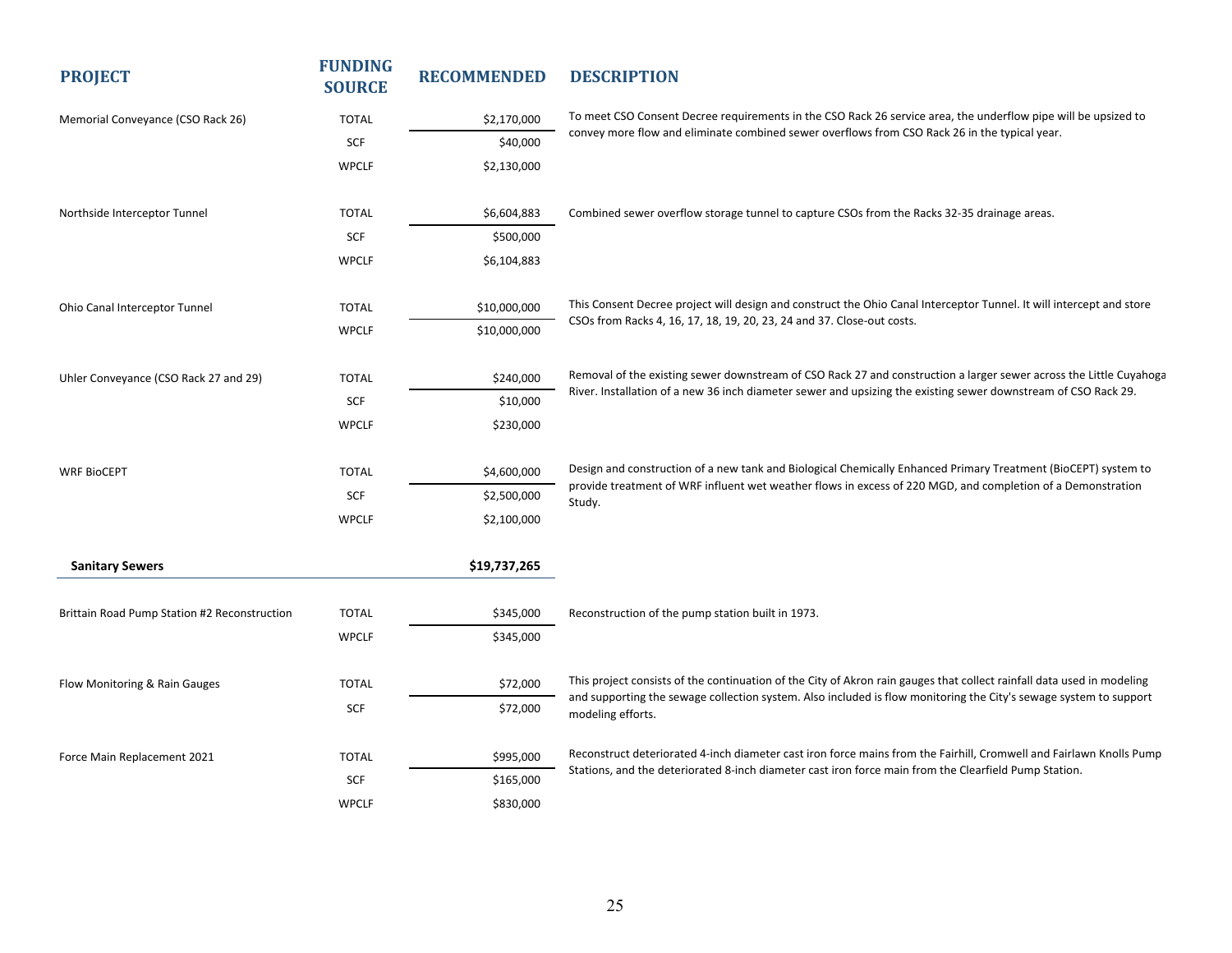| <b>PROJECT</b>                                              | <b>FUNDING</b><br><b>SOURCE</b> | <b>RECOMMENDED</b> | <b>DESCRIPTION</b>                                                                                                                                                                                                                                                                                                                    |
|-------------------------------------------------------------|---------------------------------|--------------------|---------------------------------------------------------------------------------------------------------------------------------------------------------------------------------------------------------------------------------------------------------------------------------------------------------------------------------------|
| Hawkins District Sewer Improvements                         | <b>TOTAL</b>                    | \$3,880,000        | This project will repair defects in sanitary sewers in the Hawkins Sewer District that result in inflow and infiltration.                                                                                                                                                                                                             |
|                                                             | SCF                             | \$340,000          | Improvements include repair of the sanitary trunk sewer, laterals, and manholes, and CIPP lining of the trunk sewer.                                                                                                                                                                                                                  |
|                                                             | <b>WPCLF</b>                    | \$3,540,000        |                                                                                                                                                                                                                                                                                                                                       |
| Miscellaneous Collection System Improvements                | <b>TOTAL</b>                    | \$400,000          | The improvements include commercial sewer lateral replacement and WRF/SM vehicle and equipment replacement.                                                                                                                                                                                                                           |
|                                                             | SCF                             | \$400,000          |                                                                                                                                                                                                                                                                                                                                       |
| Miscellaneous Sanitary Sewer Emergency                      | <b>TOTAL</b>                    | \$500,000          | Design, construct, or reconstruct various sanitary sewer emergency improvements throughout the City.                                                                                                                                                                                                                                  |
| Improvements                                                | SCF                             | \$500,000          |                                                                                                                                                                                                                                                                                                                                       |
| Quaker Ridge Pump Station Reconstruction                    | <b>TOTAL</b>                    | \$40,000           | Reconstruction of pump station and replacement of 4-inch diameter force main with a 6-inch. Investigate sources of                                                                                                                                                                                                                    |
|                                                             | <b>WPCLF</b>                    | \$30,000           | inflow/infiltration during wet weather events. Close-out costs.                                                                                                                                                                                                                                                                       |
|                                                             | SCF                             | \$10,000           |                                                                                                                                                                                                                                                                                                                                       |
| Sand Run Road Slope                                         | <b>TOTAL</b>                    | \$50,000           | Study the slope failure that appears to be occurring along the east side of Sand Run Road, from near the intersection                                                                                                                                                                                                                 |
|                                                             | SCF                             | \$50,000           | with Sand Run Parkway to about 450 feet to 500 feet south. Develop options and cost to repair.                                                                                                                                                                                                                                        |
| Sanitary Sewer Reconstruction 2018 Large                    | <b>TOTAL</b>                    | \$100,000          | Rehabilitation of sanitary and combined sewer and manholes by point repairs, replacement, or reconstruction by                                                                                                                                                                                                                        |
| Diameter Lining                                             | <b>WPCLF</b>                    | \$100,000          | cured in place pipe lining (CIPP) or sprayed in place pipe lining (SIPP) as part of the City's annual reconstruction<br>program. Locations of repairs are prioritized based on results of the CMOM cleaning and television inspection<br>program based on severity of defect, asset criticality, and other criteria. Close-out costs. |
| Sanitary Sewer Reconstruction 2018 Small                    | <b>TOTAL</b>                    | \$50,000           | Rehabilitation of sanitary and combined sewer by point repairs or reconstruction by cured in place pipe lining (CIPP)                                                                                                                                                                                                                 |
| Diameter Lining                                             | <b>WPCLF</b>                    | \$50,000           | as part of the City's annual reconstruction program. Locations of repairs are prioritized based on results of the CMOM<br>cleaning and television inspection program based of severity of defect, asset criticality, and other criteria. Close-out                                                                                    |
| Sanitary Sewer Reconstruction 2019 Large<br>Diameter Lining | <b>TOTAL</b>                    | \$150,000          | Rehabilitation of sanitary and combined sewer and manholes by point repairs, replacement, or reconstruction by                                                                                                                                                                                                                        |
|                                                             | SCF                             | \$10,000           | cured in place pipe lining (CIPP) or sprayed in place pipe lining (SIPP) as part of the City's annual reconstruction<br>program. Locations of repairs are prioritized based on results of the CMOM cleaning and television inspection                                                                                                 |
|                                                             | <b>WPCLF</b>                    | \$140,000          | program based on severity of defect, asset criticality, and other criteria.                                                                                                                                                                                                                                                           |
| Sanitary Sewer Reconstruction 2019 Small<br>Diameter Lining | <b>TOTAL</b>                    | \$50,000           | Rehabilitation of sanitary and combined sewer and manholes by point repairs or reconstruction by cured in place pipe                                                                                                                                                                                                                  |
|                                                             | SCF                             | \$10,000           | lining (CIPP) as part of the City's annual reconstruction program. Locations of repairs are prioritized based on results<br>of the CMOM cleaning and television inspection program based on severity of defect, asset criticality, and other                                                                                          |
|                                                             | <b>WPCLF</b>                    | \$40,000           | criteria. Close-out costs.                                                                                                                                                                                                                                                                                                            |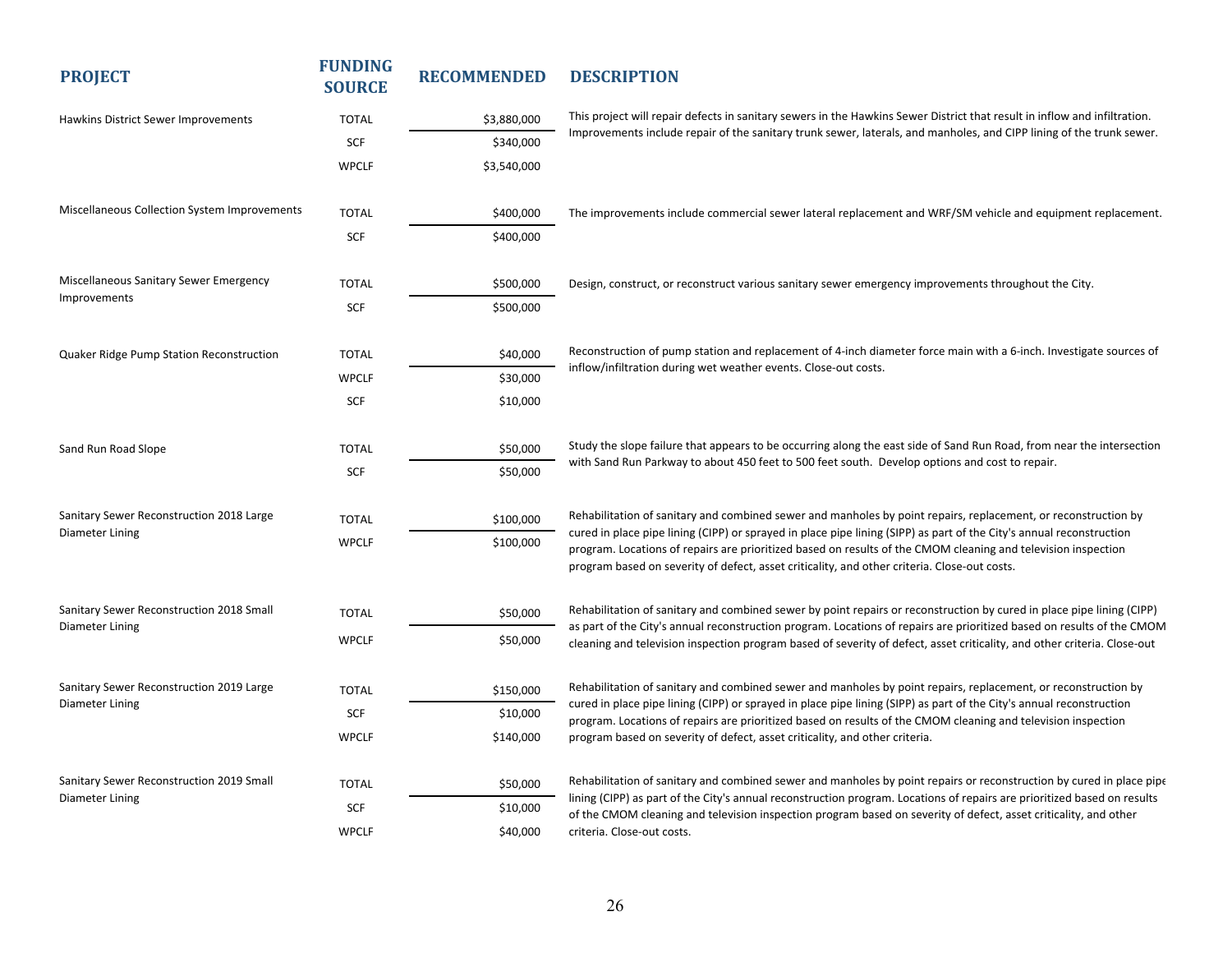| <b>PROJECT</b>                            | <b>FUNDING</b><br><b>SOURCE</b> | <b>RECOMMENDED</b> | <b>DESCRIPTION</b>                                                                                                                                                                                                                                  |
|-------------------------------------------|---------------------------------|--------------------|-----------------------------------------------------------------------------------------------------------------------------------------------------------------------------------------------------------------------------------------------------|
| Sanitary Sewer Reconstruction 2021 Large  | <b>TOTAL</b>                    | \$4,500,000        | Rehabilitation of sanitary and combined sewer and manholes by point repairs, replacement, or reconstruction by                                                                                                                                      |
| Diameter Lining                           | <b>SCF</b>                      | \$100,000          | cured in place and spray lining as part of the City's annual reconstruction program. Locations of repairs are prioritized<br>based on results of the CMOM cleaning and television inspection program based on severity of defect, asset criticality |
|                                           | OPWC                            | \$2,200,000        | and other criteria.                                                                                                                                                                                                                                 |
|                                           | <b>WPCLF</b>                    | \$2,200,000        |                                                                                                                                                                                                                                                     |
| Sanitary Sewer Reconstruction 2021 Small  | <b>TOTAL</b>                    | \$3,684,000        | Rehabilitation of sanitary and combined and manholes by point repairs or reconstruction by cured in place lining as                                                                                                                                 |
| Diameter Lining                           | SCF                             | \$120,000          | part of the City's annual reconstruction program. Locations of repairs are prioritized based on results of the CMOM<br>cleaning and television inspection program based on severity of defect, asset criticality and other criteria.                |
|                                           | OPWC                            | \$1,782,000        |                                                                                                                                                                                                                                                     |
|                                           | <b>WPCLF</b>                    | \$1,782,000        |                                                                                                                                                                                                                                                     |
| Sanitary Sewer Reconstruction 2023 Lining | <b>TOTAL</b>                    | \$250,000          | Rehabilitation of sanitary and combined sewers and manholes by point repairs, replacement, or reconstruction by<br>cured in place and spray lining as part of the City's annual reconstruction program. Locations of repairs are prioritized        |
|                                           | SCF                             | \$250,000          | based on results of the CMOM cleaning and television inspection program based on severity of defect, asset criticality<br>and other criteria.                                                                                                       |
| Sanitary Sewer Reconstruction 2024 Lining | <b>TOTAL</b>                    | \$350,000          | Rehabilitation of sanitary and combined sewers and manholes by point repairs, replacement, or reconstruction by<br>cured in place and spray lining as part of the City's annual reconstruction program. Locations of repairs are prioritized        |
|                                           | <b>SCF</b>                      | \$350,000          | based on results of the CMOM cleaning and television inspection program based on severity of defect, asset criticality<br>and other criteria.                                                                                                       |
| Sevilla Trunk Sewer Reconstruction        | <b>TOTAL</b>                    | \$150,000          | Replacement of defective trunk sewer and manholes in its entirety. It is part of the Mud Run Pump Station in the                                                                                                                                    |
|                                           | SCF                             | \$10,000           | Consent Decree with the USEPA. The Mud Run Pump Station emergency force main will also be completely replaced.<br>Close-out.                                                                                                                        |
|                                           | <b>WPCLF</b>                    | \$140,000          |                                                                                                                                                                                                                                                     |
| Shoreline Pump Station Improvements       | <b>TOTAL</b>                    | \$656,265          | Improvements to the existing pump station. Redirect force main alignment to accommodate greater volume and                                                                                                                                          |
|                                           | OPWC                            | \$536,265          | relieve downstream pump station.                                                                                                                                                                                                                    |
|                                           | <b>PVT</b>                      | \$120,000          |                                                                                                                                                                                                                                                     |
|                                           |                                 |                    |                                                                                                                                                                                                                                                     |
| Sourek Road Pump Station                  | <b>TOTAL</b>                    | \$40,000           | Complete replacement of the pumps, motors, controls, piping and underground pump enclosure. Close-out costs.                                                                                                                                        |
|                                           | SCF                             | \$5,000            |                                                                                                                                                                                                                                                     |
|                                           | <b>WPCLF</b>                    | \$35,000           |                                                                                                                                                                                                                                                     |
| Springfield Lake Trunk Sewer Lining       | <b>TOTAL</b>                    | \$3,145,000        | Reconstruction of approximately 3,500 feet of 33-inch diameter sanitary sewer using the CIPP lining process.                                                                                                                                        |
|                                           | <b>SCF</b>                      | \$375,000          |                                                                                                                                                                                                                                                     |
|                                           | <b>WPCLF</b>                    | \$2,770,000        |                                                                                                                                                                                                                                                     |